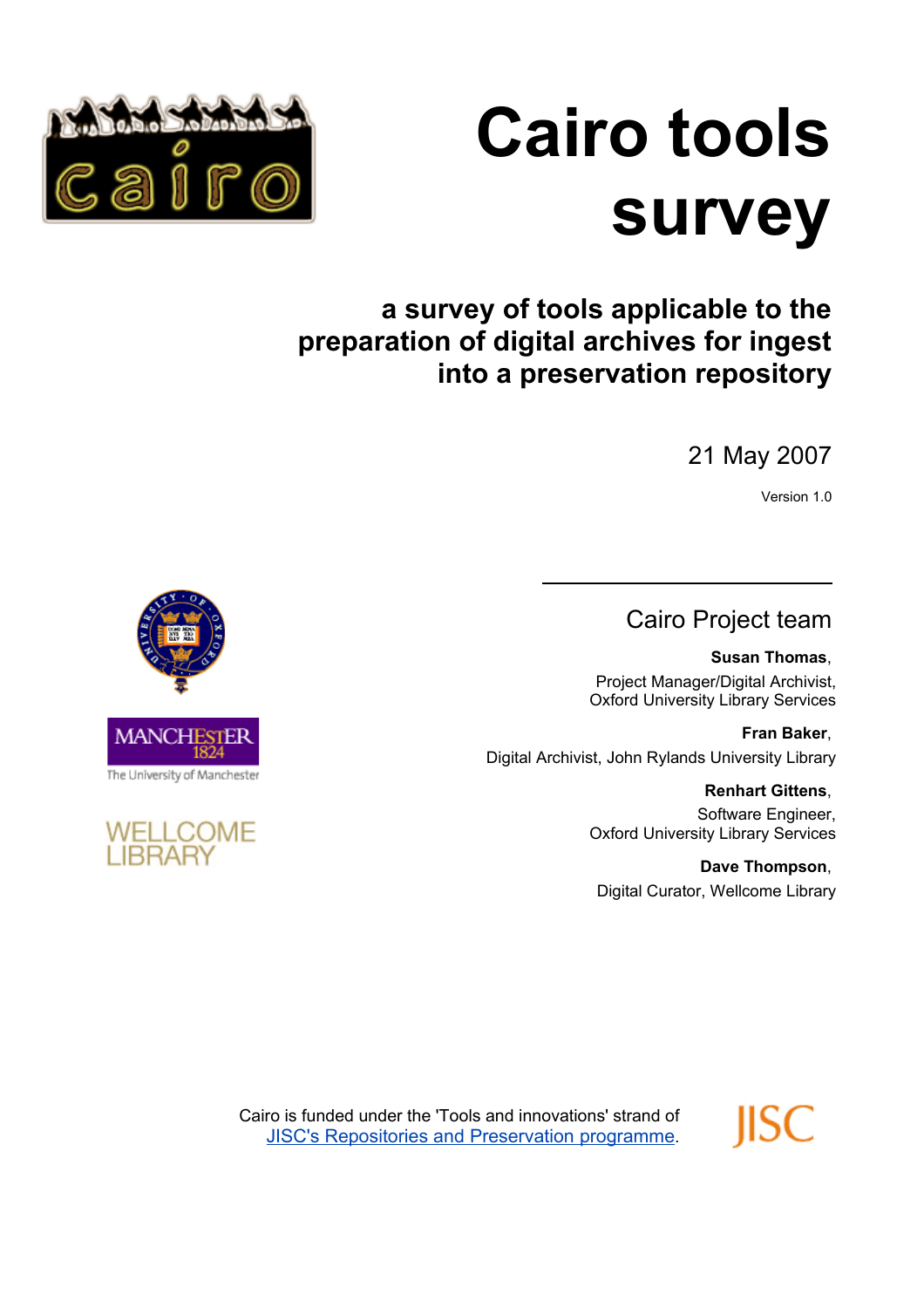# **Table of Contents**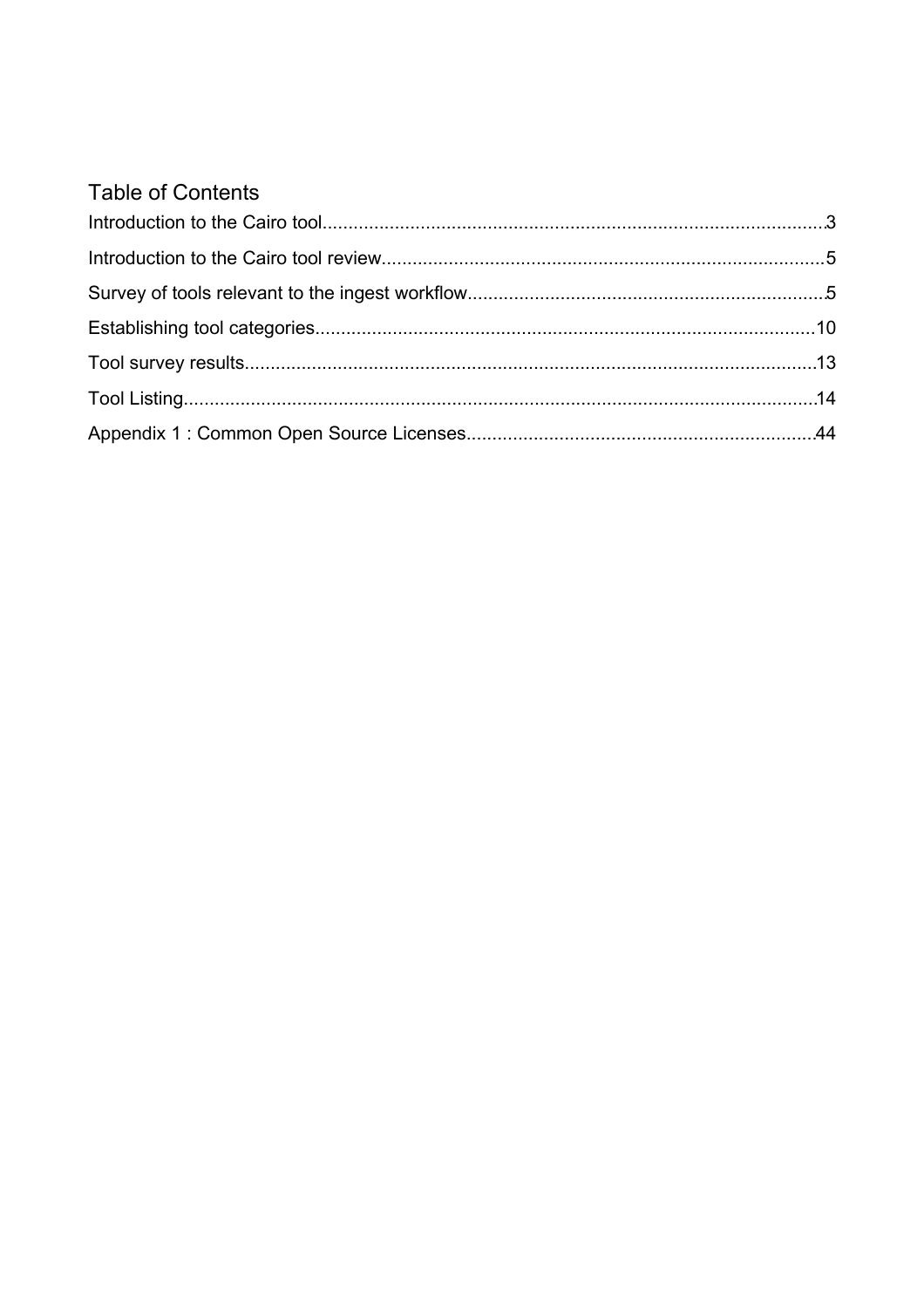# **Introduction to the Cairo tool**

The aim of the Cairo project is to develop a tool which creates an interface for the ingest workflow, which brings together ingest tools, especially metadata creation tools, into a single coherent, usable and documented tool, which is suitable for use by professional archivists with limited technical competencies. The tool should be capable of processing formats commonly found in personal digital archives and be extensible, so that support for other formats and the metadata they need can be added as necessary. The tool's output should be digital archives that have been subject to ingest processes, together with repository-independent metadata packages in the form of METS files, which document that workflow and record metadata that will provide the basis for long term lifecycle management.

The principal user of the Cairo tool will be an archivist performing the everyday tasks of receiving archival material, preparing it for placement in long-term storage, and running queries or generating reports on work processed by the Cairo tool. The archivist will present an arrangement of digital archives to Cairo whereupon the tool will coordinate an ingest workflow, with a minimum of input from the archivist, resulting in the metadata packages needed for the lifecycle management of the digital archives.



*Illustration 1: Archivist presents personal digital archive to Cario, which creates Archival Information Packages (AIPs) for the lifecycle management of the archive and adds them to archival storage.*

The digital archives and their metadata may then be presented to some kind of archival storage, perhaps a digital repository system, as Archival Information Packages (AIPs).

Currently, the process of preparing digital archives for ingest requires knowledge of many file formats, ingest-related tools and metadata standards: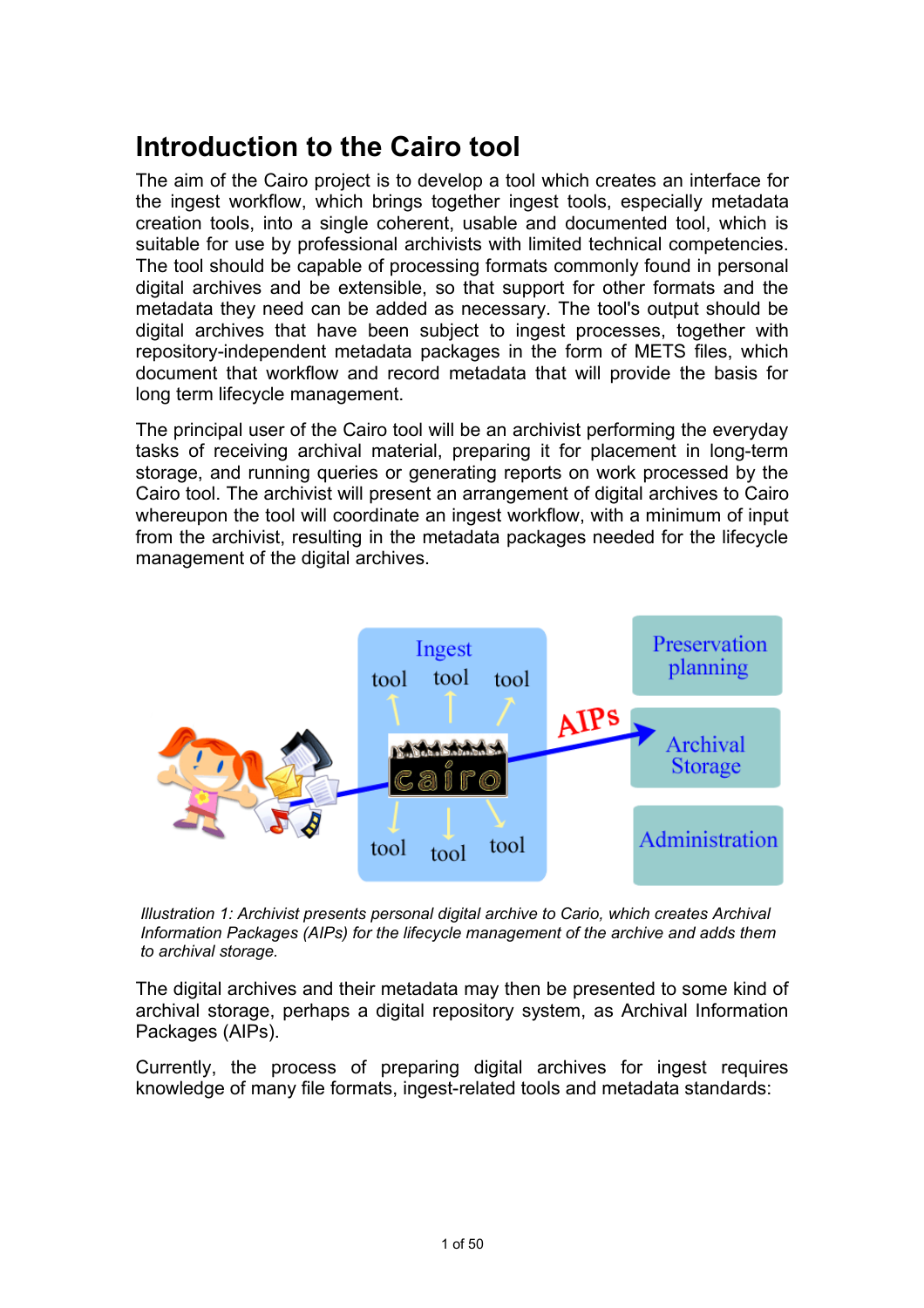

*Illustration 2: The range of file formats, ingest tools and metadata standards applicable to the preparation of personal digital archives for preservation.*

The quantity and complexity of new knowledge required presents a significant barrier to engaging professional archivists in digital preservation.

The Cairo tool will alleviate this complexity by orchestrating an ingest workflow, composed of several discrete components and standards, from a single user interface. The archivist is therefore not expected to be an expert user of XML, command-line metadata utilities or the means by which the output of individual tool components is aggregated into a standards-based metadata package. Nonetheless, it is advisable for the archivist to learn something about the nature of the preservation metadata that the Cairo tool is creating. It is hoped that Cairo can help in this by providing a gentler introduction to the creation of such metadata than is presently available: users of the Cairo tool will interact with the ingest workflow through selecting options on 'radio buttons', dropdown menus or from pre-determined options taking effect as a consequence of user selections.

The archivist is expected to understand the basic principles of archival practice and especially those principles that relate to authenticity, context and provenance, such as the creation of meaningful hierarchical arrangements of material. These principles are derived from the practice of working with physical materials and must also be applied to their digital equivalents. While the Cairo tool will offer an easy-to-use interface it will not do away with the need for professional archivists to apply specialist skills and understandings.

Further information about the roles of Cairo users is available in the [Cairo](http://cairo.paradigm.ac.uk/projectdocs/) Use [Cases](http://cairo.paradigm.ac.uk/projectdocs/) document.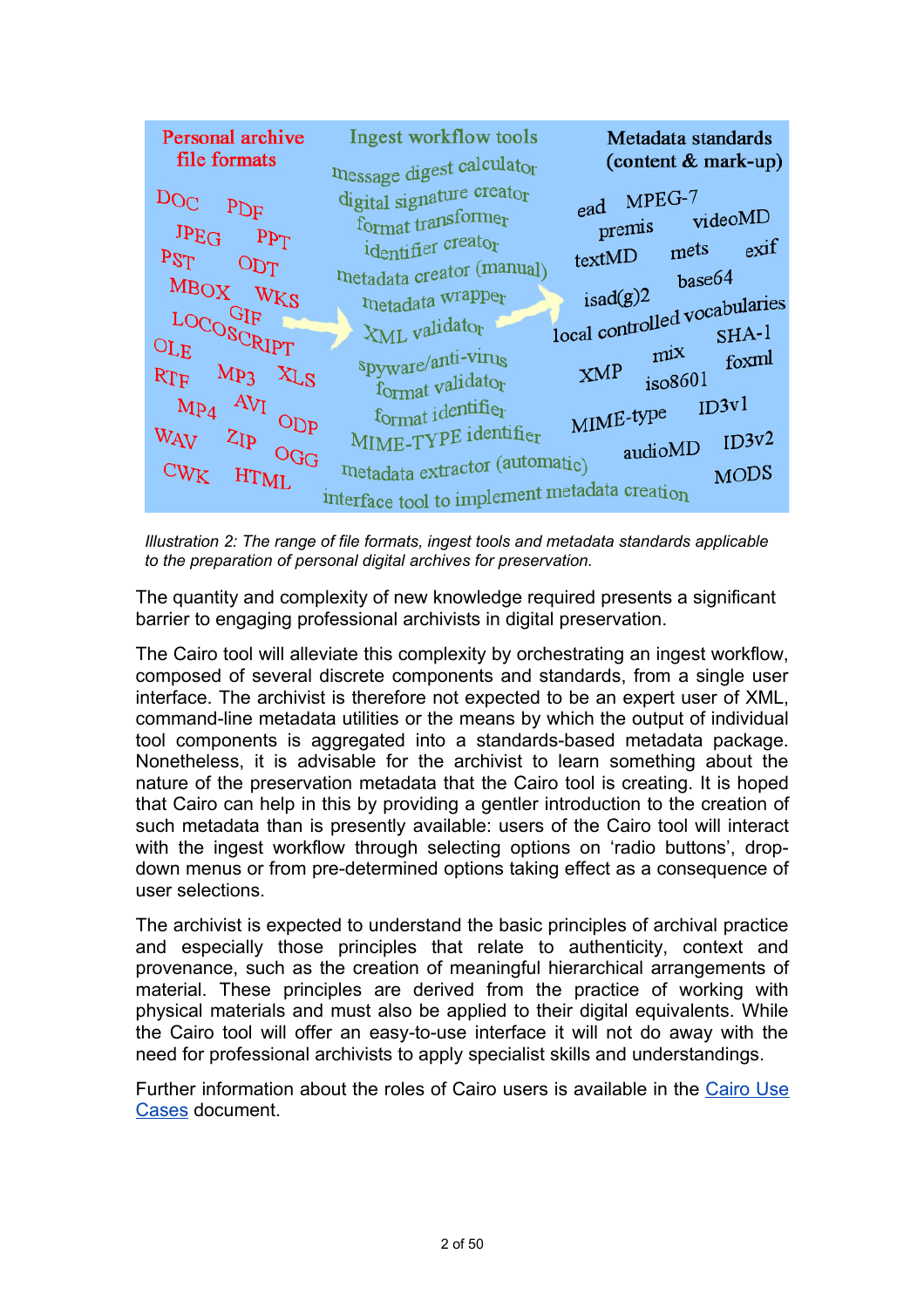# **Introduction to the Cairo tool review**

The purpose of this tool review is to identify a set of ingest and metadatarelated applications, tools or code that could form the components of the overall Cairo tool package. This approach will avoid unnecessary reinvention/replication and leverage a global pool of expertise, saving the Cairo team time and effort. The components selected for use in Cairo must be licensed in such a way that the project is permitted to incorporate them into a larger tool, and modify them as necessary. For this reason, preference will be given to Open Source applications, where license to use the code in this way is granted up front. The project team do not have the resources to seek permissions to utilise software with proprietary or unclear licensing arrangements.

### **Associated documents**

This Tools Survey document should be read in conjunction with other documents designed to inform the development of the Cairo tool:

- [Cairo Content Typology Model](http://cairo.paradigm.ac.uk/projectdocs/)
- [Cairo Use Cases.](http://cairo.paradigm.ac.uk/projectdocs/)

# *Survey of tools relevant to the ingest workflow*

Potential Cairo tool components have been identified by a scoping exercise that involved searching open source software repositories such as Sourceforge<sup>1</sup>and [Fresh](http://freshmeat.net/) Meat;<sup>[2](#page-4-1)</sup> consulting websites relating to digital repository activity and by conducting broader searches via standard Internet search engines.

# **Criteria for the identification of potential Cairo components**

Criteria for the identification of potential Cairo components were designed to be relatively inclusive at this stage of the project. Hence the tool listing below includes tools that cover many of the same roles or functions, and tools which cannot be used by the Cairo tool (owing to platform or licensing restrictions), but which may prove useful in the ingest context to organisations wishing to use stand-alone tools.

General criteria for the *survey* include applications and tools that:

- are available now;
- are available for public re-use:
- may be open source, 'free to use' or commercially available;
- extract or generate some form of metadata from or about a file object or objects;
- operate on a variety of computing platforms;
- have some basic information about them available.

<span id="page-4-0"></span><sup>&</sup>lt;sup>1</sup> Sourceforge; [http://sourceforge.net](http://sourceforge.net/)

<span id="page-4-1"></span><sup>&</sup>lt;sup>2</sup> Freshmeat;<http://freshmeat.net/>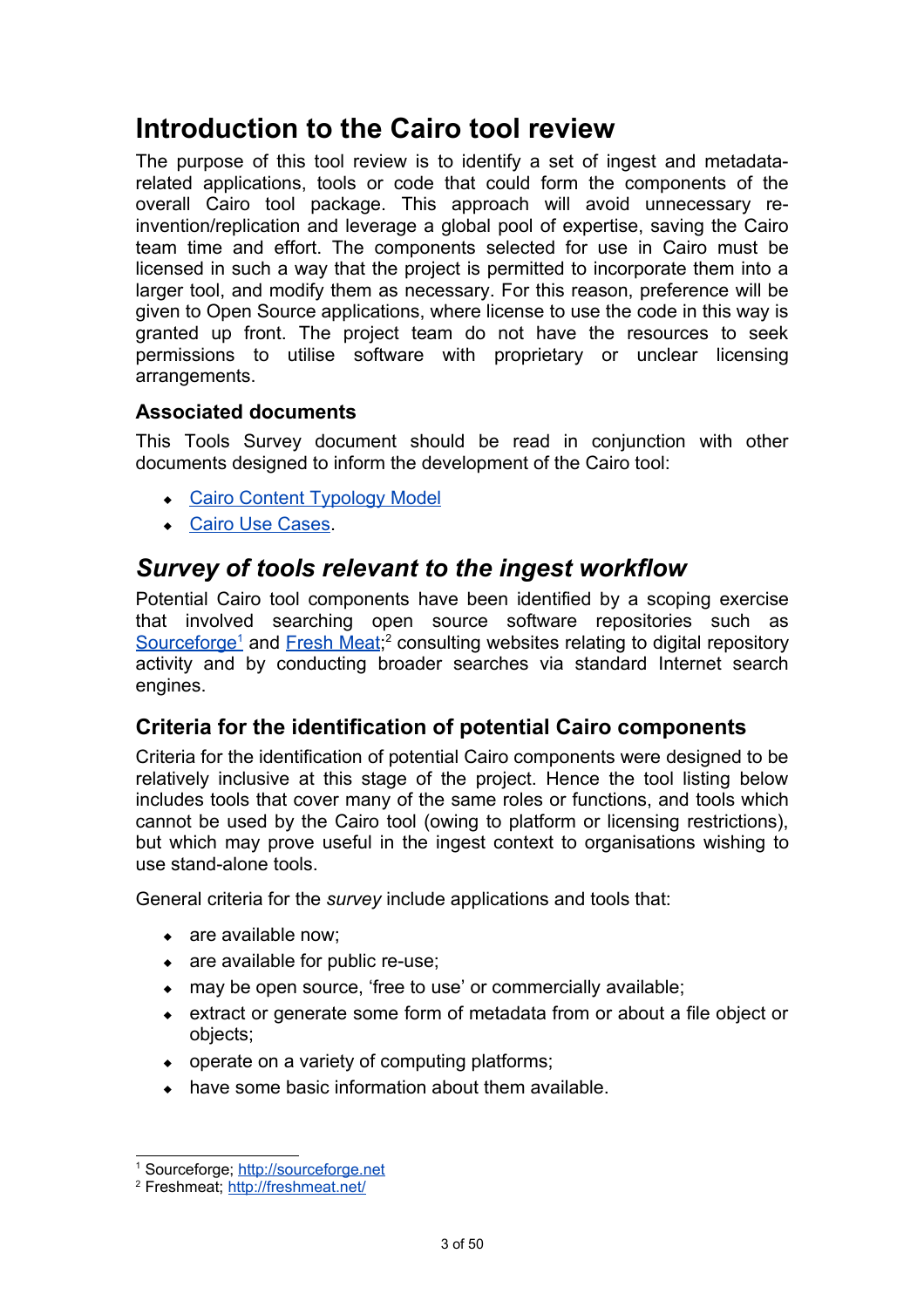General criteria for the *Cairo tool* have not been fully established at this time, but preference will be given to applications and tools that:

- are available now;
- are clearly licensed under an open source license which permits incorporation into other software and modification;
- extract or generate some form of metadata from or about a file in a form which can be manipulated (such as CSV or XML);
- operate on a variety of computing platforms;
- are well documented:
- ◆ scale well:
- are well constructed.

Some of the criteria for the Cairo tool cannot be established within the scope of this survey, as they require developer input. This survey is designed to inform the specification phase of the project, which will see a shortlist of components developed and may include a more thorough examination of the technology base and documentation of the tool components by the project's developers. A more detailed examination of the compatibility of shortlisted components' licenses will also be required.

## **Problems with recycling software code in a modular tool**

The approach of developing a modular tool in which individual components are brought together under a single 'wrapper' is sound, but requires care and attention to detail.

One of the greatest problems we anticipate is identifying a suitable combination of modules, which provide comprehensive coverage for formats, ingest processes and metadata types, whilst ensuring that the tool does not become too unwieldy to be practical. Cairo has found that there are few tools developed with a sufficiently general approach to cater for a wide range of file formats, metadata types and sources; and many catering for very specific, often only current, formats.

Another major issue is licensing. The use of inappropriate or unclear licensing has prohibited the inclusion of some potential components. Websites like Sourceforge and FreshMeat, from which many of the potential components were drawn, offer a framework within which open source projects can provide detailed information, including licensing Information, about their work. Even here sufficient detail can be lacking or incomplete.

In addition to functional and legal problems, Cairo has identified some very specific technical issues relating to the 'recycling' of potential components. These relate to the design of the Cairo tool and to its distribution and maintenance in the future.

The degree to which issues like these can be resolved will have a great impact on the usability of the tool and its sustainability.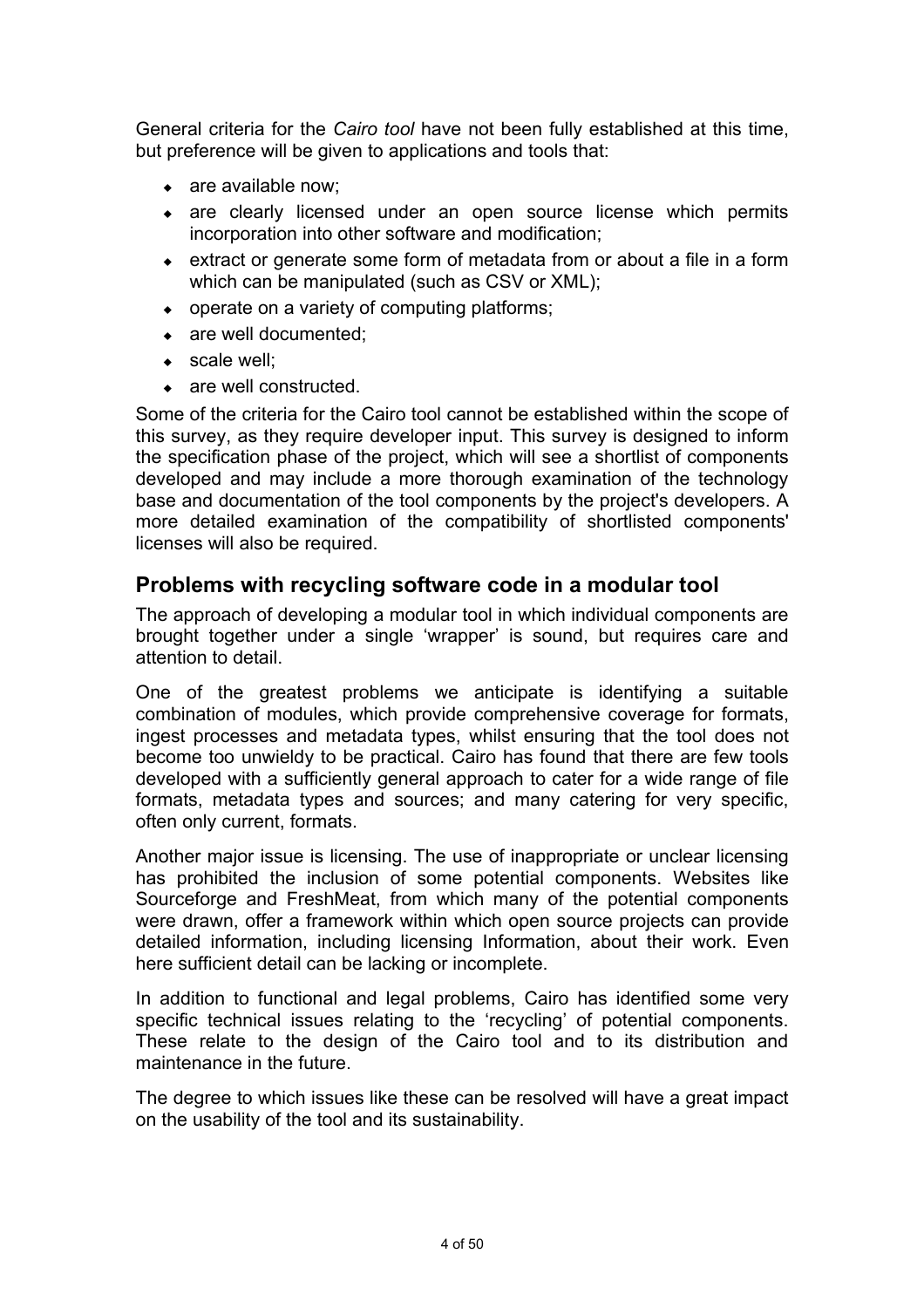# **Issues arising from the Cairo tools survey**

Issues identified in the scoping exercise can be summarised as follows:

#### *Licensing:*

- absence of, or poor information about, licenses;
- variety of licenses;
- incompatibility between licenses, which might prevent the combination of or linking of tools released under different licenses;
- even some open source licenses include requirements which might cause problems for the distribution of software, e.g. clauses which stipulate that the distributor must try to obtain explicit consent to the terms of the license from all recipients;
- poor documentation;
- tool base is international and includes developers representing a diverse cross-section of sectors, organisations or personal interests with different priorities and inconsistent terminologies;
- lack of basic information about potential components, no existing web site or little accompanying documentation;
- many open source developers aim the documentation of their software at developers and documentation which would enable managers and users to assess the value of the software is often lacking.

#### *Metadata output:*

- failure of potential components to employ metadata standards where appropriate standards exists, meaning that metadata mapping will be required to determine exactly which tools may be useful;
- inability of otherwise useful tools to output metadata for many files in some neutral form, such as XML or CSV;
- inconsistency, and potential incompatibility, of the output produced by potential components which may lead to difficulties in incorporating output into a single coherent METS file;
- difficulty of assessing the quantity and quality of metadata generated.

#### *Sustainability:*

- sustainability of many components is questionable creators often abandon components and do not extend tool functionality to cater for other formats or format versions;
- lack of explicit commitment to on-going long-term tool/module maintenance in the face of changing formats and platforms;
- some tools have not been maintained beyond initial development and may rely on older versions of technological bases (such as older versions of Java), which may create interoperability problems.

#### *Scalability:*

- $\bullet$  inability of potentially useful tools to process many files concurrently;
- some tools have not been designed to be integrated into a larger workflow (this is especially true of programs developed solely for MS Windows);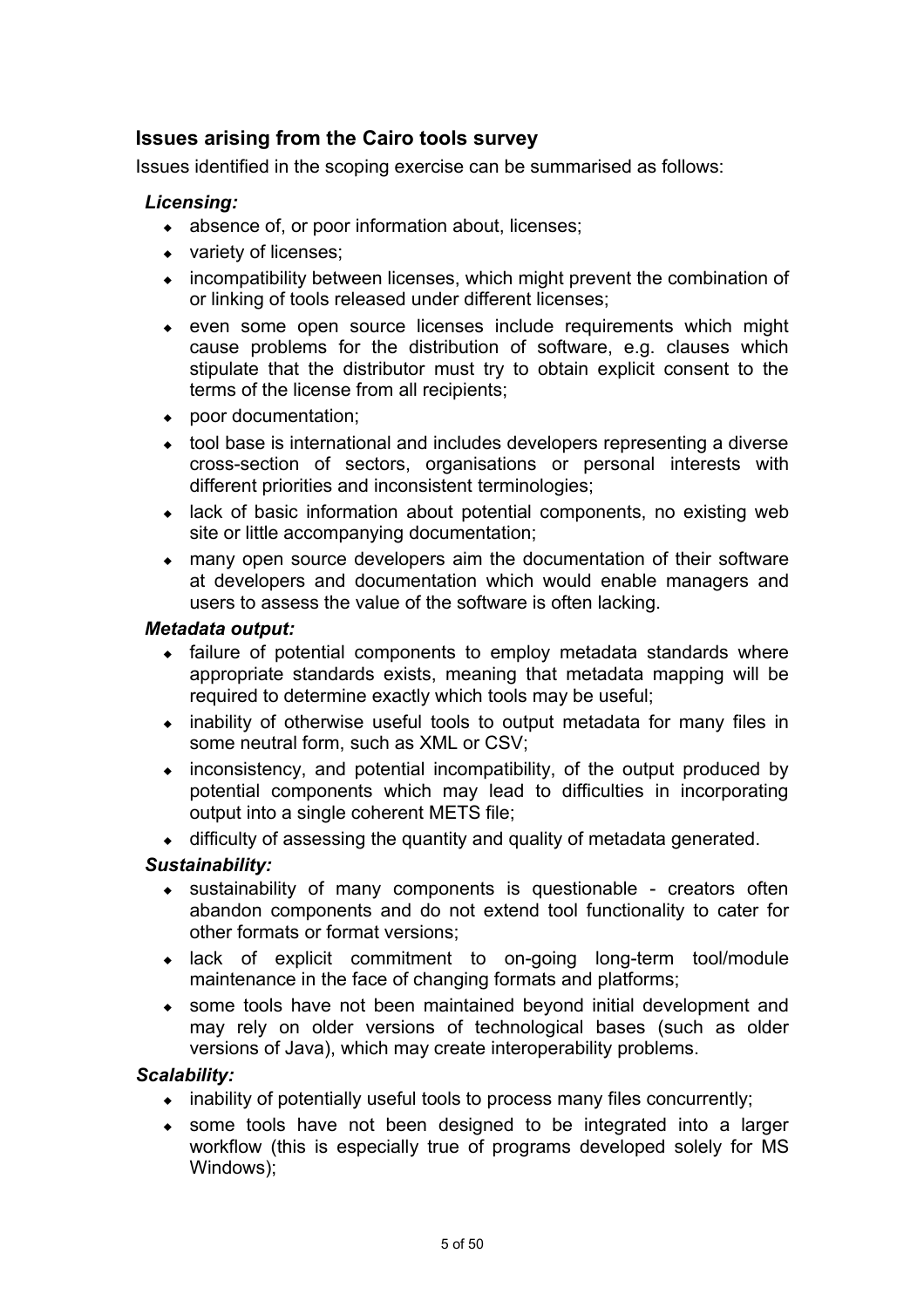• tendency of potential components to focus on single format or type of format.

### *Interoperability:*

- many tools/applications are written only for a Microsoft Windows environment and are available only as a Windows executable binary;
- $\bullet$  inconsistency of code use and inconsistency in coding practice;
- incompatibility of code platforms, or versions thereof, and interoperability issues with other tools written using different code base;
- uncertainty as to whether potential components can be easily distributed, and installed, as part of the Cairo package for local deployment.

#### *Potential impact on source data:*

 uncertainty over whether or not any individual component modifies or affects the object upon which it acts.

#### *Formats supported:*

 most potential components are current and support modern formats; there is concern that when the formats they support move on, then support for the tool will cease causing problems for archivists who may often be working with legacy digital formats in future.

#### *Potential future maintenance problems:*

- determining responsibility for deciding whether to update Cairo when a Cairo component is updated and implementing such updates;
- Cairo may need to undertake a 'technology watch' of its component tools;
- $\bullet$  if the Cairo tool is widely adopted by the community, governance arrangements for developing the tool further may be needed;

#### *Security:*

 some tools with useful functionality use online updates, or are available over a network; personal archives cannot be sent to third party services such as these, so some means of developing local implementations of these services would be useful.

## **Mitigating risks**

Despite the limitations identified in the scoping exercise the project team believes that sufficient candidate components have been identified that fit the criteria for inclusion. To mitigate some of the risks identified in the course of the survey, Cairo will be rigorous in selecting components that comply with three basic criteria:

#### **1. Tools must have clear and appropriate licensing**

Components selected for the Cairo tool must have clear and appropriate licensing which allows the component to be used and modified by a third party, and re-distributed as part of the Cairo package without the risk of adverse follow up. More information about common open source licenses is available in Appendix 1 of this document.

#### **2. Tools must have clear and sufficient documentation**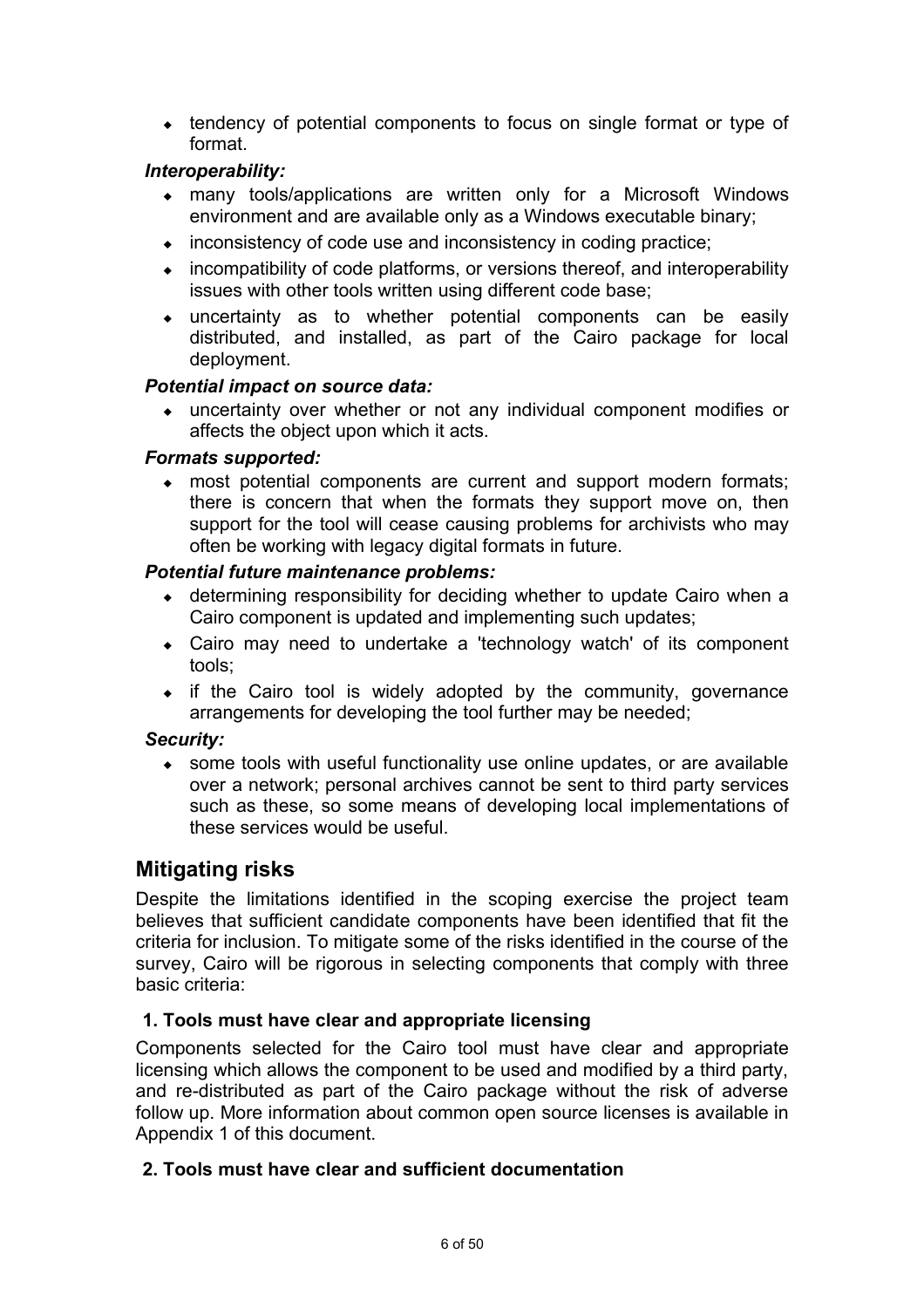Any potential component must be accompanied by clear and sufficient documentation that allows it to be fully understood, its code based explained and its functions explored. The Cairo project team does not have the resources to develop its own documentation for potential components for which it may not have a full understanding.

#### **3. Components should enable Cairo to support a minimum level of metadata for most objects and more detailed metadata for a limited number**

The Cairo tool should initially aim to support:

- a basic metadata profile, which might supply generally applicable metadata (including **PREMIS** metadata,<sup>[3](#page-8-0)</sup> such as file format and hash value) for any kind of file format;
- a limited range of sub-profiles for content types, such as 'image';
- a limited range of sub-sub-profiles with support for more detailed metadata associated with their specific format.

The structure of Cairo's metadata application profile for digital files may therefore resemble the following diagram:



*Illustration 3: hierarchy of metadata profiles that might be applied to different file formats.*

To remain manageable, the Cairo tool will fix an initial set of file formats and related metadata profiles that the tool will process. An ideal first set would include some or all of the following:

- office suite formats (Appleworks, MS Office, Open Document Format ISO 26300);
- file types common to the Internet (HTML, GIF, PDF etc);
- $\bullet$  still and/or moving image formats such as JPEG, TIFF or MPEG;

<span id="page-8-0"></span><sup>&</sup>lt;sup>3</sup> PREMIS<http://www.loc.gov/standards/premis/>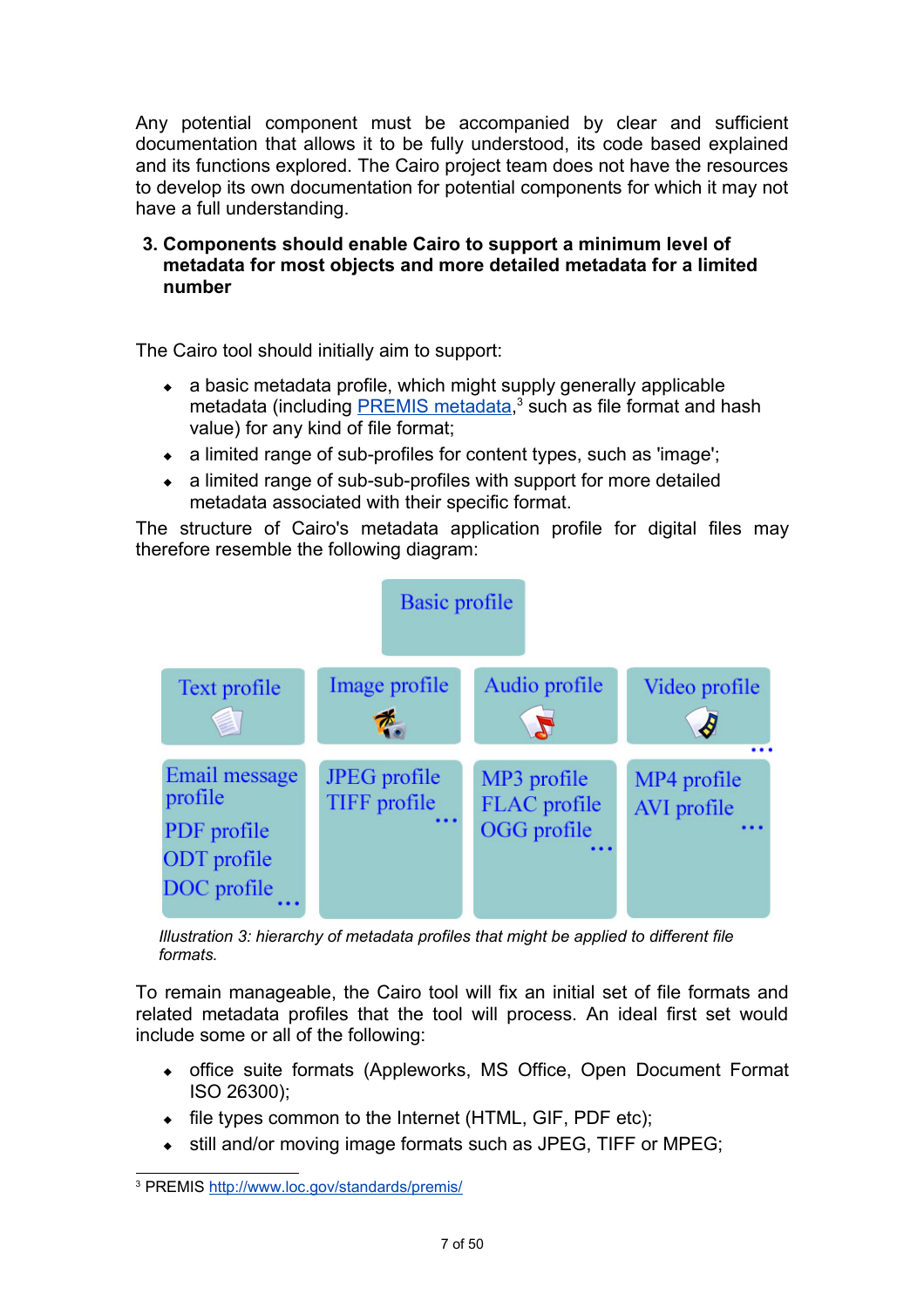popular legacy formats, though these are not always covered in existing tools which tend to favour current formats.

The final decision as to which formats will be given the most support will be partly reliant on a more technical investigation of the tool components and cannot be determined as yet. Later instances of the Cairo tool may add functionality to cover additional file types, formats or metadata types.

# *Establishing tool categories*

As a starting point, tools have been categorised according to the events they facilitate. To do this, we have used the Event entity of the *PREMIS Data Dictionary 1.0* (PREMIS) which provides a framework for repositories to aggregate metadata about actions taken in respect of objects in the repository's care.<sup>[4](#page-9-0)</sup> PREMIS suggests that: 'Each repository should define its own controlled vocabulary of eventType values'.<sup>[5](#page-9-1)</sup> The standard provides an initial list of suggested event names:

| <b>PREMIS eventType</b>      | <b>PREMIS definition</b>                                                                         |
|------------------------------|--------------------------------------------------------------------------------------------------|
| capture                      | the process whereby a repository actively obtains an<br>object.                                  |
| compression                  | the process of coding data to save storage space or<br>transmission time.                        |
| deaccession                  | the process of removing an object from the inventory<br>of a repository.                         |
| decompression                | the process of reversing the effects of compression.                                             |
| decryption                   | the process of converting encrypted data to plain<br>text.                                       |
| deletion                     | the process of removing an object from repository<br>storage.                                    |
| digital signature validation | the process of determining that a decrypted digital<br>signature matches an expected value.      |
| dissemination                | the process of retrieving an object from repository<br>storage and making it available to users. |
| fixity check                 | the process of verifying that an object has not been<br>changed in a given period.               |
| ingestion                    | the process of adding objects to a preservation<br>repository.                                   |
| message digest calculation   | the process by which a message digest ("hash") is<br>created.                                    |
| migration                    | a transformation of an object creating a version in a<br>more contemporary format.               |
| normalisation                | a transformation of an object creating a version more<br>conducive to preservation.              |
| replication                  | the process of creating a copy of an object that is,<br>bit- wise, identical to the original.    |

# **The PREMIS starter list for eventType**

<span id="page-9-0"></span><sup>4</sup> PREMIS Data Dictionary Version 1.The PREMIS Data Model

<span id="page-9-1"></span><sup>5</sup> PREMIS Data Dictionary Version 1.Event Entity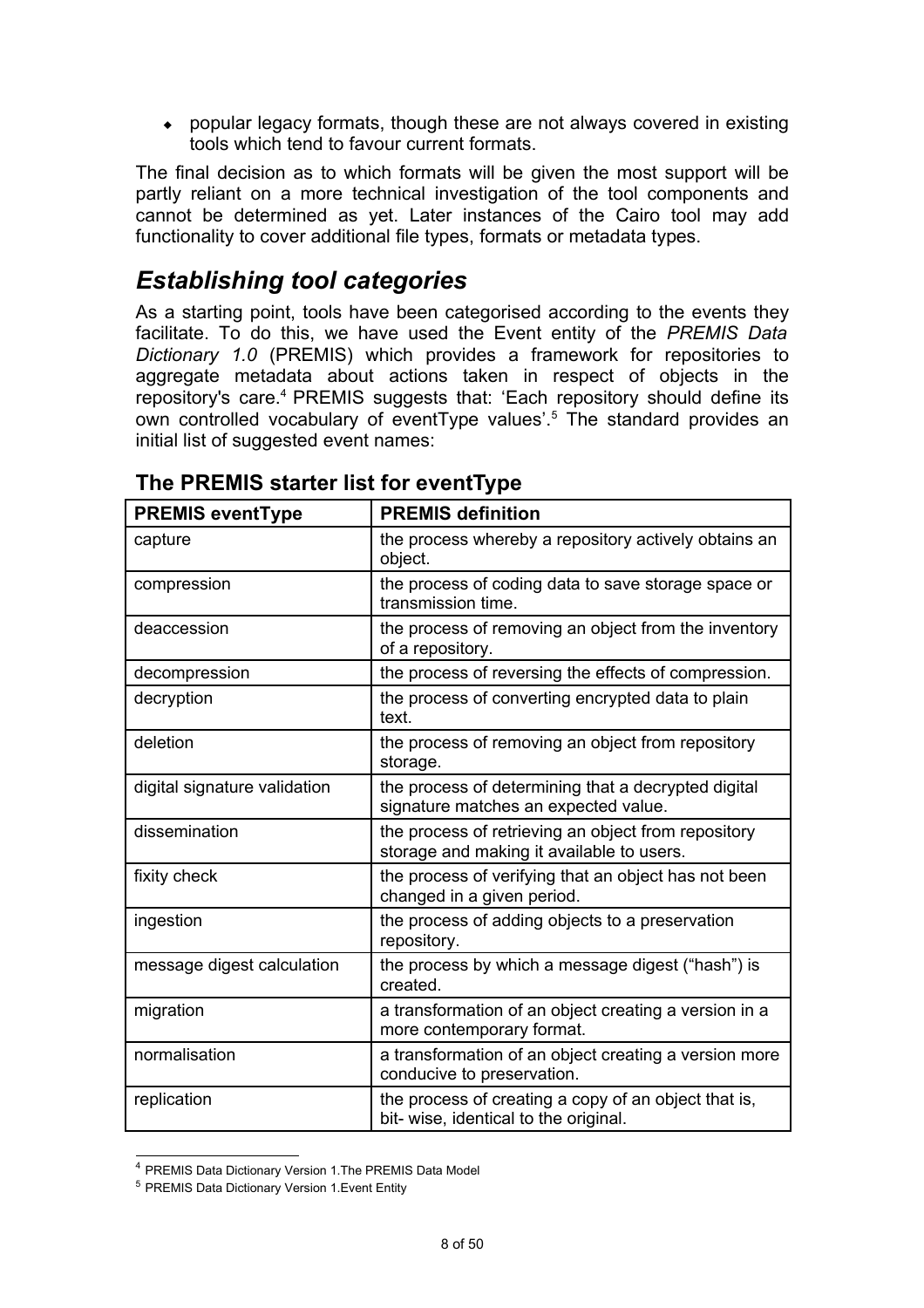| validation  | the process of comparing an object with a standard<br>and noting compliance or exceptions. |
|-------------|--------------------------------------------------------------------------------------------|
| virus check | the process of scanning a file for malicious<br>programs.                                  |

The PREMIS starter list for an eventType controlled vocabulary refers only to events taking place against digital objects. It should be a basis for an eventType controlled vocabulary for recoding metadata about the events which occur in a digital object's lifecycle, but the granularity available for recording ingest processing activities is not adequate for Cairo's purposes. Cairo aims to record its ingest process in a more granular fashion than the eventType 'Capture' permits. Some (classes of) objects may be subject to different processing tools than others; metadata about these processes and about the manual creation and automatic extraction of metadata is important for authenticity and troubleshooting. The Cairo tool must therefore refine this vocabulary for its own processes, though it can build on the PREMIS starter list.

| <b>Cairo eventTypes</b>           | <b>Cairo definition</b>                                                                                                                                                                                                                           | <b>Cairo tool</b><br>categorisation |
|-----------------------------------|---------------------------------------------------------------------------------------------------------------------------------------------------------------------------------------------------------------------------------------------------|-------------------------------------|
| assignIdentifier                  | Assigning a persistent identifier to the<br>material, e.g. Handle System and/or<br>local system identifier                                                                                                                                        | Identifier creator                  |
| metadataExtractGener<br>al        | Extracting general metadata that is<br>embedded in an object and common<br>to all formats, e.g. file size. This will<br>be the metadata conforming to Cairo's<br>default base metadata profile.                                                   | metadata extractor<br>(automatic)   |
| metadataExtractTypeS<br>pecific   | Extracting metadata that is specific to<br>an object type and is embedded in the<br>object, e.g. text or image. This will be<br>metadata conforming to Cairo's sub-<br>type metadata profiles.                                                    | metadata extractor<br>(automatic)   |
| metadataExtractFormat<br>Specific | Extracting metadata that is specific to<br>a format type and is embedded in an<br>object, e.g. TIFF header metadata or<br>photoshop metadata in a .psd file.<br>This will be metadata conforming to<br>Cairo's sub-sub-type metadata<br>profiles. | metadata extractor<br>(automatic)   |
| metadataCreate                    | Creating metadata by reading<br>file/system information or                                                                                                                                                                                        | Metadata creator<br>(manual)        |
|                                   | incorporating metadata added by a<br>human actor.                                                                                                                                                                                                 | Metadata extractor<br>(automatic)   |
| digitalSignatureCreatio<br>n      | Creating a digital signature for<br>addition to an object by the actor<br>carrying out the the ingest process or                                                                                                                                  | Digital signature<br>creator        |

# **Proposed CAIRO eventType and tool categorisation**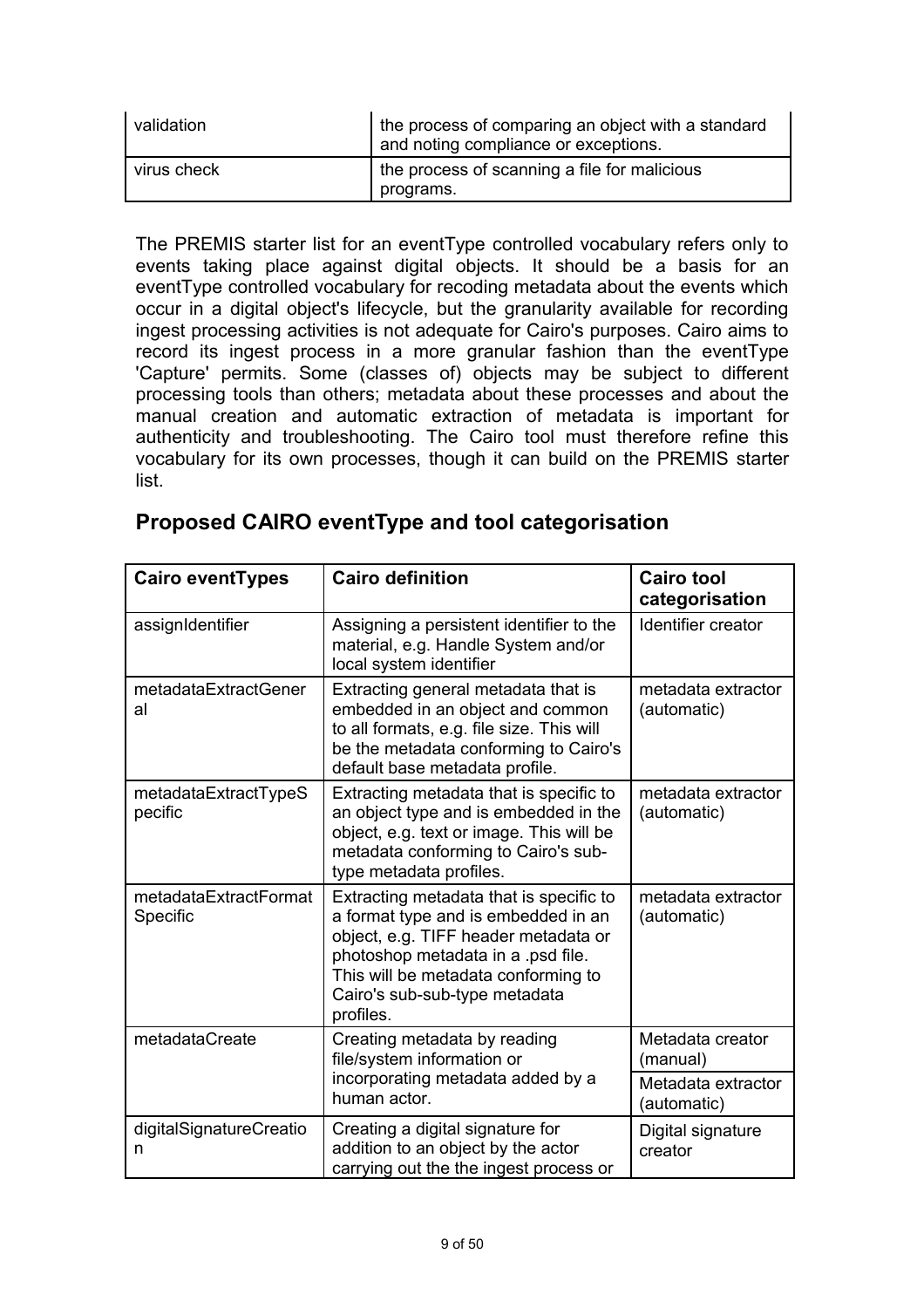|                      | using the Cairo tool                                                                                                                                                                                                            |                                                    |
|----------------------|---------------------------------------------------------------------------------------------------------------------------------------------------------------------------------------------------------------------------------|----------------------------------------------------|
| metadataTransform    | Take one form of metadata and<br>convert it to another form, e.g. Cairo<br>may normalise dates to the ISO<br>Standard, or transform raw tool output<br>to PREMIS-conformant metadata<br>using XSLTs.                            | Metadata<br>transformer                            |
| metadataValidate     | Validate that XML is well-formed;<br>validate that metadata conforms to<br>appropriate XML schemas; validate<br>that metadata values conform to<br>metadata application profile.                                                | Metadata validator                                 |
| fixityKeyCreation    | The creation and assignment of a<br>fixity (Hash) value to an object, e.g.<br>SHA-1                                                                                                                                             | Message digest<br>calculator                       |
| formatIdentification | The confirmation, by JHOVE ID,<br>DROID ID or other tools, of a file<br>format                                                                                                                                                  | Format identifier                                  |
| formatValidation     | The confirmation that a given file is of<br>a particular format and the recording<br>of that format                                                                                                                             | Format validator                                   |
| mimeldentifcation    | The confirmation that a given file is of<br>a particular MIME type and the<br>recording of that type, even if the type<br>is unknown.                                                                                           | MIME-type<br>identifier                            |
| malwareCheck         | Checking that the object does not<br>contain any malicious spyware or<br>malware that could threaten the<br>integrity of the archive <sup>6</sup>                                                                               | Spyware/anti-virus                                 |
| wrapperCreation      | The creation of a wrapper or container<br>into which metadata can be placed,<br>e.g. the creation of the METS AIP file<br>to contain disparate XML metadata                                                                     | Metadata wrapper                                   |
| formatTransformation | The migration of an object to a<br>different file format                                                                                                                                                                        | Format transformer                                 |
| decompression        | The process of reversing the effects<br>of compression. Applied to materials<br>submitted by a donor in compressed<br>formats.                                                                                                  | decompressor                                       |
| decryption           | The process of reversing the effects<br>of encryption.                                                                                                                                                                          | decryptor                                          |
| n/a                  | Not associated with an eventType as<br>such, but included as a tool category<br>to denote applications which provide<br>user interfaces/facilitate data<br>entry/navigation - although this<br>doesn't constitute an eventType. | Interface tool to<br>implement<br>metadata creator |

<span id="page-11-0"></span> $^6$  For a discussion of Spyware see http://en.wikipedia.org/wiki/Spyware for a discussion of Malware see http://en.wikipedia.org/wiki/Malware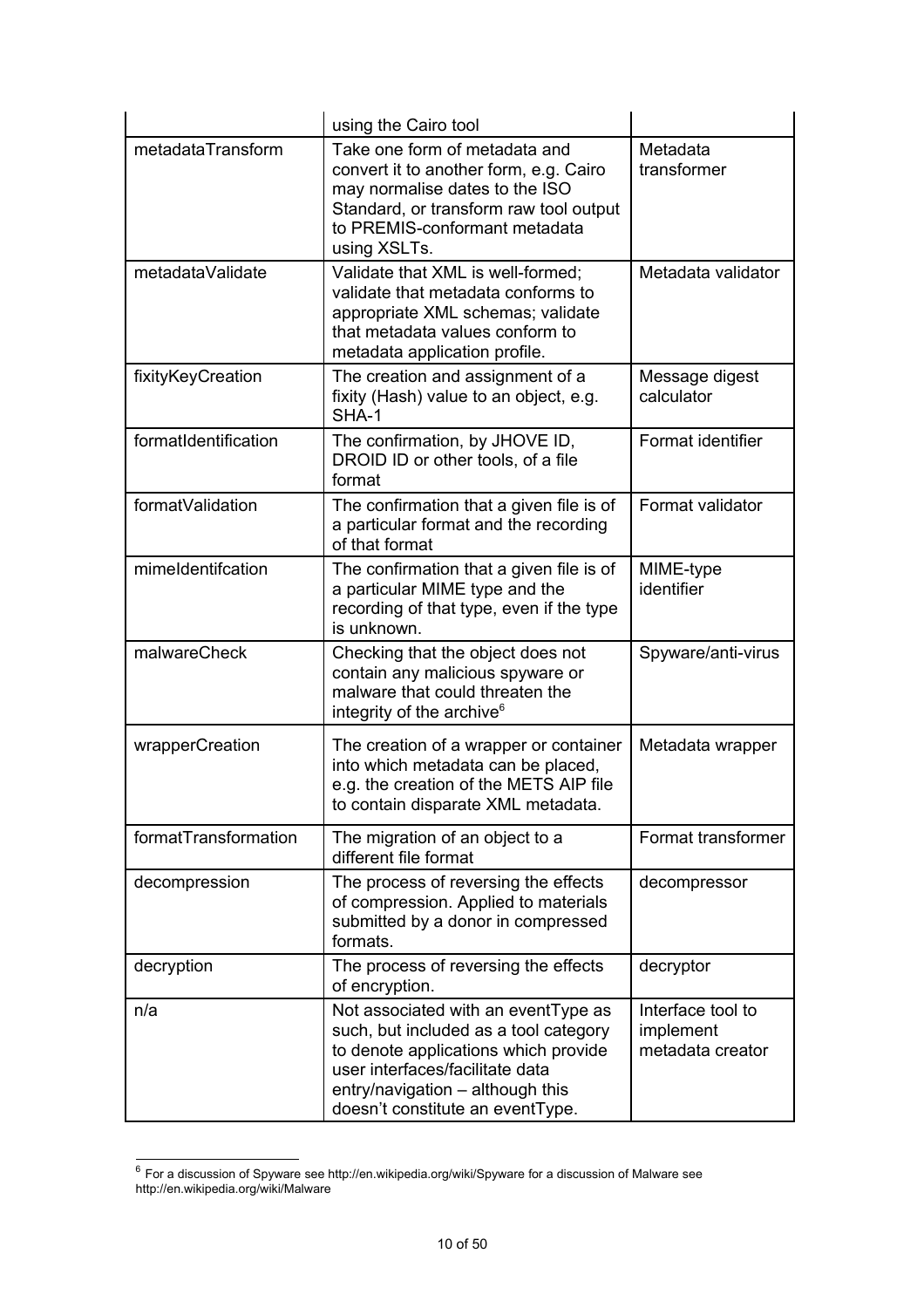In respect of each of these events, Cairo will record details of the agent (i.e. the tool module being used in the Cairo framework) responsible using the PREMIS agent entity, and METS files representing these agent and event entities will be ingested into our repository with the METS files representing objects and conceptual items such as directories, accessions and collections. Metadata for events should, at a minimum, include those semantic units deemed mandatory for the PREMIS Event entity: eventIdentifier, eventType and eventDateTime.

# *Tool survey results*

The tool survey results are presented in the following format:

| <b>Tool</b>             | The name of the tool                                                                                                                                                                                                                                                                                                                                                                                                                                                                    |
|-------------------------|-----------------------------------------------------------------------------------------------------------------------------------------------------------------------------------------------------------------------------------------------------------------------------------------------------------------------------------------------------------------------------------------------------------------------------------------------------------------------------------------|
| Source URL              | A web location where information about the tool can be<br>found or the tool downloaded.                                                                                                                                                                                                                                                                                                                                                                                                 |
| Formats covered         | A list of the file formats that a particular tool may be<br>designed to interact with, e.g.:<br>MP <sub>3</sub><br>Microsoft Word                                                                                                                                                                                                                                                                                                                                                       |
|                         | <b>JPEG</b>                                                                                                                                                                                                                                                                                                                                                                                                                                                                             |
| Technology base         | The platform(s) on which the tool was built, $e.g.:$<br>Java<br>Perl<br><b>XML</b>                                                                                                                                                                                                                                                                                                                                                                                                      |
| <b>Operating system</b> | The operating system(s) on which the tool can run.                                                                                                                                                                                                                                                                                                                                                                                                                                      |
| Dependencies            | Any technical dependencies the tool may have, e.g. the<br>requirement of a database such as MySQL.                                                                                                                                                                                                                                                                                                                                                                                      |
| Tool category           | The broad function of the tool, e.g.:                                                                                                                                                                                                                                                                                                                                                                                                                                                   |
|                         | Metadata creator (manual)                                                                                                                                                                                                                                                                                                                                                                                                                                                               |
|                         | Metadata extractor (automatic)                                                                                                                                                                                                                                                                                                                                                                                                                                                          |
|                         | Format transformer                                                                                                                                                                                                                                                                                                                                                                                                                                                                      |
|                         | Tools that perform more than one function are assigned<br>multiple categories.                                                                                                                                                                                                                                                                                                                                                                                                          |
| License                 | The type of license the tool is available under. Some of the<br>standard open source licenses are outlined in Appendix A<br>and referred to in abbreviated form within the relevant tool<br>entries. Where commercial or specific license arrangements<br>apply, these are outlined briefly in the relevant entry with<br>links to websites containing more information. In some<br>cases licensing information is not readily discernible, and<br>license is given as Unknown/unclear. |
| Description             | A free text description of the tool, based on information<br>taken from project websites.                                                                                                                                                                                                                                                                                                                                                                                               |
| Output method           | For tools that generate metadata, where possible a note of<br>how they are able to output the metadata that has been<br>created.                                                                                                                                                                                                                                                                                                                                                        |
| Maturity                | Statement of software maturity, taken from Sourceforge<br>website for relevant software.                                                                                                                                                                                                                                                                                                                                                                                                |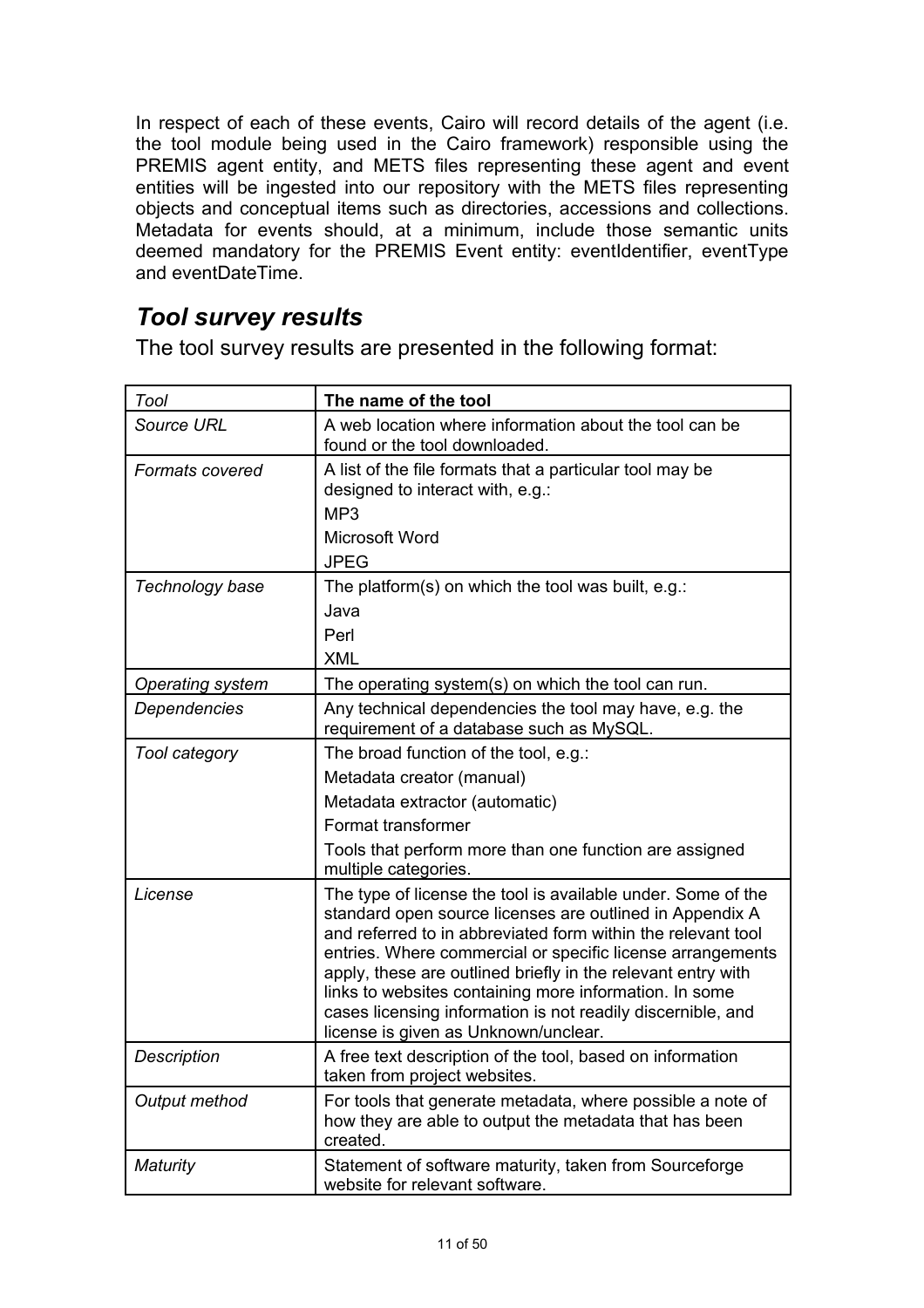# *Tool Listing*

| Tool                   | 7Train                                                                                                                                                                                                                                                                                                                                                                                                                                                                                                              |
|------------------------|---------------------------------------------------------------------------------------------------------------------------------------------------------------------------------------------------------------------------------------------------------------------------------------------------------------------------------------------------------------------------------------------------------------------------------------------------------------------------------------------------------------------|
| <b>Source URL</b>      | http://seventrain.sourceforge.net/                                                                                                                                                                                                                                                                                                                                                                                                                                                                                  |
| <b>Formats covered</b> | Unknown/unclear                                                                                                                                                                                                                                                                                                                                                                                                                                                                                                     |
| Technology base        | Java/Saxon/XSL                                                                                                                                                                                                                                                                                                                                                                                                                                                                                                      |
| Operating system       | All 32-but MS Windows (95/98/NT/2000/XP)                                                                                                                                                                                                                                                                                                                                                                                                                                                                            |
|                        | All POSIX (Linux/BSD/Unix/Apple Mac OS X)                                                                                                                                                                                                                                                                                                                                                                                                                                                                           |
| Dependencies           |                                                                                                                                                                                                                                                                                                                                                                                                                                                                                                                     |
| Tool category          | Wrapper creator                                                                                                                                                                                                                                                                                                                                                                                                                                                                                                     |
|                        | Metadata transformer                                                                                                                                                                                                                                                                                                                                                                                                                                                                                                |
| License                | <b>BSD</b>                                                                                                                                                                                                                                                                                                                                                                                                                                                                                                          |
| Description            | 7train is an XSLT 2.0 tool for generating METS files from<br>standardised XML input. The tool was originally designed to<br>transform standard XML metadata records exported from<br>the CONTENTdm digital collection management software<br>into METS files which conform to a specific METS profile<br>(designed for a project focusing on digitised images and<br>scanned text objects). However, it can be customised to<br>produce METS files from any kind of standardised XML<br>document, e.g. OAI records. |
| Output method          | XML output in the form of a METS file.                                                                                                                                                                                                                                                                                                                                                                                                                                                                              |
| Maturity               |                                                                                                                                                                                                                                                                                                                                                                                                                                                                                                                     |
| <b>Notes</b>           |                                                                                                                                                                                                                                                                                                                                                                                                                                                                                                                     |

| Tool              | <b>Ad-Aware</b>                                                                                                                                                                                                                                                                                                                                                                                                                                                                                                                                                 |
|-------------------|-----------------------------------------------------------------------------------------------------------------------------------------------------------------------------------------------------------------------------------------------------------------------------------------------------------------------------------------------------------------------------------------------------------------------------------------------------------------------------------------------------------------------------------------------------------------|
| <b>Source URL</b> | http://www.lavasoftusa.com/products/select_your_product.p<br><u>hp</u>                                                                                                                                                                                                                                                                                                                                                                                                                                                                                          |
| Formats covered   | n/a                                                                                                                                                                                                                                                                                                                                                                                                                                                                                                                                                             |
| Technology base   | Proprietary                                                                                                                                                                                                                                                                                                                                                                                                                                                                                                                                                     |
| Operating system  | Windows 98/98(SE)/ME/NT4 Workstation/NT4 Server/2000<br>Pro/2000 Server/2003 Server/XP Home/XP Pro/XP<br>Home/XP Professional/XP 64-Bit Edition/Terminal Services                                                                                                                                                                                                                                                                                                                                                                                               |
| Dependencies      |                                                                                                                                                                                                                                                                                                                                                                                                                                                                                                                                                                 |
| Tool category     | Spyware/anti-virus                                                                                                                                                                                                                                                                                                                                                                                                                                                                                                                                              |
| License           | Commercial: license permits use of one copy of the software<br>on one computer per purchased copy; it prohibits purchaser<br>from modifying, adapting, translating, disassembling,<br>decompiling, reverse engineering or otherwise attempting to<br>discover the source code of the software, and from copying<br>the documentation; purchaser is also forbidden from sub-<br>licensing, assigning, transferring, etc their rights under the<br>license without prior written permission from Lavasoft AB.<br>See http://www.lavasoftusa.com/products/license- |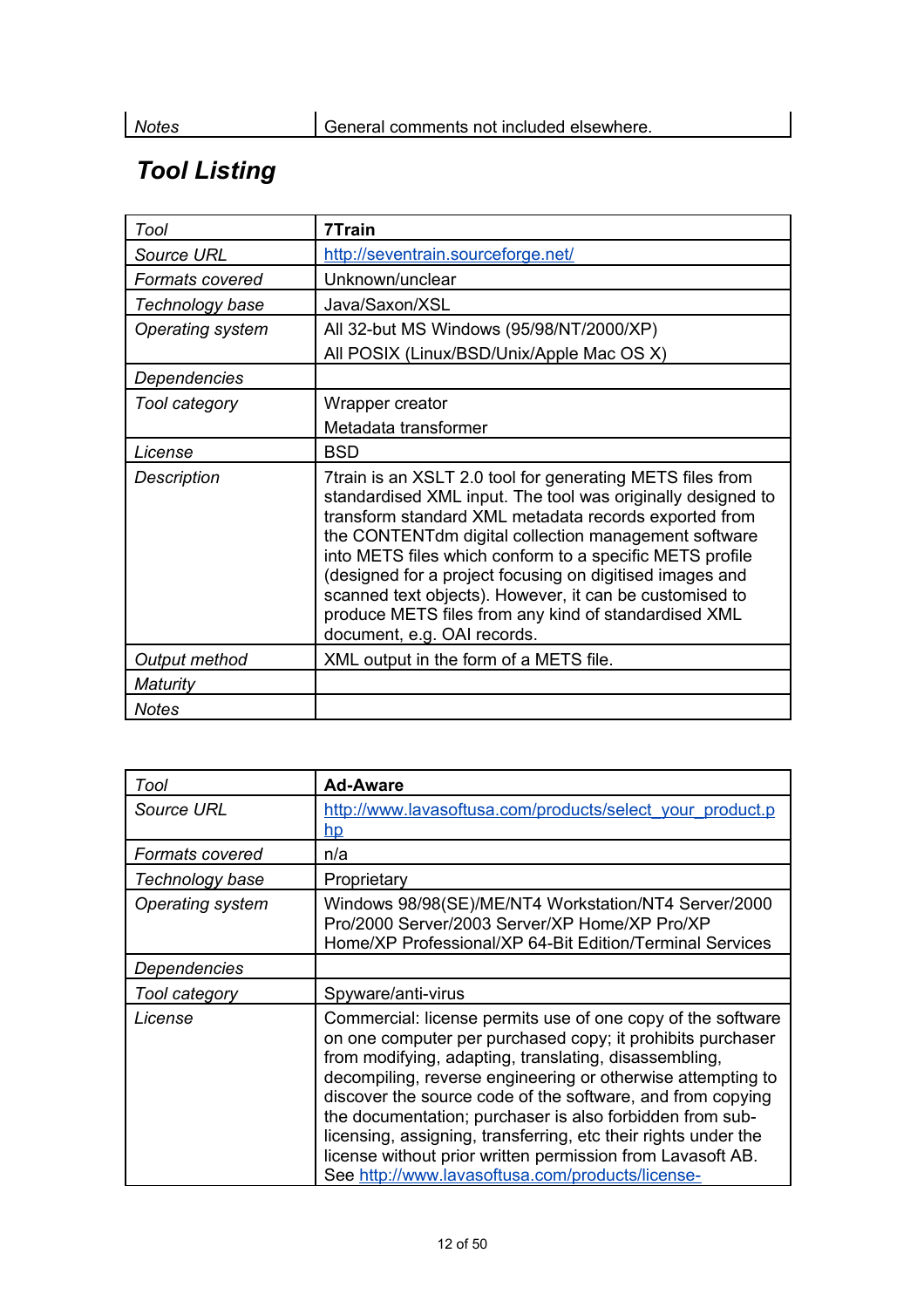|                    | agreements/SoftwareLicenseAgreement.pdf                                                                                                                                                                                                                                                                                                                                                                                                                                                                                                                                                                                                                                                                                                                                                         |
|--------------------|-------------------------------------------------------------------------------------------------------------------------------------------------------------------------------------------------------------------------------------------------------------------------------------------------------------------------------------------------------------------------------------------------------------------------------------------------------------------------------------------------------------------------------------------------------------------------------------------------------------------------------------------------------------------------------------------------------------------------------------------------------------------------------------------------|
| <b>Description</b> | Ad-Aware SE Professional provides a high level of<br>protection against malware and spyware. Its components<br>include: Process-Watch, which allows the user to browse,<br>scan and terminate offending processes which are running;<br>a real-time processing element called Ad-Watch, which runs<br>silently in the background and monitors any malware which<br>tries to install on or modify the system; and an on-demand<br>scanner to detect security threats. It makes use of a new<br>Code Sequence Identification technology, which can identify<br>both new and unknown variants of malware. When spyware<br>is identified, Ad-Aware allows the user to decide whether it<br>should be deleted or kept, rather than automatically deleting<br>it as other security products often do. |
| Output method      | Output to screen.                                                                                                                                                                                                                                                                                                                                                                                                                                                                                                                                                                                                                                                                                                                                                                               |
| Maturity           |                                                                                                                                                                                                                                                                                                                                                                                                                                                                                                                                                                                                                                                                                                                                                                                                 |
| Notes              | To be used alongside, and as well as, anti virus software.                                                                                                                                                                                                                                                                                                                                                                                                                                                                                                                                                                                                                                                                                                                                      |

| Tool                   | <b>Adobe XMP</b>                                                                                                                                                                                                                                                                                                                                                                                                                                                                                                                                                                                                                                            |
|------------------------|-------------------------------------------------------------------------------------------------------------------------------------------------------------------------------------------------------------------------------------------------------------------------------------------------------------------------------------------------------------------------------------------------------------------------------------------------------------------------------------------------------------------------------------------------------------------------------------------------------------------------------------------------------------|
| <b>Source URL</b>      | http://www.adobe.com/products/xmp/                                                                                                                                                                                                                                                                                                                                                                                                                                                                                                                                                                                                                          |
| <b>Formats covered</b> | Image formats and PDF                                                                                                                                                                                                                                                                                                                                                                                                                                                                                                                                                                                                                                       |
| Technology base        | $C++$                                                                                                                                                                                                                                                                                                                                                                                                                                                                                                                                                                                                                                                       |
| Operating system       | Windows 98/98(SE)/ME/NT4 Workstation/NT4 Server/2000<br>Pro/2000 Server/2003 Server/XP Home/XP Pro/XP<br>Home/XP Professional/XP 64-Bit Edition/Terminal Services                                                                                                                                                                                                                                                                                                                                                                                                                                                                                           |
| Dependencies           | The XMP toolkit needs an external XML parser. The source<br>from Adobe is written to use Expat, although adapters for<br>other parsers can easily be written. The most recent version<br>of Expat used with XMP is 1.95.8.                                                                                                                                                                                                                                                                                                                                                                                                                                  |
| Tool category          | Metadata creator (manual)<br>Metadata transformer                                                                                                                                                                                                                                                                                                                                                                                                                                                                                                                                                                                                           |
| License                | The XMP Software Development Kit is covered by the<br>Adobe Systems Incorporated Open Source License. It<br>grants the user license to use, reproduce, prepare derivative<br>works from, display, perform, distribute and sublicense the<br>software provided a stipulated copyright notice appears<br>within the source code of the distributed software, and the<br>license is distributed in any documentation of the software<br>distributed by the user. Similar rights are granted over the<br>documentation, although this may not be modified. License<br>available at<br>http://partners.adobe.com/public/developer/en/xmp/sdk/XMP<br>License.pdf. |
| <b>Description</b>     | Extensible Metadata Platform. This tool will assist the digital<br>preservation workflow in that it allows the user to attach<br>metadata to a digital object. The metadata syntax is a<br>subset of RDF, expressed in XML. XMP is also extensible,<br>allowing users to incorporate their own existing metadata<br>schemas. It is an open-source product and freely available                                                                                                                                                                                                                                                                              |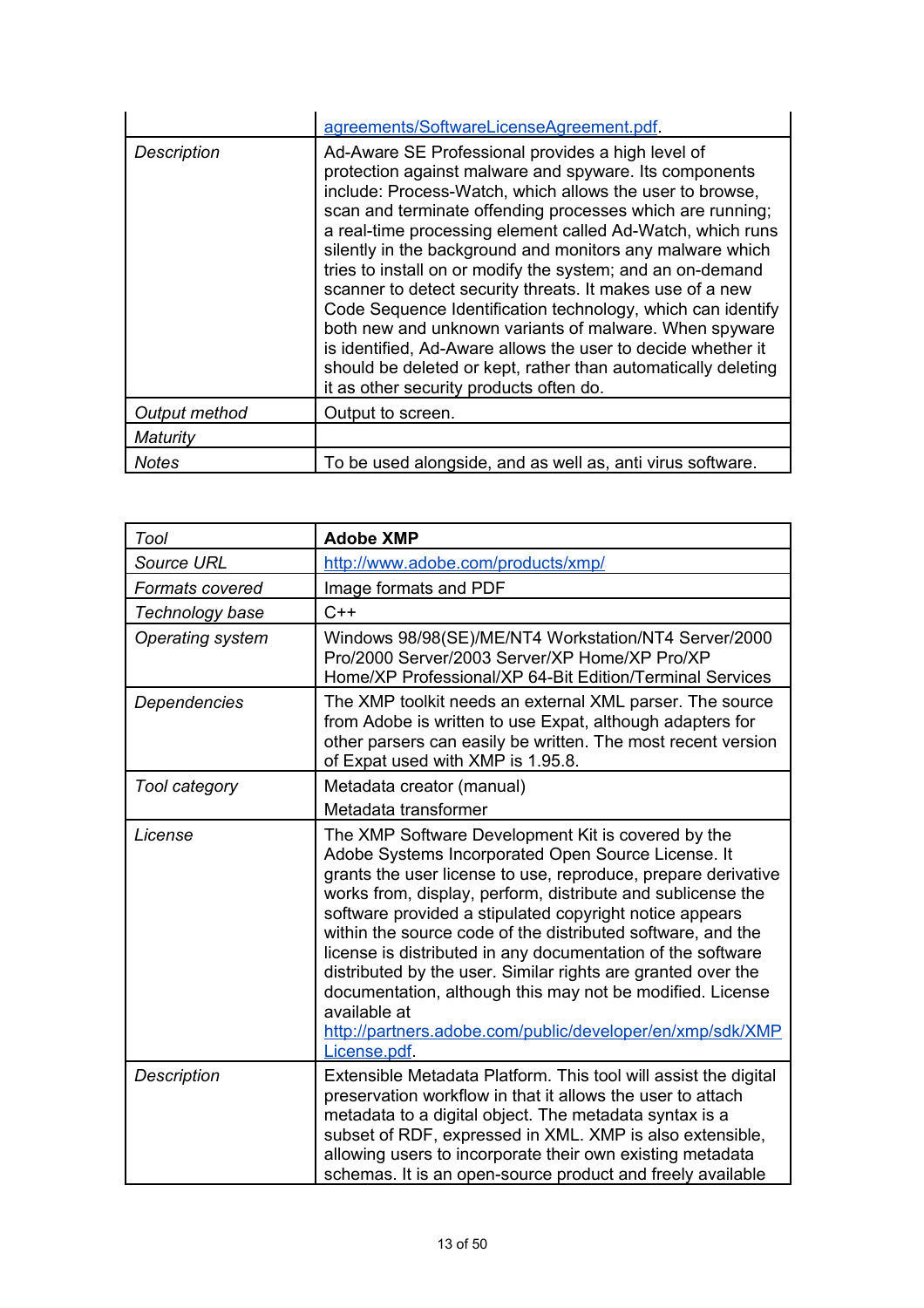|               | to the community. The tool is particularly pertinent for digital<br>imaging but it is not limited to a particular file format. If<br>archive creators make use of XMP, it will provide valuable<br>preservation metadata for digital archivists, and a number of<br>standards groups with a stake in digital preservation are<br>already working on initiatives based on XMP, e.g. DCMI,<br>RLG. The XMP Software Development Kit provides<br>documentation, tools, and sample code. |
|---------------|--------------------------------------------------------------------------------------------------------------------------------------------------------------------------------------------------------------------------------------------------------------------------------------------------------------------------------------------------------------------------------------------------------------------------------------------------------------------------------------|
| Output method | Numerous methods.                                                                                                                                                                                                                                                                                                                                                                                                                                                                    |
| Maturity      |                                                                                                                                                                                                                                                                                                                                                                                                                                                                                      |
| Notes         |                                                                                                                                                                                                                                                                                                                                                                                                                                                                                      |

| Tool              | <b>Antiword</b>                                                                                                                                                                                                                                                                                                                                        |
|-------------------|--------------------------------------------------------------------------------------------------------------------------------------------------------------------------------------------------------------------------------------------------------------------------------------------------------------------------------------------------------|
| <b>Source URL</b> | http://www.winfield.demon.nl/                                                                                                                                                                                                                                                                                                                          |
| Formats covered   | Microsoft Word versions 2, 6, 7, 97, 2000, 2002 and 2003                                                                                                                                                                                                                                                                                               |
| Technology base   | C                                                                                                                                                                                                                                                                                                                                                      |
| Operating system  | Linux, RISC OS, FreeBSD, BeOS, OS/2, Mac OS X, Amiga,<br>VMS, Netware, Plan9, EPOC, Zaurus PDA, MorphOS,<br>Tru64/OSF and DOS.                                                                                                                                                                                                                         |
| Dependencies      |                                                                                                                                                                                                                                                                                                                                                        |
| Tool category     | Format transformer                                                                                                                                                                                                                                                                                                                                     |
| License           | GNU (GPL)                                                                                                                                                                                                                                                                                                                                              |
| Description       | Antiword is a free MS Word reader which converts<br>documents from Word 2, 6, 7, 97, 2000, 2002 and 2003 to<br>plain text, PostScript, PDF and XML/DocBook (a version of<br>XML originally intended for technical documentation. The<br>conversion to XML/DocBook is still experimental). Antiword<br>tries to keep the layout of the document intact. |
| Output method     | Unknown/unclear                                                                                                                                                                                                                                                                                                                                        |
| Maturity          |                                                                                                                                                                                                                                                                                                                                                        |
| <b>Notes</b>      |                                                                                                                                                                                                                                                                                                                                                        |

| Tool                    | <b>Apache Xerces</b>                                                                                                                                       |
|-------------------------|------------------------------------------------------------------------------------------------------------------------------------------------------------|
| Source URL              | http://xerces.apache.org/                                                                                                                                  |
| Formats covered         | <b>XML</b>                                                                                                                                                 |
| Technology base         | Provides C++, Java or Perl implementations                                                                                                                 |
| <b>Operating system</b> | Linux, Cygwin, Windows, Mac OS X, BSD, Solaris, AIX,<br>Tru64.                                                                                             |
| <b>Dependencies</b>     |                                                                                                                                                            |
| Tool category           | Metadata validator                                                                                                                                         |
|                         | Metadata                                                                                                                                                   |
| License                 | All contributions to the Apache Xerces project adhere to the<br>Apache Software Foundation License, v.2.0<br>(http://www.apache.org/licenses/LICENSE-2.0). |
| <b>Description</b>      | A collaborative software development project dedicated to                                                                                                  |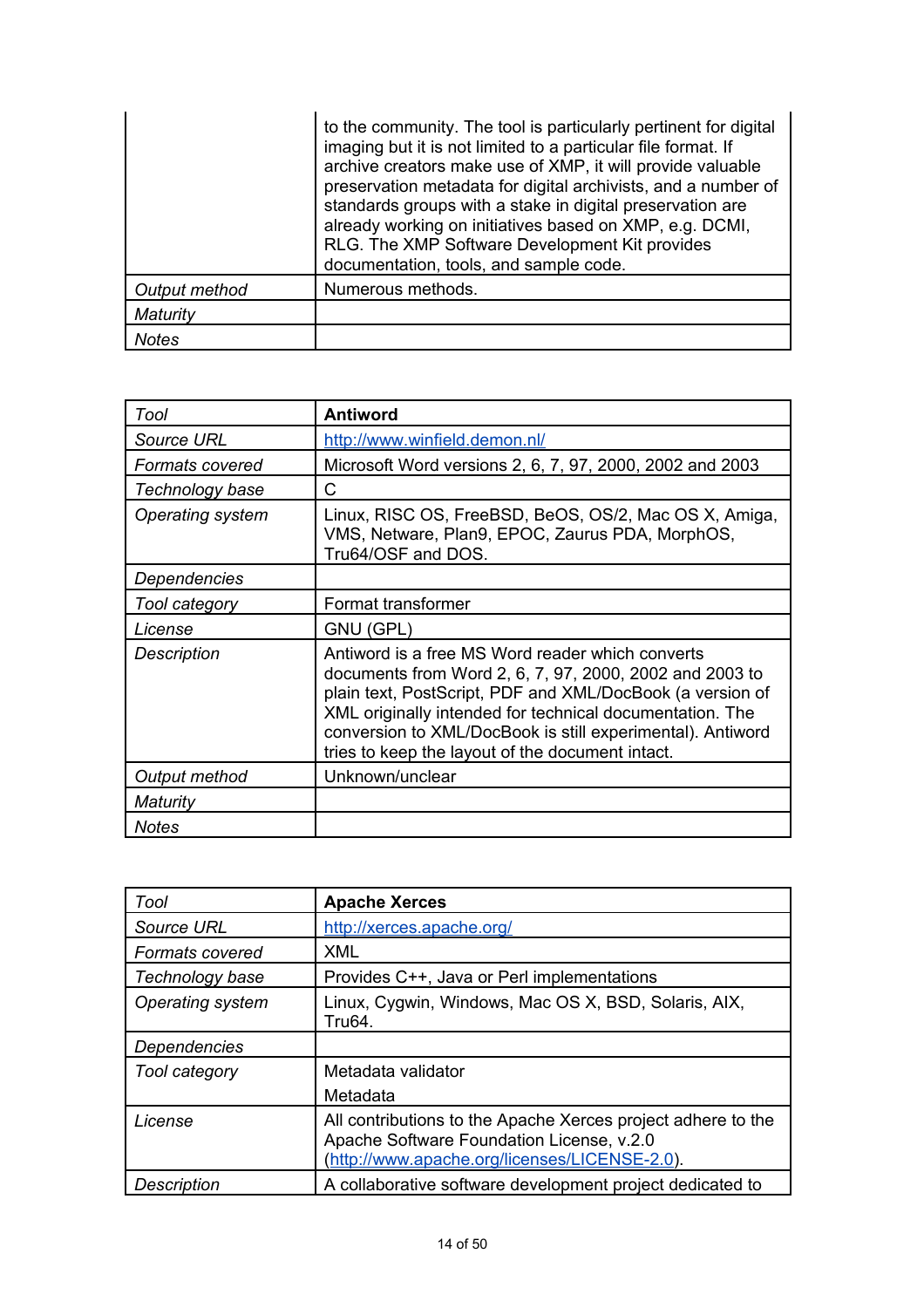|               | providing robust, full-featured, commercial-quality, and freely<br>available XML parsers and closely related technologies on a<br>wide variety of platforms supporting several languages.<br>Xerces was a sub project of the Apache XML project, which<br>contains many useful sub projects. |
|---------------|----------------------------------------------------------------------------------------------------------------------------------------------------------------------------------------------------------------------------------------------------------------------------------------------|
| Output method | XML file                                                                                                                                                                                                                                                                                     |
| Maturity      |                                                                                                                                                                                                                                                                                              |
| <b>Notes</b>  |                                                                                                                                                                                                                                                                                              |

| Tool               | <b>Aperture</b>                                                                                                                                                                                                                                                                                                                                                                                                                                                                                                                       |
|--------------------|---------------------------------------------------------------------------------------------------------------------------------------------------------------------------------------------------------------------------------------------------------------------------------------------------------------------------------------------------------------------------------------------------------------------------------------------------------------------------------------------------------------------------------------|
| <b>Source URL</b>  | http://aperture.sourceforge.net/                                                                                                                                                                                                                                                                                                                                                                                                                                                                                                      |
| Formats covered    | Different formats                                                                                                                                                                                                                                                                                                                                                                                                                                                                                                                     |
| Technology base    | Java                                                                                                                                                                                                                                                                                                                                                                                                                                                                                                                                  |
| Operating system   | OS independent (written in an interpreted language)                                                                                                                                                                                                                                                                                                                                                                                                                                                                                   |
| Dependencies       | Java 1.4.2 or above                                                                                                                                                                                                                                                                                                                                                                                                                                                                                                                   |
| Tool category      | Metadata extractor (automatic)                                                                                                                                                                                                                                                                                                                                                                                                                                                                                                        |
|                    | MIME-type identifier                                                                                                                                                                                                                                                                                                                                                                                                                                                                                                                  |
| License            | The core project APIs and architecture are licensed under<br>the AFL $v. 3.0$ .                                                                                                                                                                                                                                                                                                                                                                                                                                                       |
|                    | The implementations of these APIs (e.g. extractors for<br>specific file formats) are licensed under the OSL v. 3.0.                                                                                                                                                                                                                                                                                                                                                                                                                   |
| <b>Description</b> | Aperture is a Java framework for extracting and querying<br>full-text content and metadata from various information<br>systems (e.g. file systems, websites, mail boxes) and many<br>of the common file formats (e.g. for documents and images)<br>created by these systems. It also offers a facility for MIME<br>type identification and is developing a facility for querying<br>and indexing extracted information. Aperture tutorials for<br>developers are available at<br>http://aperture.sourceforge.net/tutorial/index.html. |
| Output method      | XML file                                                                                                                                                                                                                                                                                                                                                                                                                                                                                                                              |
| Maturity           | $3 -$ Alpha                                                                                                                                                                                                                                                                                                                                                                                                                                                                                                                           |
| <b>Notes</b>       |                                                                                                                                                                                                                                                                                                                                                                                                                                                                                                                                       |

| Tool                | <b>Archivists Toolkit</b>                           |
|---------------------|-----------------------------------------------------|
| Source URL          | http://archiviststoolkit.org                        |
| Formats covered     | N/A                                                 |
| Technology base     | Java                                                |
| Operating system    | OS independent (written in an interpreted language) |
| <b>Dependencies</b> | MySQL 5.0 Community Server                          |
| Tool category       | Metadata creator (manual)                           |
|                     | Metadata transformer                                |
|                     | Metadata wrapper                                    |
| .icense             | ECL                                                 |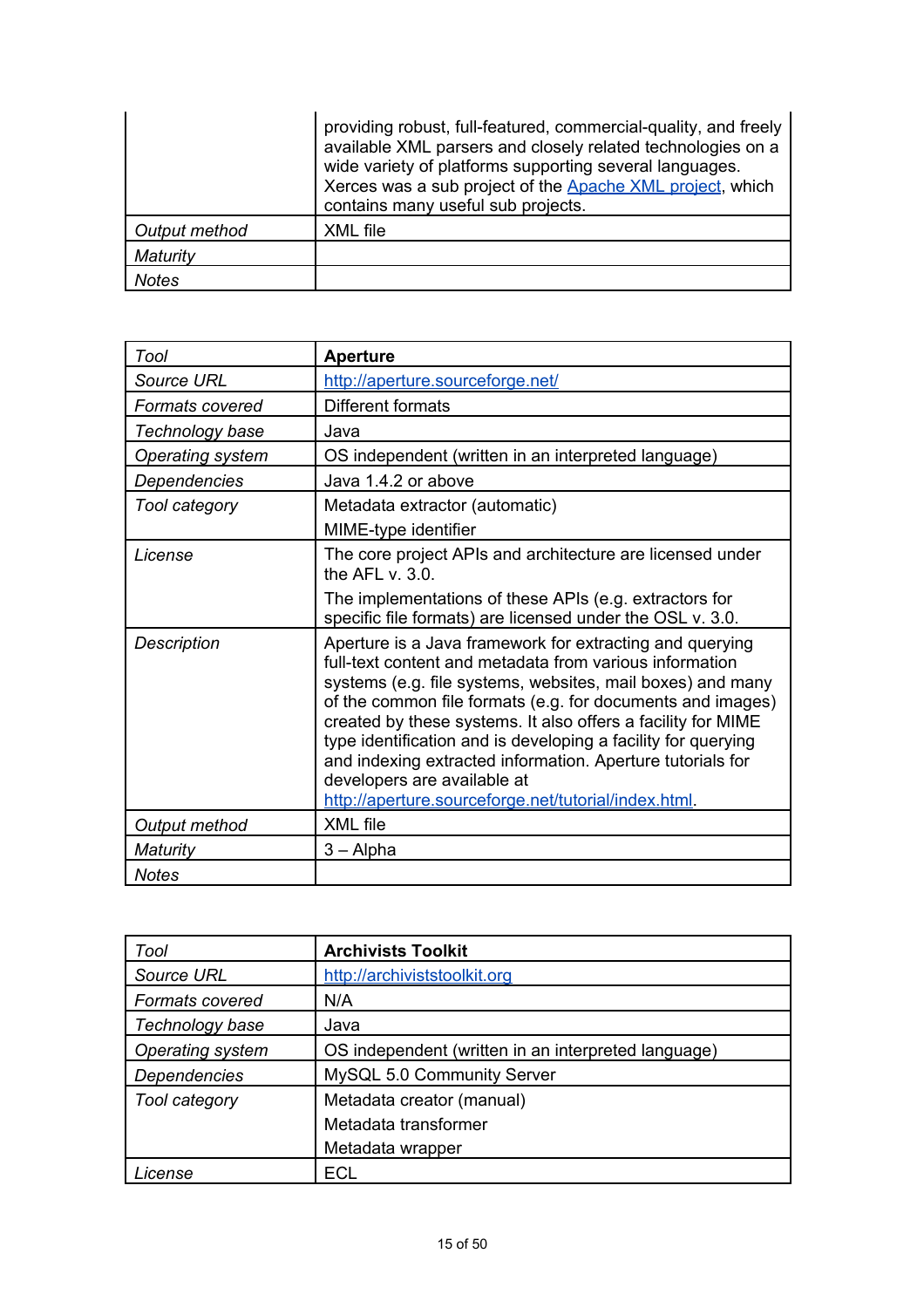| <b>Description</b> | The Archivists' Toolkit (AT) is an open source archival<br>collection management system, designed to deal primarily<br>with 'traditional' (hard copy) archives. It supports a number<br>of core archival functions: accessioning; location tracking;<br>donor tracking; archival description of items, collections and<br>surrogates; and creating name and subject authority terms.<br>It is modular, which allows users to select the relevant<br>functional areas required for their purposes. Legacy data in<br>multiple formats (including EAD 2002 and MARC XML) can<br>be ingested into the system. |
|--------------------|------------------------------------------------------------------------------------------------------------------------------------------------------------------------------------------------------------------------------------------------------------------------------------------------------------------------------------------------------------------------------------------------------------------------------------------------------------------------------------------------------------------------------------------------------------------------------------------------------------|
| Output method      | Exports to EAD 2002, MARC XML, METS, MODS and<br>Dublin Core.                                                                                                                                                                                                                                                                                                                                                                                                                                                                                                                                              |
| Maturity           | Version 1.0 released with Phase 2 development funded from<br>February 2007 for 24 months.                                                                                                                                                                                                                                                                                                                                                                                                                                                                                                                  |
| <b>Notes</b>       | Metadata must be supplied to the Archivist's Toolkit.                                                                                                                                                                                                                                                                                                                                                                                                                                                                                                                                                      |

| Tool               | <b>BRSoftware - EXIFextractor</b>                                                                                                                                                                                                                                                                                                                                                                                                                                                                                                                                                                                                      |
|--------------------|----------------------------------------------------------------------------------------------------------------------------------------------------------------------------------------------------------------------------------------------------------------------------------------------------------------------------------------------------------------------------------------------------------------------------------------------------------------------------------------------------------------------------------------------------------------------------------------------------------------------------------------|
| <b>Source URL</b>  | www.br-software.com/extracter.html                                                                                                                                                                                                                                                                                                                                                                                                                                                                                                                                                                                                     |
| Formats covered    | <b>JPEG</b>                                                                                                                                                                                                                                                                                                                                                                                                                                                                                                                                                                                                                            |
| Technology base    | Unknown/unclear                                                                                                                                                                                                                                                                                                                                                                                                                                                                                                                                                                                                                        |
| Operating system   | Windows 95/98/NT4/2000/XP                                                                                                                                                                                                                                                                                                                                                                                                                                                                                                                                                                                                              |
| Dependencies       |                                                                                                                                                                                                                                                                                                                                                                                                                                                                                                                                                                                                                                        |
| Tool category      | Metadata extractor (automatic)                                                                                                                                                                                                                                                                                                                                                                                                                                                                                                                                                                                                         |
| License            | Freeware; no access to source code and no modifications<br>permitted.                                                                                                                                                                                                                                                                                                                                                                                                                                                                                                                                                                  |
| <b>Description</b> | Free program that extracts Exchangeable Image File Format<br>(EXIF) metadata (i.e. the format used by most digital<br>cameras to store metadata about camera settings etc) from<br>JPEG image files. The extracted metadata is saved in a<br>CSV (Comma Separated Values) file, which can be read by<br>any program capable of reading CSV-files (e.g. Microsoft<br>Excel, Microsoft Access and most other databases). The<br>program is still at Beta test stage although a final release is<br>planned, as is a Pro version which will also be able to<br>extract International Press Telecommunications Council<br>(IPTC) metadata. |
| Output method      | CSV-file                                                                                                                                                                                                                                                                                                                                                                                                                                                                                                                                                                                                                               |
| <b>Maturity</b>    |                                                                                                                                                                                                                                                                                                                                                                                                                                                                                                                                                                                                                                        |
| <b>Notes</b>       | Binary download; executable provided for Windows<br>environment.                                                                                                                                                                                                                                                                                                                                                                                                                                                                                                                                                                       |

| Tool            | <b>Caliph and Emir</b>                                                                 |
|-----------------|----------------------------------------------------------------------------------------|
| Source URL      | http://sourceforge.net/projects/caliph-emir/. Also<br>http://www.semanticmetadata.net/ |
| Formats covered | 'Digital Photos'; JPEG only?                                                           |
| Technology base | Java / MPEG-7                                                                          |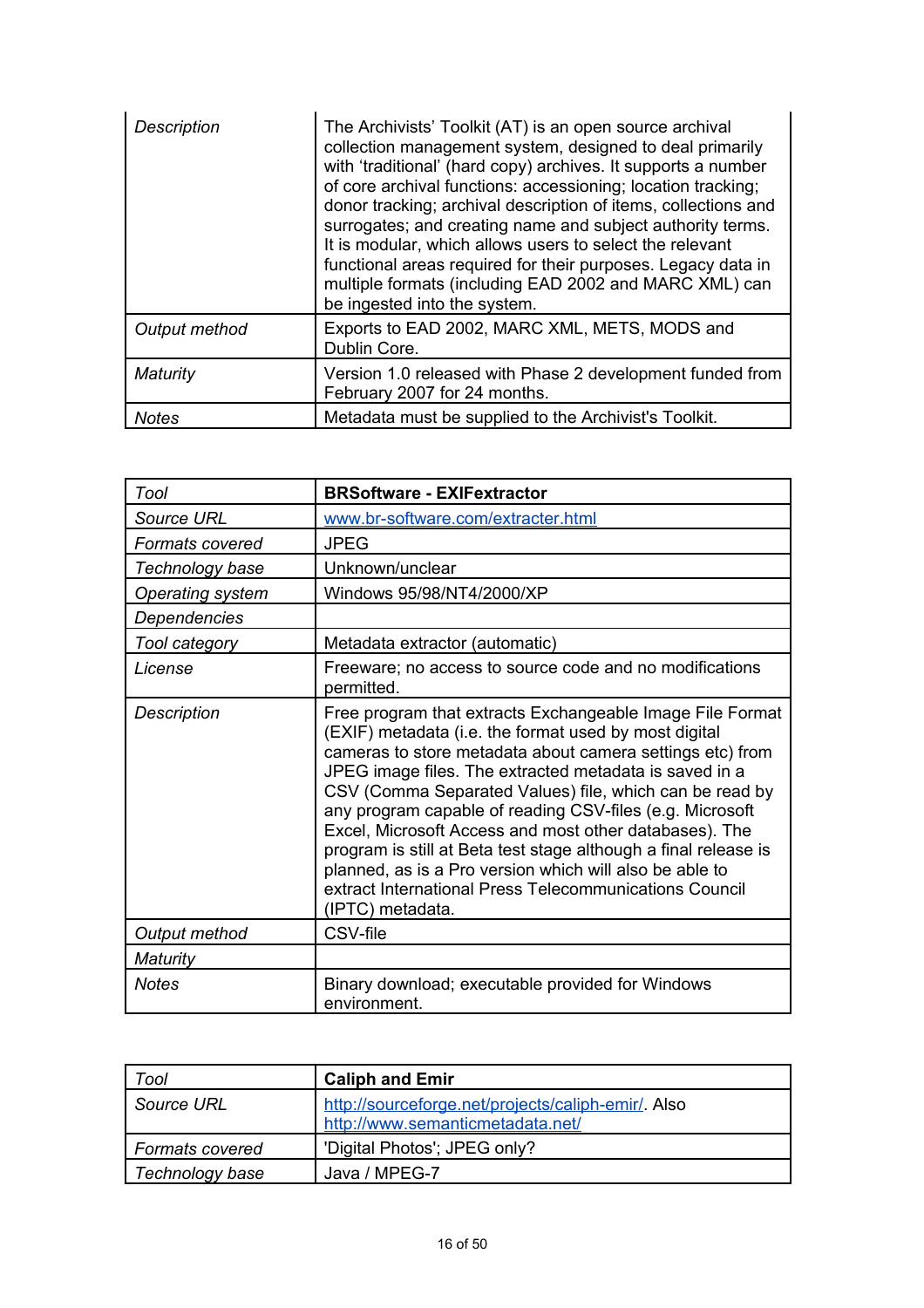| <b>Operating system</b> | OS independent (written in an interpreted language)                                                                                                                                                                                                                                                                                                                                                                                                                                                                                                                                                                                                                                                                                                                                                                                                                                                                                                                                                                                      |
|-------------------------|------------------------------------------------------------------------------------------------------------------------------------------------------------------------------------------------------------------------------------------------------------------------------------------------------------------------------------------------------------------------------------------------------------------------------------------------------------------------------------------------------------------------------------------------------------------------------------------------------------------------------------------------------------------------------------------------------------------------------------------------------------------------------------------------------------------------------------------------------------------------------------------------------------------------------------------------------------------------------------------------------------------------------------------|
| Dependencies            | Java 1.5 or greater                                                                                                                                                                                                                                                                                                                                                                                                                                                                                                                                                                                                                                                                                                                                                                                                                                                                                                                                                                                                                      |
| Tool category           | Metadata extractor (automatic)                                                                                                                                                                                                                                                                                                                                                                                                                                                                                                                                                                                                                                                                                                                                                                                                                                                                                                                                                                                                           |
|                         | Metadata transformer                                                                                                                                                                                                                                                                                                                                                                                                                                                                                                                                                                                                                                                                                                                                                                                                                                                                                                                                                                                                                     |
|                         | Metadata creator                                                                                                                                                                                                                                                                                                                                                                                                                                                                                                                                                                                                                                                                                                                                                                                                                                                                                                                                                                                                                         |
| License                 | GNU (GPL)                                                                                                                                                                                                                                                                                                                                                                                                                                                                                                                                                                                                                                                                                                                                                                                                                                                                                                                                                                                                                                |
| <b>Description</b>      | Caliph & Emir are MPEG-7 based Java prototypes for both<br>digital image annotation (carried out by Caliph - the<br>Common And Lightweight Interactive PHoto annotation) and<br>retrieval (using Emir - Experimental Metadata based Image<br>Retrieval). Features of Caliph include: the extraction of<br>existing EXIF and IPTC metadata, and its conversion to<br>MPEG-7 metadata; the extraction of some content-based<br>metadata (e.g. colour distribution, dominant colours); the<br>creation of new metadata - both free text or structured; and<br>addition of semantic annotations. Annotations are loaded<br>and saved as an MPEG-7 XML file. Emir allows the<br>search/retrieval of images by various means, e.g. retrieval of<br>textual metadata by keyword searches, and content-based<br>image retrieval by means of three MPEG-7 descriptors.<br>There is a developer page for those who wish to modify or<br>extend Caliph & Emir, at<br>http://www.semanticmetadata.net/wiki/doku.php?id=caliphe<br>mir:developerdocs. |
| Output method           | XML metadata compliant with MPEG-7;<br>urn:mpeg:mpeg7:schema:2001.                                                                                                                                                                                                                                                                                                                                                                                                                                                                                                                                                                                                                                                                                                                                                                                                                                                                                                                                                                       |
| Maturity                | 4 - Beta                                                                                                                                                                                                                                                                                                                                                                                                                                                                                                                                                                                                                                                                                                                                                                                                                                                                                                                                                                                                                                 |
| <b>Notes</b>            | Source available; cross-platform.                                                                                                                                                                                                                                                                                                                                                                                                                                                                                                                                                                                                                                                                                                                                                                                                                                                                                                                                                                                                        |

| Tool                   | <b>CatDoc</b>                                                                                                                                                                                                                                                                                                                           |
|------------------------|-----------------------------------------------------------------------------------------------------------------------------------------------------------------------------------------------------------------------------------------------------------------------------------------------------------------------------------------|
| Source URL             | http://www.45.free.net/~vitus/software/catdoc/                                                                                                                                                                                                                                                                                          |
| <b>Formats covered</b> | Microsoft Word, PowerPoint, Excel                                                                                                                                                                                                                                                                                                       |
| Technology base        | C                                                                                                                                                                                                                                                                                                                                       |
| Operating system       | UNIX, MS DOS                                                                                                                                                                                                                                                                                                                            |
| Dependencies           | C Compiler (MS DOS version - binary provided)                                                                                                                                                                                                                                                                                           |
| Tool category          | Format transformer                                                                                                                                                                                                                                                                                                                      |
| License                | GNU (GPL)                                                                                                                                                                                                                                                                                                                               |
| Description            | CatDoc is a program developed in Russia which reads one<br>or more Microsoft word files and outputs their textual content<br>in plain text (ASCII or TeX). CatDoc is accompanied by<br>xls2csv, a program which converts Excel spreadsheets into<br>CSV files; and catppt, which extracts textual information<br>from Powerpoint files. |
| Output method          | 'Standard output'. Documentation suggests catdoc comes<br>with two output formats: ASCII and TeX, although users can<br>add their own if they wish.                                                                                                                                                                                     |
| Maturity               |                                                                                                                                                                                                                                                                                                                                         |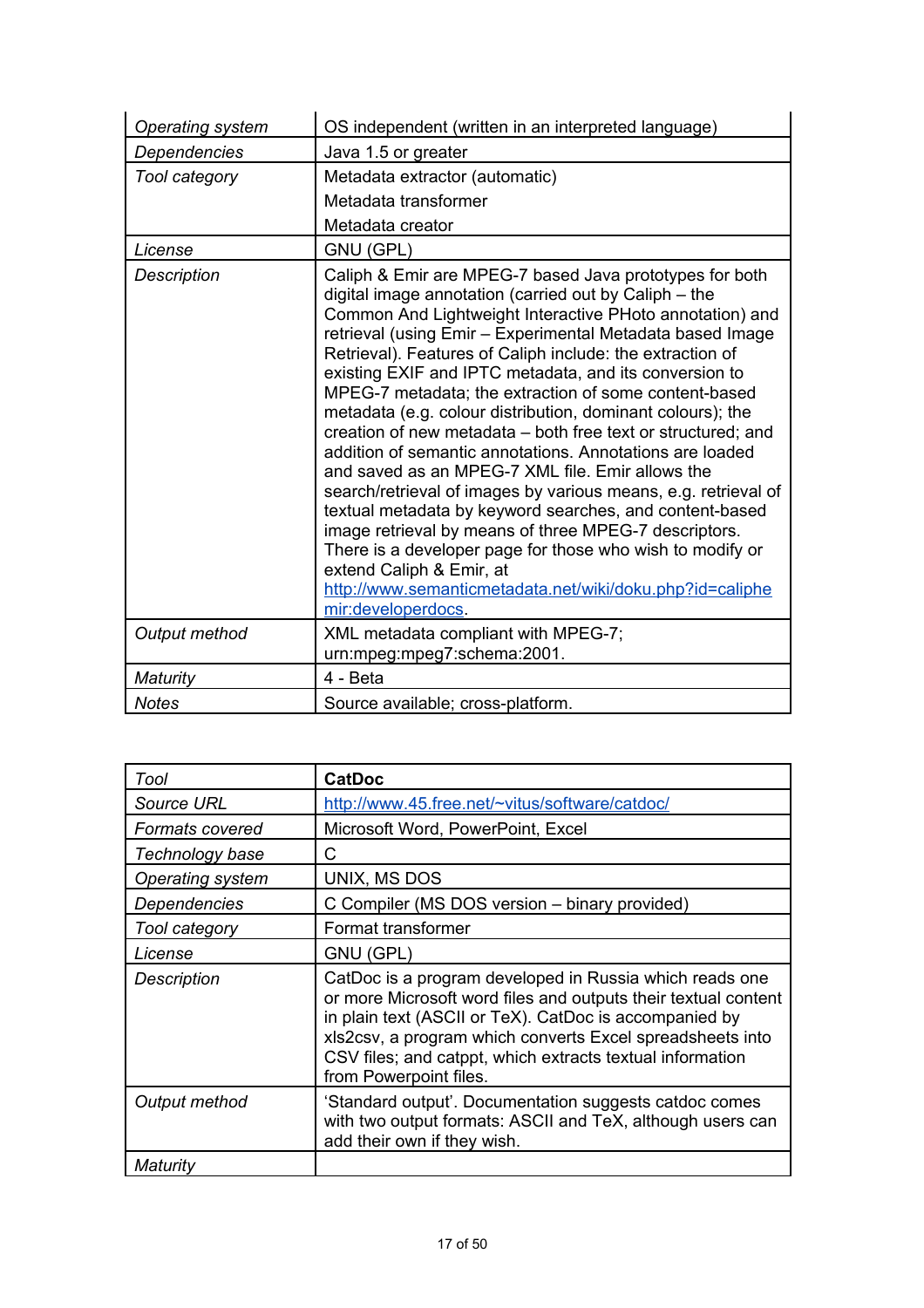| <b>Notes</b> | Designed for Linux and Solaris, may work on Unix. Does not<br>I support Microsoft Windows. Catdoc is distributed with<br>  Cyrillic character sets as default, so would need to be |
|--------------|------------------------------------------------------------------------------------------------------------------------------------------------------------------------------------|
|              | reconfigured for non-Russian languages.                                                                                                                                            |

| Tool                    | Chiba                                                                                                                                                                                                                                                                                                                                                                                                                                               |
|-------------------------|-----------------------------------------------------------------------------------------------------------------------------------------------------------------------------------------------------------------------------------------------------------------------------------------------------------------------------------------------------------------------------------------------------------------------------------------------------|
| Source URL              | http://chiba.sourceforge.net/;<br>http://sourceforge.net/projects/chiba                                                                                                                                                                                                                                                                                                                                                                             |
| Formats covered         | N/A                                                                                                                                                                                                                                                                                                                                                                                                                                                 |
| Technology base         | Javabeans/XML                                                                                                                                                                                                                                                                                                                                                                                                                                       |
| <b>Operating system</b> | OS independent (written in an interpreted language)                                                                                                                                                                                                                                                                                                                                                                                                 |
| Dependencies            | Java 1.5 or greater                                                                                                                                                                                                                                                                                                                                                                                                                                 |
| Tool category           | Interface tool to implement metadata creator                                                                                                                                                                                                                                                                                                                                                                                                        |
| License                 | Artistic License [unclear whether this is Artistic License 2.0<br>or the original Artistic License; queries have been raised as<br>to whether the latter is actually a free software license -<br>unless software using it is dual licensed with the GNU GPL<br>as well, as is the case with Perl].                                                                                                                                                 |
| Description             | Chiba is an Open Source Java Implementation of the W3C<br>XForms standard. Forms allow web applications to accept<br>input from a user: form elements in a website allow the user<br>to enter information (e.g. via text fields, drop-down menus,<br>radio buttons, check boxes). XForms is the successor to<br>HTML Forms, being more flexible and platform independent;<br>it uses XML for data definition and HTML or XHTML for data<br>display. |
| Output method           | Unknown/unclear                                                                                                                                                                                                                                                                                                                                                                                                                                     |
| Maturity                | 4 - Beta; 5 - Production/Stable                                                                                                                                                                                                                                                                                                                                                                                                                     |
| <b>Notes</b>            | Chiba could be used to produce forms to generate XML<br>metadata via a web browser. It is one of a number of tools<br>mentioned on the DCC Development web site at<br>http://twiki.dcc.rl.ac.uk/bin/view/Main/PreservationDescriptio<br>nInformationTool.                                                                                                                                                                                           |

| Tool                | <b>DRC Bulk Ingest Tool</b>                         |
|---------------------|-----------------------------------------------------|
| Source URL          | https://drc-                                        |
|                     | dev.ohiolink.edu/wiki/BulkIngestToolLocalFiles;     |
|                     | http://www.fedora.info/download/2.2/services/di     |
|                     | ringest/doc/index.html                              |
| Formats covered     | N/A                                                 |
| Technology base     | Java                                                |
| Operating system    | OS independent (written in an interpreted language) |
| <b>Dependencies</b> | Fedora digital repository (dirlngest)               |
| Tool category       | Metadata transformer                                |
| License             | Unknown/unclear                                     |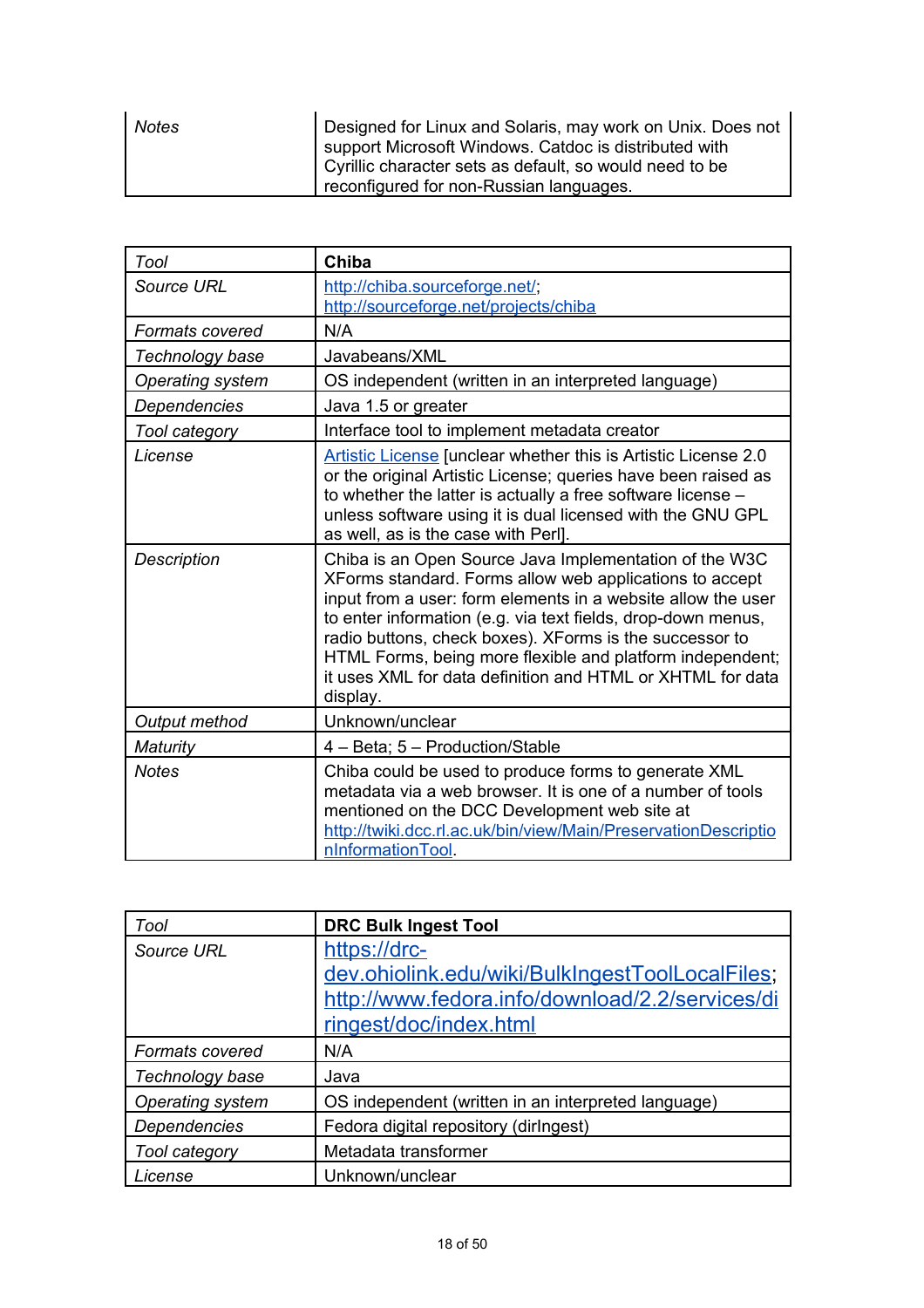| Description   | A tool developed by OhioLINK's Digital Resource Commons<br>(DRC) project which is designed to produce a the METS file<br>for a directory of related folder and files, which can then be<br>submitted to the Fedora digital repository using its diringest<br>service, but it requires the user to submit this metadata in<br>tab-delimited text file. The resulting METS file can be<br>presented to Fedora zipped up with the folder and files it<br>describes; Fedora then creates foxml files for each file and<br>folder which contain the manually added metadata as well<br>as RDF relationship metadata describing a file/folder's<br>relationships with parent/child objects (derived from the<br>METS structMap). |
|---------------|----------------------------------------------------------------------------------------------------------------------------------------------------------------------------------------------------------------------------------------------------------------------------------------------------------------------------------------------------------------------------------------------------------------------------------------------------------------------------------------------------------------------------------------------------------------------------------------------------------------------------------------------------------------------------------------------------------------------------|
| Output method | XML (METS)                                                                                                                                                                                                                                                                                                                                                                                                                                                                                                                                                                                                                                                                                                                 |
| Maturity      | Beta                                                                                                                                                                                                                                                                                                                                                                                                                                                                                                                                                                                                                                                                                                                       |
| <b>Notes</b>  | Source available from website; has open source feel, but no<br>clear licensing information. Development seems to be<br>dormant.                                                                                                                                                                                                                                                                                                                                                                                                                                                                                                                                                                                            |

| Tool                   | Drew Noakes Metadata Extraction Library/Exif-O-Matic                                                                                                                                                                                                                                                                                                                          |
|------------------------|-------------------------------------------------------------------------------------------------------------------------------------------------------------------------------------------------------------------------------------------------------------------------------------------------------------------------------------------------------------------------------|
| Source URL             | http://www.drewnoakes.com/code/                                                                                                                                                                                                                                                                                                                                               |
|                        | http://www.instituteofthefuture.org/exifomatic/                                                                                                                                                                                                                                                                                                                               |
| <b>Formats covered</b> | JPEG (Exif, Iptc, JPEG Segment)                                                                                                                                                                                                                                                                                                                                               |
| Technology base        | Java                                                                                                                                                                                                                                                                                                                                                                          |
| Operating system       | OS independent (written in an interpreted language)                                                                                                                                                                                                                                                                                                                           |
| Dependencies           |                                                                                                                                                                                                                                                                                                                                                                               |
| Tool category          | Metadata extractor (automatic)                                                                                                                                                                                                                                                                                                                                                |
| License                | No formal license. Statement on Drew Noakes' wesite<br>indicates that the code is protected by copyright, but users<br>are free to use it as they see fit. He encourages users who<br>make changes to the code to contact him so details can be<br>included on the website. Users are free to sell work based<br>on this library, although are encouraged to make a donation. |
| Description            | A code library which has already been implemented in a<br>number of applications (e.g. Exif-o-Matic, which provides a<br>user-friendly front end application). It is designed to extract<br>image metadata from JPEG files; supported metadata is<br>EXIF, IPTC and JPEG Segment (the JPEG format allows for<br>a variety of customised metadata segments).                   |
| Output method          | <b>Text</b>                                                                                                                                                                                                                                                                                                                                                                   |
| Maturity               |                                                                                                                                                                                                                                                                                                                                                                               |
| <b>Notes</b>           |                                                                                                                                                                                                                                                                                                                                                                               |

| Tool                   | <b>DROID - National Archives</b>                                                                    |
|------------------------|-----------------------------------------------------------------------------------------------------|
| Source URL             | http://droid.sourceforge.net/wiki/index.php/Introduction;<br>http://sourceforge.net/projects/droid/ |
| <b>Formats covered</b> | As per PRONOM technical registry                                                                    |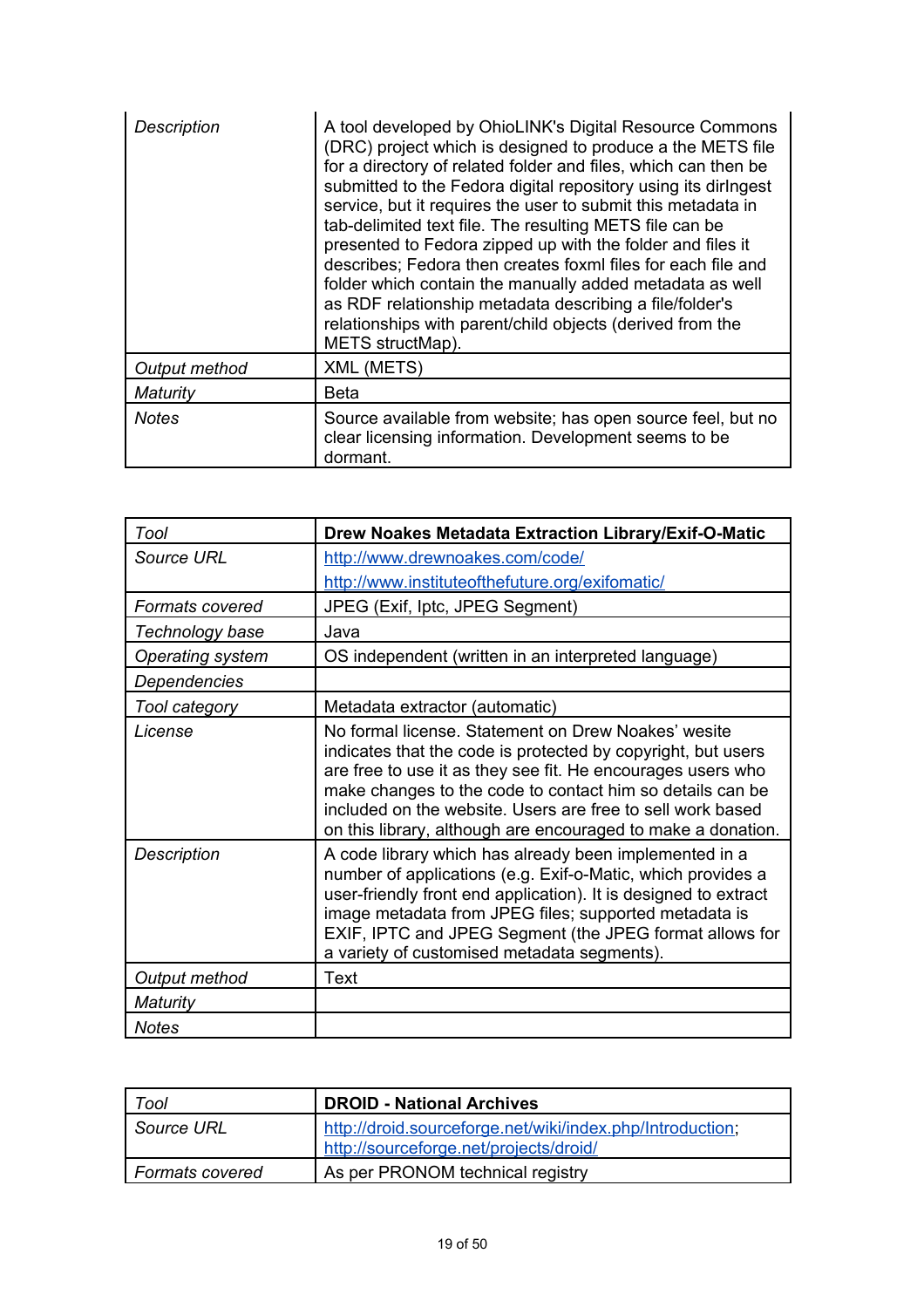| Technology base  | Java                                                                                                                                                                                                                                                                                                                                                                                                                                                                                                                                                                           |
|------------------|--------------------------------------------------------------------------------------------------------------------------------------------------------------------------------------------------------------------------------------------------------------------------------------------------------------------------------------------------------------------------------------------------------------------------------------------------------------------------------------------------------------------------------------------------------------------------------|
| Operating system | OS independent (written in an interpreted language)                                                                                                                                                                                                                                                                                                                                                                                                                                                                                                                            |
| Dependencies     |                                                                                                                                                                                                                                                                                                                                                                                                                                                                                                                                                                                |
| Tool category    | Metadata extractor (automatic)                                                                                                                                                                                                                                                                                                                                                                                                                                                                                                                                                 |
|                  | Format identifier                                                                                                                                                                                                                                                                                                                                                                                                                                                                                                                                                              |
| License          | <b>BSD</b>                                                                                                                                                                                                                                                                                                                                                                                                                                                                                                                                                                     |
| Description      | DROID (Digital Record Object Identification) is a software<br>tool developed by The National Archives to perform<br>automated batch identification of file formats. Developed by<br>its Digital Preservation Department as part of its broader<br>digital preservation activities, DROID is designed to meet<br>the fundamental requirement of any digital repository to be<br>able to identify the precise format of all stored digital objects,<br>and to link that identification to a central registry of technical<br>information about that format and its dependencies. |
| Output method    | XML (DROID's own schema) or CSV                                                                                                                                                                                                                                                                                                                                                                                                                                                                                                                                                |
| Maturity         | 5 - Production/Stable                                                                                                                                                                                                                                                                                                                                                                                                                                                                                                                                                          |
| Notes            | DROID can act s a local or an on-line service. Likely to<br>support a growing number of formats, widespread use in the<br>preservation community.                                                                                                                                                                                                                                                                                                                                                                                                                              |

| Tool                | <b>Elated</b>                                                                                                                                                                                                                                                                                                                                                                                                                                                                                                                                                                                                                                                                                                                               |
|---------------------|---------------------------------------------------------------------------------------------------------------------------------------------------------------------------------------------------------------------------------------------------------------------------------------------------------------------------------------------------------------------------------------------------------------------------------------------------------------------------------------------------------------------------------------------------------------------------------------------------------------------------------------------------------------------------------------------------------------------------------------------|
| Source URL          | http://elated.sourceforge.net/;<br>http://sourceforge.net/projects/elated/                                                                                                                                                                                                                                                                                                                                                                                                                                                                                                                                                                                                                                                                  |
| Formats covered     | N/A                                                                                                                                                                                                                                                                                                                                                                                                                                                                                                                                                                                                                                                                                                                                         |
| Technology base     | Java / J2EE                                                                                                                                                                                                                                                                                                                                                                                                                                                                                                                                                                                                                                                                                                                                 |
| Operating system    | OS independent (written in an interpreted language)                                                                                                                                                                                                                                                                                                                                                                                                                                                                                                                                                                                                                                                                                         |
| <b>Dependencies</b> | Java web application (APT version 2.3)<br>MVC architecture using Apache Struts<br>MySQL/JDBC<br>Apache Lucene<br>Fedora                                                                                                                                                                                                                                                                                                                                                                                                                                                                                                                                                                                                                     |
| Tool category       | Metadata creator                                                                                                                                                                                                                                                                                                                                                                                                                                                                                                                                                                                                                                                                                                                            |
| License             | GNU (GPL)                                                                                                                                                                                                                                                                                                                                                                                                                                                                                                                                                                                                                                                                                                                                   |
| <b>Description</b>  | Elated is a lightweight, general-purpose application for<br>managing digital files. It was developed as a user-friendly<br>web interface for the Fedora Repository System: whilst not<br>competing with Fedora in the area of key services, it offers<br>interfaces to those services wherever possible. All the digital<br>objects being preserved, and their associated metadata (in<br>the form of datastreams) are stored in Fedora as normal,<br>along with an extra Elated datastream designed to store<br>extended metadata beyond the basic Dublin Core stream.<br>Other types of data (e.g. Elated authorisation and<br>authentication information, text-search indexes etc) is stored<br>separately in the Elated local database. |
| Output method       | <b>XML</b>                                                                                                                                                                                                                                                                                                                                                                                                                                                                                                                                                                                                                                                                                                                                  |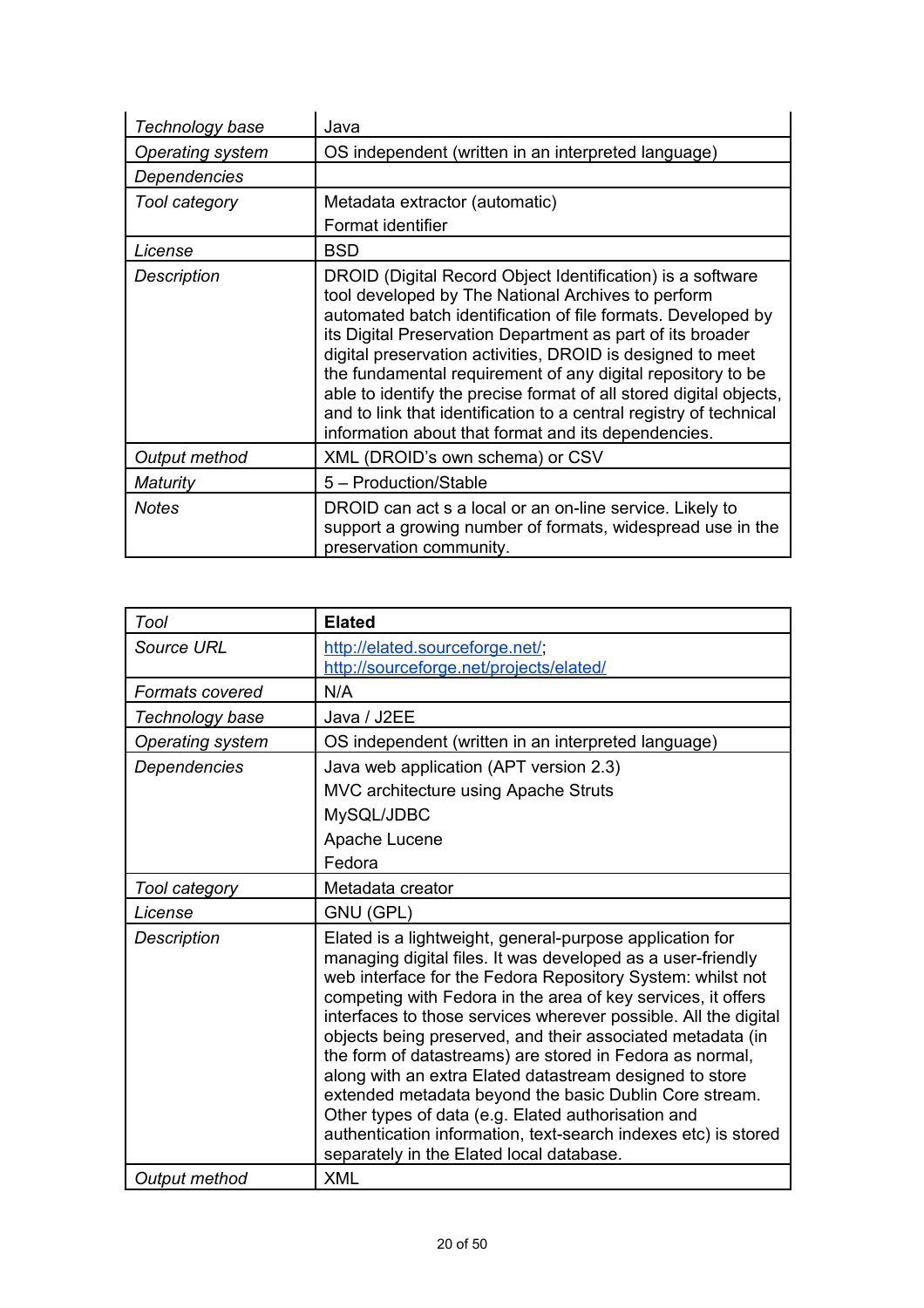| . <i>Aaturitv</i> | <b>Beta</b><br>. . |
|-------------------|--------------------|
| <b>Notes</b>      |                    |

| Tool                    | <b>ExifTool</b>                                                                                                                                                                                                                                                                                                                                            |
|-------------------------|------------------------------------------------------------------------------------------------------------------------------------------------------------------------------------------------------------------------------------------------------------------------------------------------------------------------------------------------------------|
| <b>Source URL</b>       | http://www.sno.phy.queensu.ca/~phil/exiftool/                                                                                                                                                                                                                                                                                                              |
| <b>Formats covered</b>  | EXIF, GPS, IPTC, XMP, JFIF, GeoTIFF, ICC Profile,<br>Photoshop IRB, FlashPix, AFCP and ID3 meta information<br>as well as the maker notes of many digital cameras<br>including Canon, Casio, FujiFilm, JVC/Victor, Kodak, Leaf,<br>Minolta/Konica-Minolta, Nikon, Olympus/Epson,<br>Panasonic/Leica, Pentax/Asahi, Ricoh, Sanyo,<br>Sigma/Foveon and Sony. |
|                         | File formats covered include: Windows Bitmap; Microsoft<br>Word Document (FPX-like); HTML; XHTML; JPEG; JPEG<br>2000; MPEG 4 Audio; MP3; MP4; PDF; PNG; TIFF; WAV;<br>and numerous others.                                                                                                                                                                 |
| Technology base         | Perl                                                                                                                                                                                                                                                                                                                                                       |
| <b>Operating system</b> | Windows, MAC OS X and Unix systems                                                                                                                                                                                                                                                                                                                         |
| Dependencies            | Perl (see installation instructions)                                                                                                                                                                                                                                                                                                                       |
| Tool category           | Metadata extractor (automatic)<br>Metadata transformer                                                                                                                                                                                                                                                                                                     |
| License                 | As perl - http://dev.perl.org/licenses/<br>Either GNU (GPL) v1+, or the Artistic License                                                                                                                                                                                                                                                                   |
| <b>Description</b>      | ExifTool is a Perl module with an included command-line<br>application for reading, writing and editing metadata in<br>image, audio, PDF and video files                                                                                                                                                                                                   |
| Output method           | Writes EXIF, GPS, IPTC, XMP, JFIF, MakerNotes, ICC<br>Profile, Photoshop IRB, AFCP                                                                                                                                                                                                                                                                         |
| <b>Maturity</b>         |                                                                                                                                                                                                                                                                                                                                                            |
| <b>Notes</b>            | Full distribution of source is available for Unix/Linux<br>platforms. Also available as a stand-alone Windows<br>executable and a Macintosh OS X package.                                                                                                                                                                                                  |

| Tool                   | <b>Expat</b>                                                                                                                                            |
|------------------------|---------------------------------------------------------------------------------------------------------------------------------------------------------|
| Source URL             | http://expat.sourceforge.net/;<br>http://sourceforge.net/projects/expat/                                                                                |
| <b>Formats covered</b> | XML                                                                                                                                                     |
| Technology base        | С                                                                                                                                                       |
| Operating system       | OS portable – can work with many OS platforms                                                                                                           |
| <b>Dependencies</b>    |                                                                                                                                                         |
| Tool category          | Metadata validator                                                                                                                                      |
| License                | <b>MIT License</b>                                                                                                                                      |
| <b>Description</b>     | XML parser library. A stream oriented parser that requires<br>setting handlers to deal with the structure that the parser<br>discovers in the document. |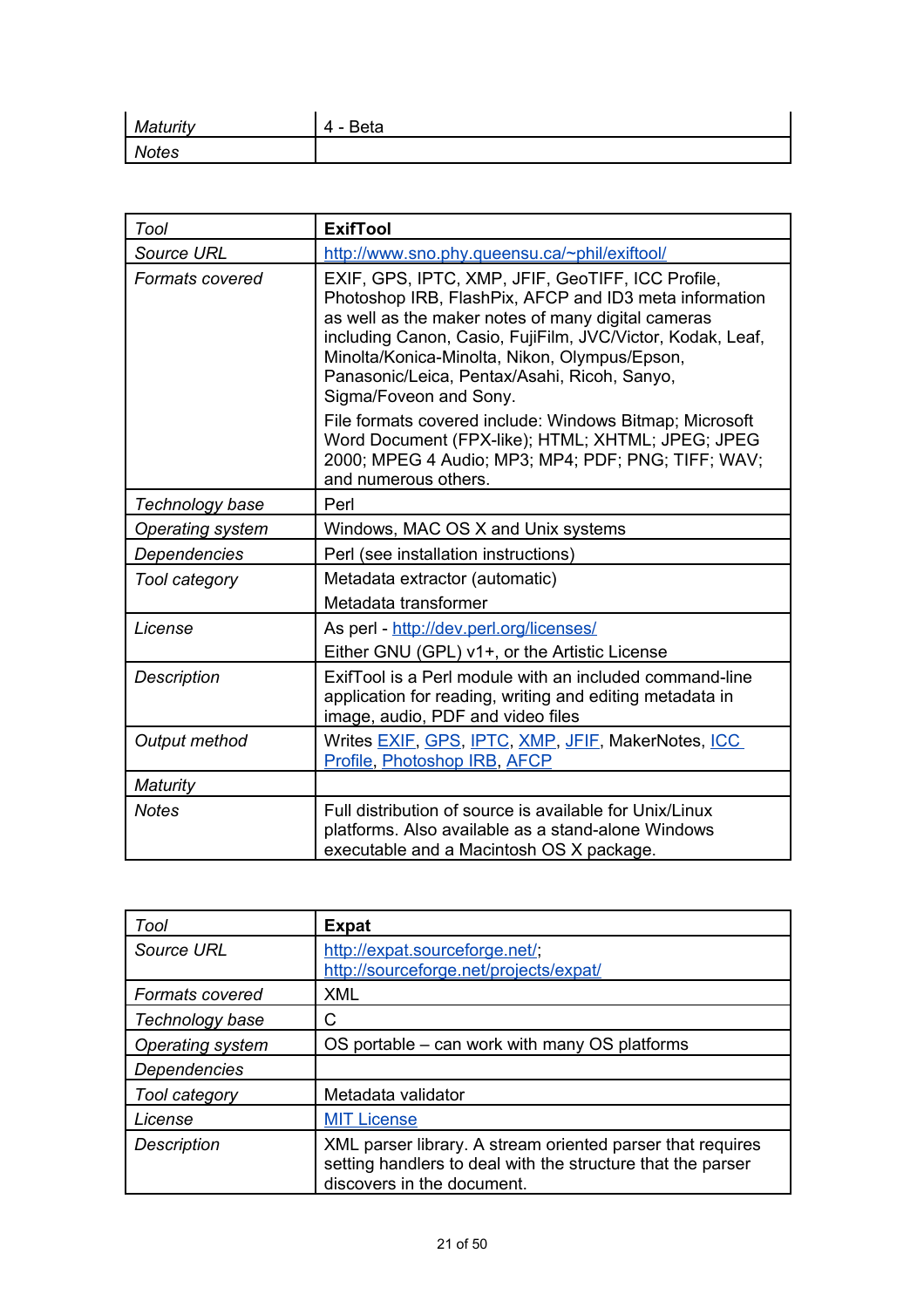| Output method |            |
|---------------|------------|
| Maturity      | 6 - Mature |
| <b>Notes</b>  |            |

| Tool               | <b>Ffident</b>                                                                                                                                                                                                                                                                                                                                                                |
|--------------------|-------------------------------------------------------------------------------------------------------------------------------------------------------------------------------------------------------------------------------------------------------------------------------------------------------------------------------------------------------------------------------|
| Source URL         | http://schmidt.devlib.org/ffident/index.html                                                                                                                                                                                                                                                                                                                                  |
| Formats covered    | MS Word, images, audio, video, executables and archive<br>files; unclear whether version information is generated.<br>Additional formats can be added by editing a text file.                                                                                                                                                                                                 |
| Technology base    | Java                                                                                                                                                                                                                                                                                                                                                                          |
| Operating system   | OS independent (written in an interpreted language)                                                                                                                                                                                                                                                                                                                           |
| Dependencies       | Java 1.4 or higher                                                                                                                                                                                                                                                                                                                                                            |
| Tool category      | Metadata extractor (automatic)                                                                                                                                                                                                                                                                                                                                                |
|                    | [currently only acts as format identifier; extraction of format-<br>group-specific metadata from files is given as a plan for the<br>future]                                                                                                                                                                                                                                  |
|                    | Format validation                                                                                                                                                                                                                                                                                                                                                             |
| License            | <b>GNU (LGPL)</b>                                                                                                                                                                                                                                                                                                                                                             |
| <b>Description</b> | This is the first version of a Java library to extract<br>information from files and identify their formats. It uses the<br>same approach as the Unix command line utility 'file (1)', i.e.<br>collecting information on the most interesting and common<br>file formats, and checking each file to be examined against a<br>list of known signatures (the 'magic (5)' file). |
| Output method      | Described as 'standard output'; probably text.                                                                                                                                                                                                                                                                                                                                |
| Maturity           |                                                                                                                                                                                                                                                                                                                                                                               |
| <b>Notes</b>       |                                                                                                                                                                                                                                                                                                                                                                               |

| Tool              | <b>GTRI XML Validation tool</b>                                                                                                                                                                                                                                                                                                                                                                                                                                                                                                                                                                                           |
|-------------------|---------------------------------------------------------------------------------------------------------------------------------------------------------------------------------------------------------------------------------------------------------------------------------------------------------------------------------------------------------------------------------------------------------------------------------------------------------------------------------------------------------------------------------------------------------------------------------------------------------------------------|
| <b>Source URL</b> | http://justicexml.gtri.gatech.edu/gtri_xml_tools.html                                                                                                                                                                                                                                                                                                                                                                                                                                                                                                                                                                     |
| Formats covered   | <b>XML</b>                                                                                                                                                                                                                                                                                                                                                                                                                                                                                                                                                                                                                |
| Technology base   | Java                                                                                                                                                                                                                                                                                                                                                                                                                                                                                                                                                                                                                      |
| Operating system  | OS independent (written in an interpreted language)                                                                                                                                                                                                                                                                                                                                                                                                                                                                                                                                                                       |
| Dependencies      |                                                                                                                                                                                                                                                                                                                                                                                                                                                                                                                                                                                                                           |
| Tool category     | <b>XML</b> validator                                                                                                                                                                                                                                                                                                                                                                                                                                                                                                                                                                                                      |
| License           | The Xerces parser is provided under the Apache Software<br>License (which allows redistribution and use, with or without<br>modification, subject to small number of conditions, e.g.<br>inclusion of disclaimer); see<br>http://www.opensource.org/licenses/apachepl.php. The<br>GTRI code is provided under the Georgia Tech Research<br>Institute proprietary License (allows use of software and<br>access to source code for purpose of making derivative<br>works and modifications, for incorporation with third party<br>source code and/or to reverse engineer, subject to some<br>conditions, e.g. disclaimer). |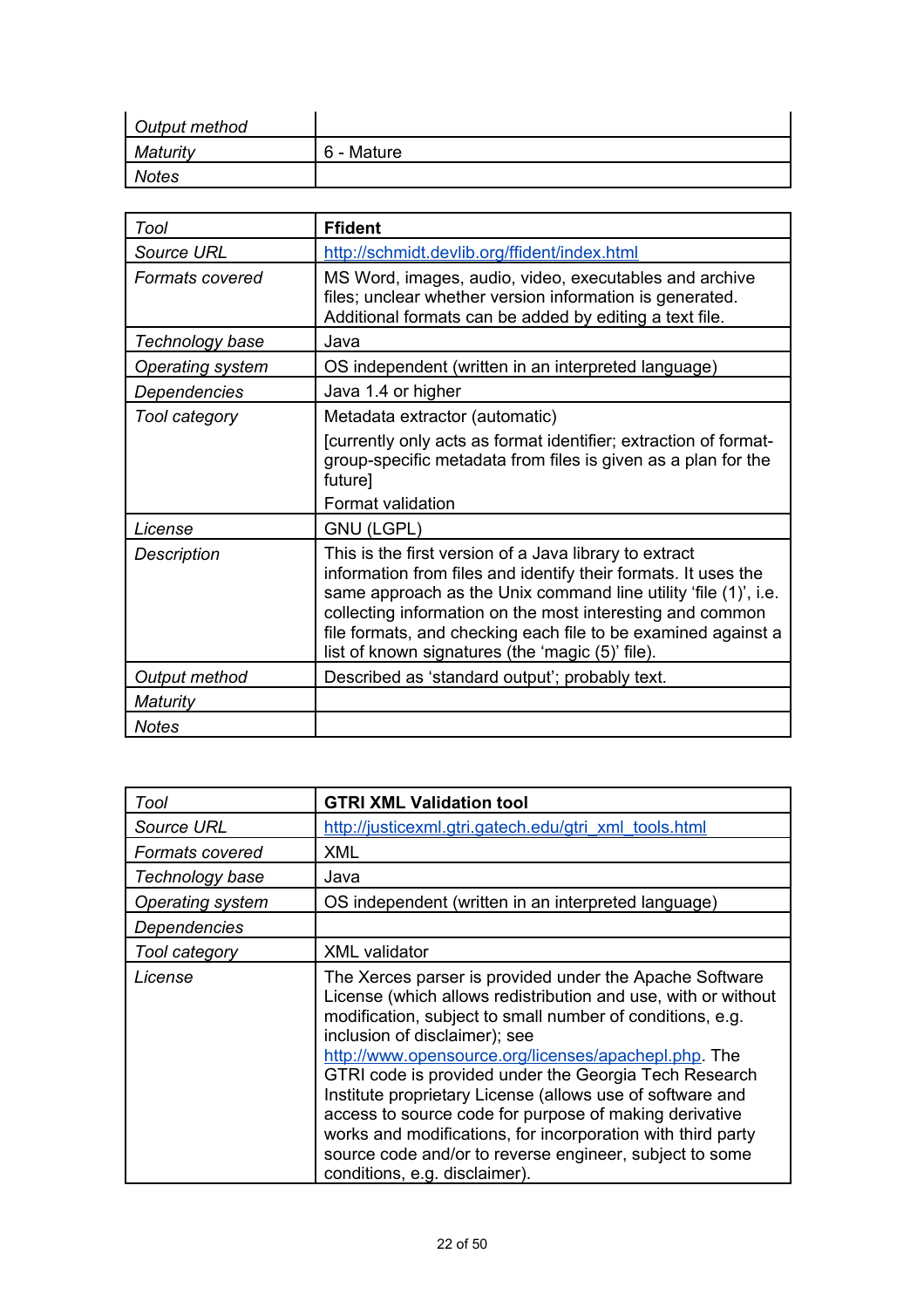| <b>Description</b> | An application developed by the Georgia Tech Research<br>Institute (GTRI) for validating XML documents against their<br>referenced schemas; it makes use of the Apache Xerces<br>Java XML Parser library and can be used for any instances<br>of any XML schemas. |
|--------------------|-------------------------------------------------------------------------------------------------------------------------------------------------------------------------------------------------------------------------------------------------------------------|
| Output method      |                                                                                                                                                                                                                                                                   |
| Maturity           |                                                                                                                                                                                                                                                                   |
| <b>Notes</b>       | License is included as part of download package.                                                                                                                                                                                                                  |

| Tool                    | id3lib                                                                                                                                                                                                                                                                                                                                                                                                                               |
|-------------------------|--------------------------------------------------------------------------------------------------------------------------------------------------------------------------------------------------------------------------------------------------------------------------------------------------------------------------------------------------------------------------------------------------------------------------------------|
| Source URL              | http://www.id3lib.org/                                                                                                                                                                                                                                                                                                                                                                                                               |
| Formats covered         | ID3v1/IDV3v2 (descriptive tagging for MP3 files)                                                                                                                                                                                                                                                                                                                                                                                     |
| Technology base         | $C/C++/VB$                                                                                                                                                                                                                                                                                                                                                                                                                           |
| <b>Operating system</b> | All 32-bit MS Windows (95/98/NT/2000/XP)                                                                                                                                                                                                                                                                                                                                                                                             |
|                         | All POSIX (Linux, BSD, Unix)                                                                                                                                                                                                                                                                                                                                                                                                         |
| Dependencies            |                                                                                                                                                                                                                                                                                                                                                                                                                                      |
| Tool category           | Metadata extractor (automatic)                                                                                                                                                                                                                                                                                                                                                                                                       |
|                         | Metadata transformer                                                                                                                                                                                                                                                                                                                                                                                                                 |
| License                 | <b>GNU (LGPL)</b>                                                                                                                                                                                                                                                                                                                                                                                                                    |
| <b>Description</b>      | id3lib is an open-source, cross-platform software<br>development library for reading, writing, and manipulating<br>ID3v1 and ID3v2 tags (i.e. the containers used for storing<br>metadata in MP3 audio files, such as song title, artist, album<br>etc). It is an ongoing project which aims to achieve full<br>compliance with the ID3v2 standard, and provide a powerful<br>API with a highly stable and efficient implementation. |
| Output method           | Unknown/unclear                                                                                                                                                                                                                                                                                                                                                                                                                      |
| Maturity                | 5 - Production/Stable                                                                                                                                                                                                                                                                                                                                                                                                                |
| <b>Notes</b>            | Last changed Id3lib 3.8.3 release 2003-03-02.                                                                                                                                                                                                                                                                                                                                                                                        |

| Tool                   | ImageInfo                                                                                                                             |
|------------------------|---------------------------------------------------------------------------------------------------------------------------------------|
| Source URL             | http://schmidt.devlib.org/image-info/index.html;<br>http://freshmeat.net/projects/imageinfo/                                          |
| <b>Formats covered</b> | JPEG, PNG, GIF, BMP, PCX, IFF, RAS, PBM, PGM, PPM<br>and PSD.                                                                         |
| Technology base        | Java                                                                                                                                  |
| Operating system       | OS independent (written in an interpreted language)                                                                                   |
| Dependencies           |                                                                                                                                       |
| Tool category          | Metadata extractor (automatic)                                                                                                        |
| License                | Listed as a Public Domain license at Freshmeat                                                                                        |
| <b>Description</b>     | A free Java class which can recognise the formats listed<br>above, determine image width, height and color depth (bits<br>per pixel). |
| Output method          | text                                                                                                                                  |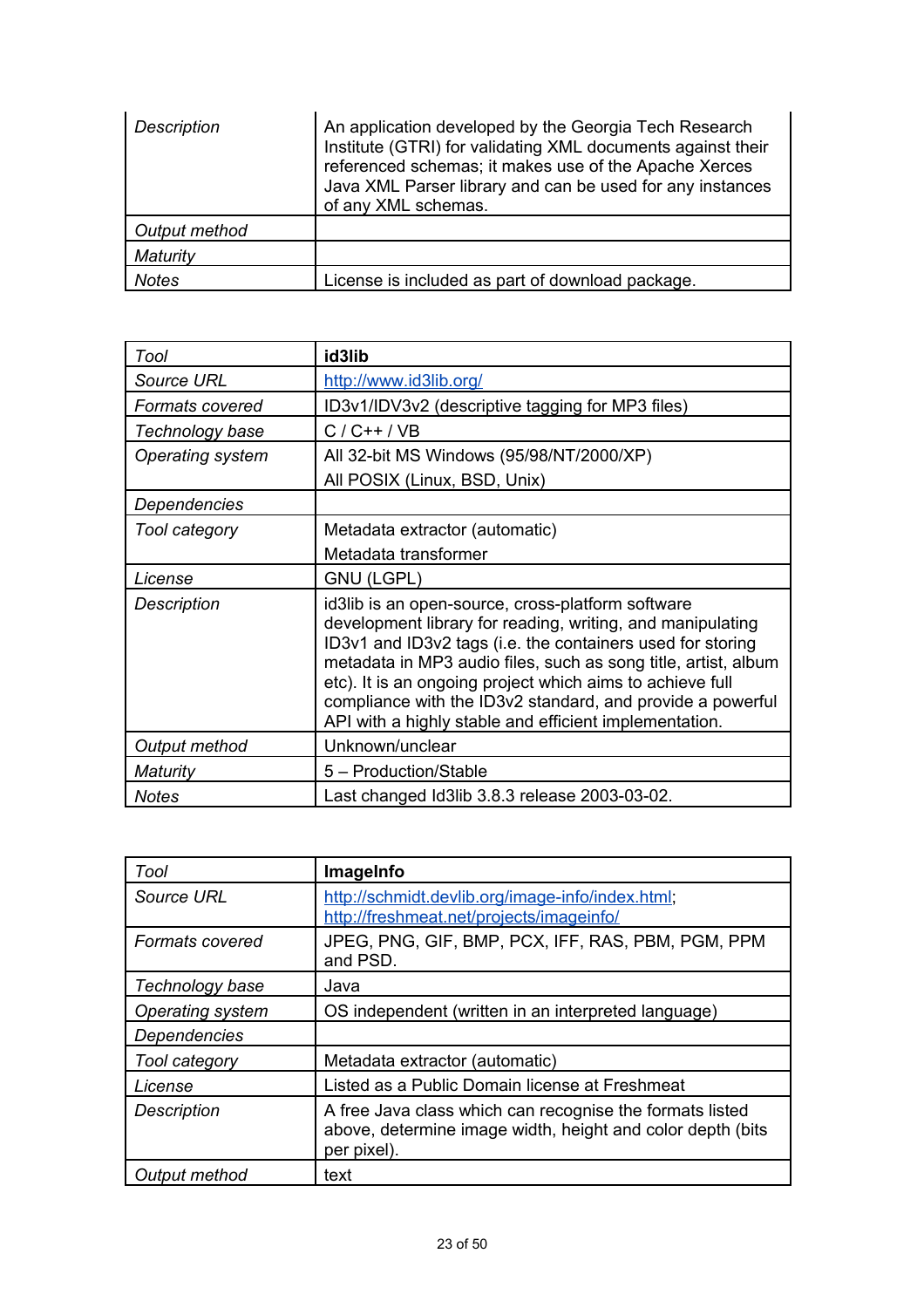| Maturity |                                                          |
|----------|----------------------------------------------------------|
| Notes    | Probably in need of refactoring according to the author. |

| Tool               | <b>Jacksum</b>                                                                                                                                                                           |
|--------------------|------------------------------------------------------------------------------------------------------------------------------------------------------------------------------------------|
| Source URL         | http://sourceforge.net/projects/jacksum/;<br>http://www.jonelo.de/java/jacksum/                                                                                                          |
| Formats covered    | N/A                                                                                                                                                                                      |
| Technology base    | Java                                                                                                                                                                                     |
| Operating system   | OS independent (written in an interpreted language)                                                                                                                                      |
| Dependencies       |                                                                                                                                                                                          |
| Tool category      | Message digest calculator                                                                                                                                                                |
| License            | GNU (GPL)                                                                                                                                                                                |
| <b>Description</b> | Jacksum is a platform independent tool for calculating and<br>verifying checksums, hash algorithms and Cyclical<br>Redundancy Checks (CRCs). It supports 58 algorithms (v.<br>$1.7.0$ ). |
| Output method      | Text or file                                                                                                                                                                             |
| Maturity           | 5 - Production/Stable                                                                                                                                                                    |
| <b>Notes</b>       | Provides an API.                                                                                                                                                                         |

| Tool                   | Java Beans MIME Type extractor                                                                                                                                                                                                                                                                                        |
|------------------------|-----------------------------------------------------------------------------------------------------------------------------------------------------------------------------------------------------------------------------------------------------------------------------------------------------------------------|
| Source URL             | http://java.sun.com/products/javabeans/glasgow/javadocs/ja<br>vax/activation/FileDataSource.html                                                                                                                                                                                                                      |
| <b>Formats covered</b> | N/A                                                                                                                                                                                                                                                                                                                   |
| Technology base        | Java Beans                                                                                                                                                                                                                                                                                                            |
| Operating system       | OS independent (written in an interpreted language)                                                                                                                                                                                                                                                                   |
| Dependencies           |                                                                                                                                                                                                                                                                                                                       |
| Tool category          | Mime-type identifier                                                                                                                                                                                                                                                                                                  |
| License                | Presumably covered by the license cited on the Sun<br>Developer Network Site; text at<br>http://developers.sun.com/license/berkeley_license.html.<br>Allows redistribution and use in source and binary forms,<br>with or without modifications subject to retention of copyright<br>notice and specified disclaimer. |
| <b>Description</b>     | JavaBeans Activation Framework class to identify the MIME<br>type of a given file. JavaBeans are reusable software<br>programs that can be developed and assembled to create<br>applications.                                                                                                                         |
| Output method          | Unknown/unclear                                                                                                                                                                                                                                                                                                       |
| Maturity               |                                                                                                                                                                                                                                                                                                                       |
| <b>Notes</b>           | This is a software component not a fully formed application.                                                                                                                                                                                                                                                          |

| $\tau_{OOI}$ | Java Metadata Collection |
|--------------|--------------------------|
|              |                          |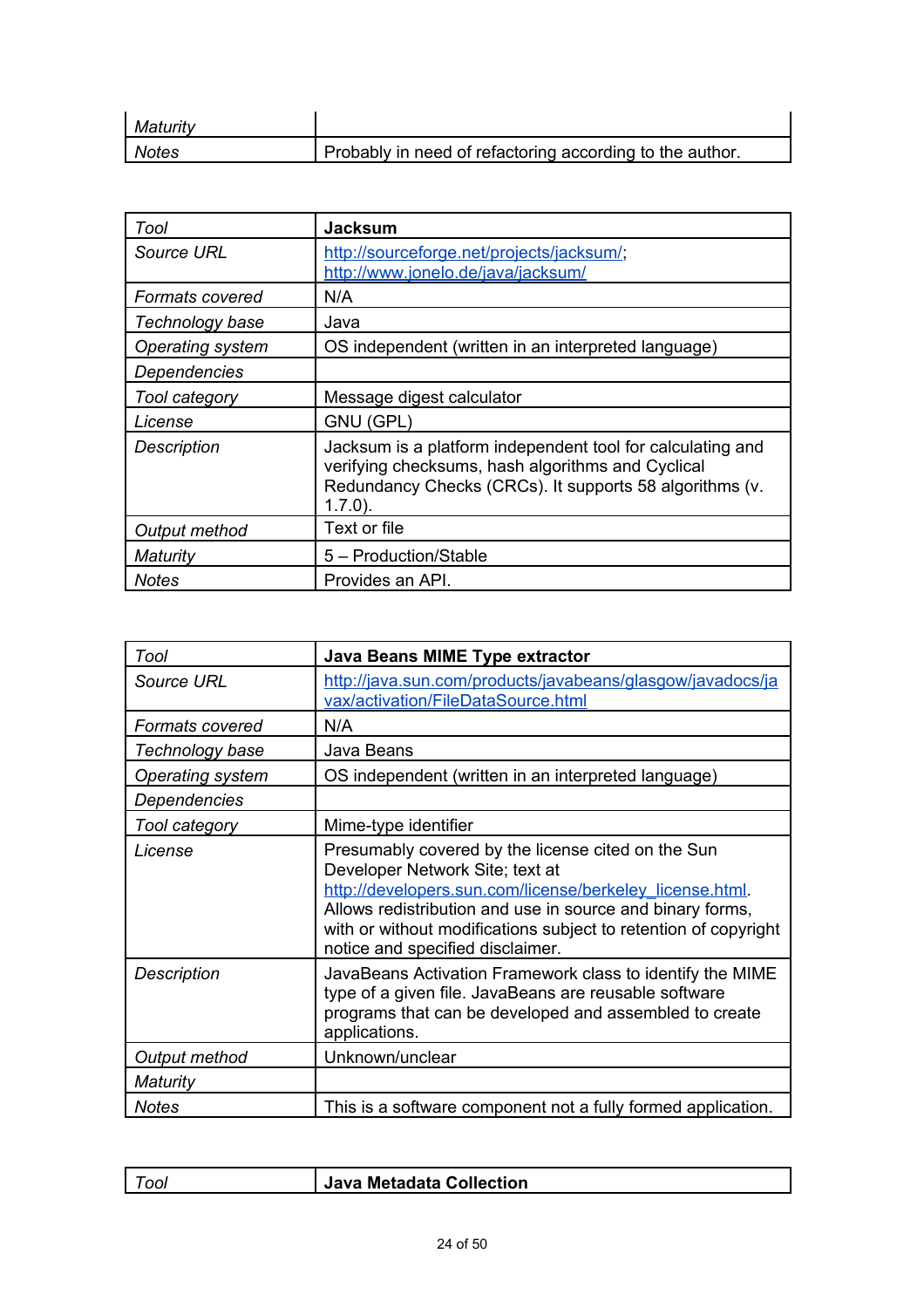| Source URL             | http://www.buckazoid.com/jmdc/;<br>https://sourceforge.net/projects/jmdc/                                                                                                                                                                                                                                                                                                                                                                                                                         |
|------------------------|---------------------------------------------------------------------------------------------------------------------------------------------------------------------------------------------------------------------------------------------------------------------------------------------------------------------------------------------------------------------------------------------------------------------------------------------------------------------------------------------------|
| <b>Formats covered</b> | FLAC, Ogg Vorbis, PDF                                                                                                                                                                                                                                                                                                                                                                                                                                                                             |
| Technology base        | Java                                                                                                                                                                                                                                                                                                                                                                                                                                                                                              |
| Operating system       | OS independent (written in an interpreted language)                                                                                                                                                                                                                                                                                                                                                                                                                                               |
| Dependencies           |                                                                                                                                                                                                                                                                                                                                                                                                                                                                                                   |
| Tool category          | Metadata extractor (automatic)                                                                                                                                                                                                                                                                                                                                                                                                                                                                    |
|                        | Metadata transformer                                                                                                                                                                                                                                                                                                                                                                                                                                                                              |
| License                | <b>BSD</b>                                                                                                                                                                                                                                                                                                                                                                                                                                                                                        |
| Description            | The Java Metadata Collection (JMDC) is a set of Java API's<br>for extracting and editing metadata stored in various file<br>types. It is currently able to extract metadata from FLAC and<br>Ogg Vorbis files (both open-source alternatives to MP3<br>audio format) and PDF. Future versions of the tool will aim<br>to: read and write ID3 tags (i.e. metadata) in MP3 files; add<br>write capabilities to Ogg and FLAC files; and read EXIF and<br>image metadata in both JPEG and TIFF files. |
| Output method          | Unknown/unclear                                                                                                                                                                                                                                                                                                                                                                                                                                                                                   |
| Maturity               | 4 - Beta                                                                                                                                                                                                                                                                                                                                                                                                                                                                                          |
| <b>Notes</b>           | This is a software component not a fully formed application.                                                                                                                                                                                                                                                                                                                                                                                                                                      |

| Tool                   | <b>Java Mime Magic Library</b>                                                     |
|------------------------|------------------------------------------------------------------------------------|
| Source URL             | http://sourceforge.net/projects/jmimemagic/;<br>http://jmimemagic.sourceforge.net/ |
| <b>Formats covered</b> | N/A                                                                                |
| Technology base        | Java                                                                               |
| Operating system       | OS independent (written in an interpreted language)                                |
| Dependencies           |                                                                                    |
| Tool category          | MIME-type identifier                                                               |
| License                | <b>GNU (LGPL)</b>                                                                  |
| <b>Description</b>     | A Java library for determining the MIME type of files or<br>streams.               |
| Output method          | Unknown/unclear                                                                    |
| Maturity               | $3 -$ Alpha                                                                        |
| <b>Notes</b>           | This is a software component not a fully formed application.                       |

| Tool                | <b>Jhead</b>                          |
|---------------------|---------------------------------------|
| Source URL          | http://www.sentex.net/~mwandel/jhead/ |
| Formats covered     | Exif / JPEG                           |
| Technology base     |                                       |
| Operating system    | Windows/Linux                         |
| <b>Dependencies</b> | Unknown/unclear                       |
| Tool category       | Metadata extractor (automatic)        |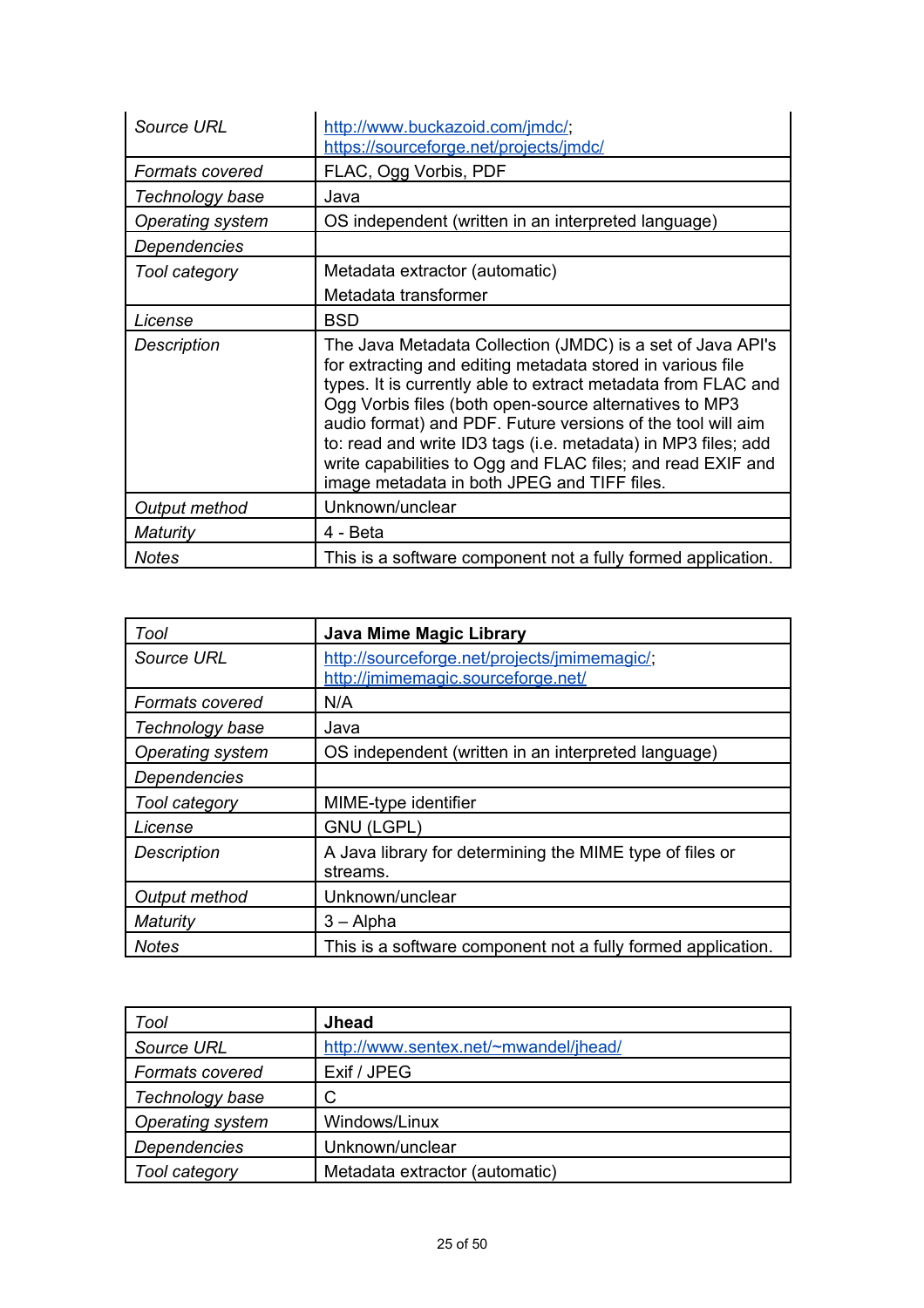| License            | Public domain; unrestricted by license.                                                                                                                                                                                               |
|--------------------|---------------------------------------------------------------------------------------------------------------------------------------------------------------------------------------------------------------------------------------|
| <b>Description</b> | A program which parses and extracts EXIF metadata from<br>JPEG files, enables the user to modify or edit some<br>elements of this metadata, and to manipulate the thumbnails<br>included as part of the EXIF header for a JPEG image. |
| Output method      | Text                                                                                                                                                                                                                                  |
| Maturity           |                                                                                                                                                                                                                                       |
| Notes              | Jhead is a command-line cross platform application.                                                                                                                                                                                   |

| Tool                    | <b>Jhove</b>                                                                                                                                                                                                                                                                                                                                                                                                                                                                                                                                                                                                                       |
|-------------------------|------------------------------------------------------------------------------------------------------------------------------------------------------------------------------------------------------------------------------------------------------------------------------------------------------------------------------------------------------------------------------------------------------------------------------------------------------------------------------------------------------------------------------------------------------------------------------------------------------------------------------------|
| <b>Source URL</b>       | http://hul.harvard.edu/jhove/                                                                                                                                                                                                                                                                                                                                                                                                                                                                                                                                                                                                      |
| <b>Formats covered</b>  | XML, WAV, TIFF, UTF-8, PDF, JPEG, JPEG2000, HTML,<br>GIF, Bytestream, ASCCI, AILL. Also has default profile for<br>objects not conforming to these types.                                                                                                                                                                                                                                                                                                                                                                                                                                                                          |
| Technology base         | Java                                                                                                                                                                                                                                                                                                                                                                                                                                                                                                                                                                                                                               |
| <b>Operating system</b> | OS independent (written in an interpreted language)                                                                                                                                                                                                                                                                                                                                                                                                                                                                                                                                                                                |
| Dependencies            |                                                                                                                                                                                                                                                                                                                                                                                                                                                                                                                                                                                                                                    |
| Tool category           | Metadata extractor (automatic)                                                                                                                                                                                                                                                                                                                                                                                                                                                                                                                                                                                                     |
|                         | Format identifier                                                                                                                                                                                                                                                                                                                                                                                                                                                                                                                                                                                                                  |
|                         | Format validator                                                                                                                                                                                                                                                                                                                                                                                                                                                                                                                                                                                                                   |
| License                 | <b>GNU (LGPL)</b>                                                                                                                                                                                                                                                                                                                                                                                                                                                                                                                                                                                                                  |
| <b>Description</b>      | JHOVE, the JSTOR/Harvard Object Validation Environment,<br>is an extensible software framework for performing format<br>identification, validation, and characterisation of digital<br>objects. Format validation conformance is determined at two<br>levels: well-formedness (consistent with the basic<br>requirements of the format); and validity (both well-formed<br>and meeting certain additional semantic-level requirements).<br>Characterisation involves determining the format-specific<br>significant properties of a digital object and reporting these<br>(to form a digital object's Representation Information). |
| Output method           | <b>XML</b>                                                                                                                                                                                                                                                                                                                                                                                                                                                                                                                                                                                                                         |
| Maturity                |                                                                                                                                                                                                                                                                                                                                                                                                                                                                                                                                                                                                                                    |
| <b>Notes</b>            |                                                                                                                                                                                                                                                                                                                                                                                                                                                                                                                                                                                                                                    |

| Tool                   | Kaa Media Repository – Kaa Metadata module                                                                                                                  |
|------------------------|-------------------------------------------------------------------------------------------------------------------------------------------------------------|
| Source URL             | http://freevo.sourceforge.net/cgi-bin/freevo-2.0/Kaa;<br>http://sourceforge.net/project/showfiles.php?group_id=4665<br>2&package id=213173                  |
| <b>Formats covered</b> | Audio (AC3, DTS, FLAC, MP3, OGG, PCM, M4A, WMA);<br>video (AVI, MKV, MPG, OGM, ASF, WMV, FLV, MOV, DVD<br>ISO, VCD ISO); image (JPEG, BMP, GIF, PNG, TIFF). |
| Technology base        | Python                                                                                                                                                      |
| Operating system       | POSIX (Linux/BSD/Unix)                                                                                                                                      |
| <b>Dependencies</b>    |                                                                                                                                                             |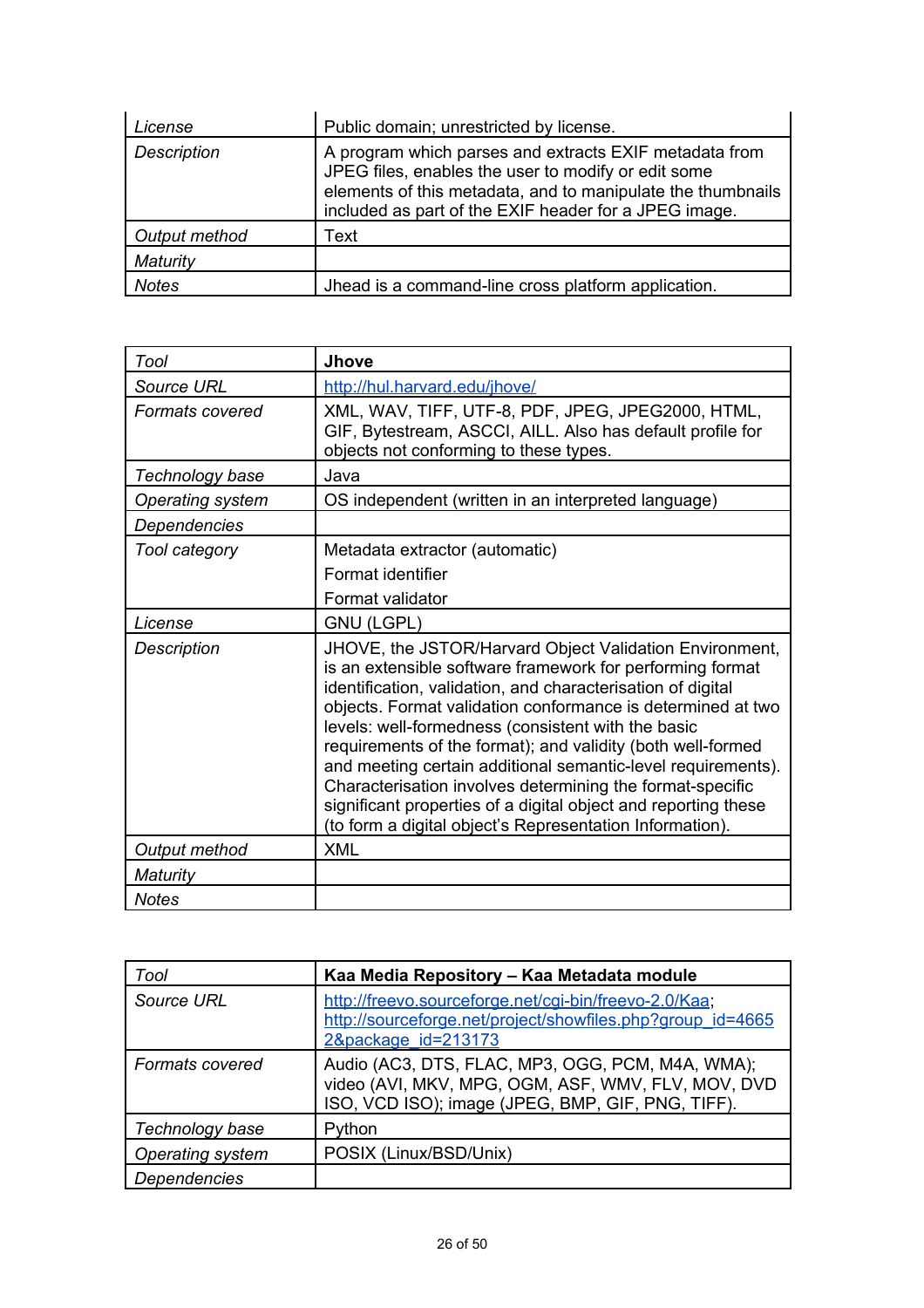| Tool category      | Metadata extractor (automatic)                                                                                                                                                                                                                                                                                                                                                                                                                                                                                                                                                                                                                                                                                                                                                                                                                                                                                                                                                  |
|--------------------|---------------------------------------------------------------------------------------------------------------------------------------------------------------------------------------------------------------------------------------------------------------------------------------------------------------------------------------------------------------------------------------------------------------------------------------------------------------------------------------------------------------------------------------------------------------------------------------------------------------------------------------------------------------------------------------------------------------------------------------------------------------------------------------------------------------------------------------------------------------------------------------------------------------------------------------------------------------------------------|
| License            | GNU (GPL)                                                                                                                                                                                                                                                                                                                                                                                                                                                                                                                                                                                                                                                                                                                                                                                                                                                                                                                                                                       |
| <b>Description</b> | The Kaa Media Repository is a set of modules for the<br>Python programming language designed as an umbrella for<br>several previously disparate media-related Python modules,<br>one element of which is metadata extraction. Kaa modules<br>are based on parts from Freevo (open-source application for<br>Linux and BSD designed to run a personal video recorder)<br>and modules created for MeBox (a project to implement<br>home theatre PC software under Linux). Kaa provides a<br>base module that implements the common features needed<br>for application development, and the other modules provide<br>specific media-related functionality. Most relevant is the kaa-<br>metadata module (previously called MMPython), which can<br>extract metadata (e.g. ID3 tags) from a wide range of file<br>formats, and also returns some additional attributes (e.g.<br>length, resolution). Supported formats include audio, video,<br>image and media (i.e. cd, dvd etc). |
| Output method      | Unknown/unclear                                                                                                                                                                                                                                                                                                                                                                                                                                                                                                                                                                                                                                                                                                                                                                                                                                                                                                                                                                 |
| Maturity           |                                                                                                                                                                                                                                                                                                                                                                                                                                                                                                                                                                                                                                                                                                                                                                                                                                                                                                                                                                                 |
| Notes              | Software components rather than fully formed applications.                                                                                                                                                                                                                                                                                                                                                                                                                                                                                                                                                                                                                                                                                                                                                                                                                                                                                                                      |

| Tool              | Kea                                                                                                                                                                                                                                                                                                                                                                                                                                                                                                                                                                                                                                                                                                                                                                                                                |
|-------------------|--------------------------------------------------------------------------------------------------------------------------------------------------------------------------------------------------------------------------------------------------------------------------------------------------------------------------------------------------------------------------------------------------------------------------------------------------------------------------------------------------------------------------------------------------------------------------------------------------------------------------------------------------------------------------------------------------------------------------------------------------------------------------------------------------------------------|
| <b>Source URL</b> | http://www.nzdl.org/Kea/                                                                                                                                                                                                                                                                                                                                                                                                                                                                                                                                                                                                                                                                                                                                                                                           |
| Formats covered   | <b>TXT</b> files                                                                                                                                                                                                                                                                                                                                                                                                                                                                                                                                                                                                                                                                                                                                                                                                   |
| Technology base   | Java                                                                                                                                                                                                                                                                                                                                                                                                                                                                                                                                                                                                                                                                                                                                                                                                               |
| Operating system  | OS independent (written in an interpreted language)                                                                                                                                                                                                                                                                                                                                                                                                                                                                                                                                                                                                                                                                                                                                                                |
| Dependencies      |                                                                                                                                                                                                                                                                                                                                                                                                                                                                                                                                                                                                                                                                                                                                                                                                                    |
| Tool category     | Metadata extractor (automatic)                                                                                                                                                                                                                                                                                                                                                                                                                                                                                                                                                                                                                                                                                                                                                                                     |
|                   | Metadata transformer                                                                                                                                                                                                                                                                                                                                                                                                                                                                                                                                                                                                                                                                                                                                                                                               |
| License           | GNU (GPL)                                                                                                                                                                                                                                                                                                                                                                                                                                                                                                                                                                                                                                                                                                                                                                                                          |
| Description       | Kea is an algorithm for extracting key phrases from the text<br>of a document to provide semantic metadata that might be<br>useful for a variety of purposes, most obviously for creating<br>descriptive metadata about a digital object. It can be used<br>either for free indexing (i.e. extracting keyphrases freely<br>chosen by the author/user) or for indexing with a controlled<br>vocabulary - ensuring documents are indexed consistently<br>regardless of their wording; for controlled indexing, the tool<br>supports any vocabulary in the Simple Knowledge<br>Organisation Systems (SKOS) format. SKOS is developing<br>specification and standards to support the use of knowledge<br>organisation systems, like subject heading systems and<br>thesauri, within the framework of the Semantic Web. |
| Output method     | Unknown/unclear                                                                                                                                                                                                                                                                                                                                                                                                                                                                                                                                                                                                                                                                                                                                                                                                    |
| Maturity          |                                                                                                                                                                                                                                                                                                                                                                                                                                                                                                                                                                                                                                                                                                                                                                                                                    |
| <b>Notes</b>      | This is a software component not a fully formed application.                                                                                                                                                                                                                                                                                                                                                                                                                                                                                                                                                                                                                                                                                                                                                       |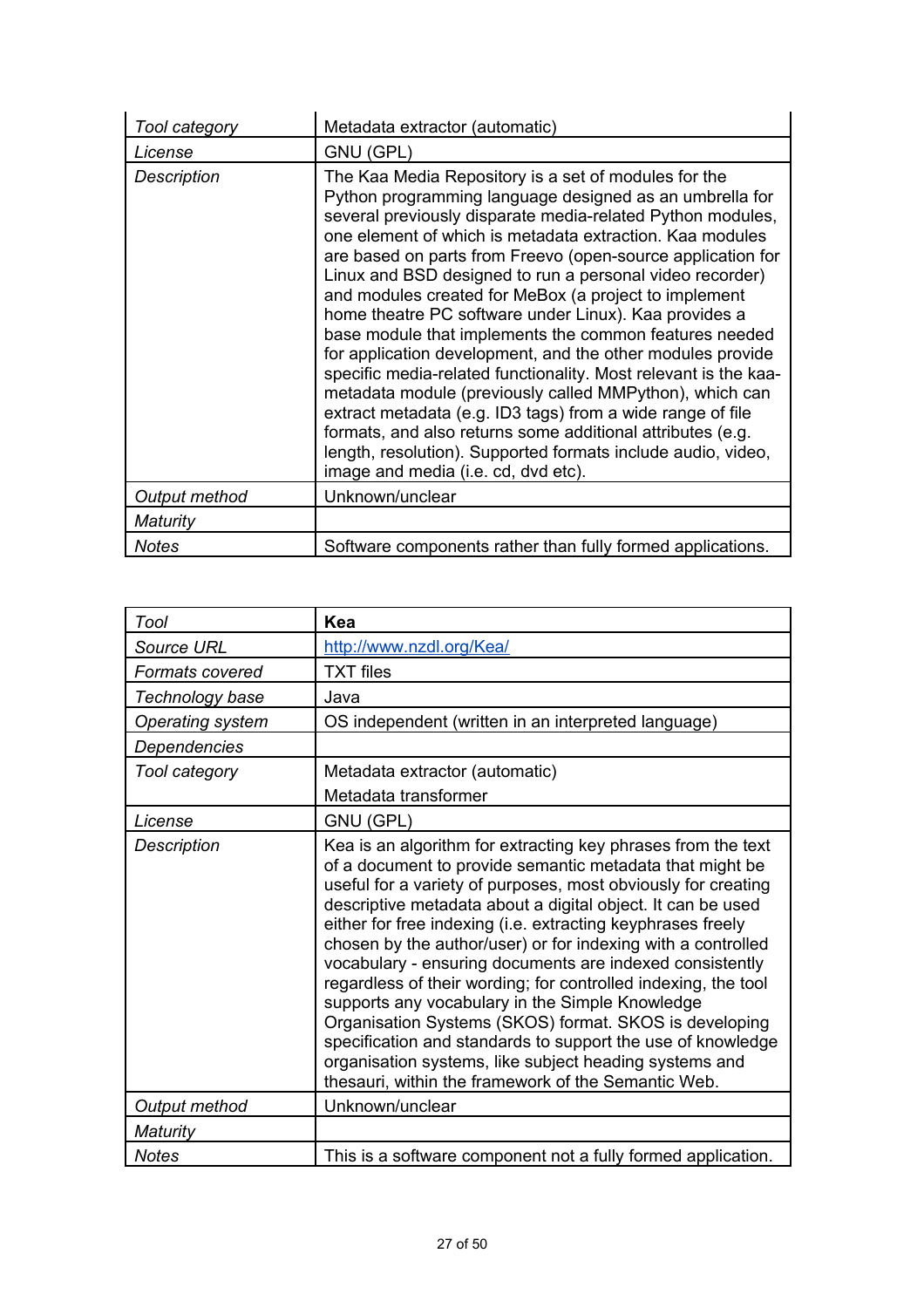| Tool                   | Libexif                                                                                      |
|------------------------|----------------------------------------------------------------------------------------------|
| Source URL             | https://sourceforge.net/projects/libexif;<br>http://libexif.sourceforge.net/                 |
| <b>Formats covered</b> | JPEG/Exif                                                                                    |
| Technology base        | C                                                                                            |
| Operating system       | Windows/Linux                                                                                |
| Dependencies           |                                                                                              |
| Tool category          | Metadata extractor (automatic)                                                               |
|                        | Metadata transformer                                                                         |
| License                | <b>GNU (LGPL)</b>                                                                            |
| <b>Description</b>     | EXIF Tag Parsing Library which reads and writes EXIF<br>metadata from and to image files.    |
| Output method          | Writes Exif metadata to image files.                                                         |
| Maturity               | $4 - Beta$                                                                                   |
| <b>Notes</b>           | Runs under POSIX systems (e.g. GNU/Linux, xBSD,<br>MacOS X, etc.) and Win32. Win64 untested. |

| Tool               | libextractor                                                                                                                                                                                                                                                                                                                                                                                                                                                                                                                                                                                                |
|--------------------|-------------------------------------------------------------------------------------------------------------------------------------------------------------------------------------------------------------------------------------------------------------------------------------------------------------------------------------------------------------------------------------------------------------------------------------------------------------------------------------------------------------------------------------------------------------------------------------------------------------|
| <b>Source URL</b>  | http://gnunet.org/libextractor/                                                                                                                                                                                                                                                                                                                                                                                                                                                                                                                                                                             |
| Formats covered    | MP3, Ogg, Real Media, MPEG, RIFF (avi), GIF, JPEG,<br>PNG, TIFF, HTML, PDF, PostScript, Zip, OpenOffice.org,<br>StarOffice, Microsoft Office, tar, DVI, MAN, DEB, elf, RPM,<br>asf, NSF, SID, WAV, EXIV2, REAL, RIFF (AVI), MPEG, QT.<br>Various additional MIME-types are also detected.                                                                                                                                                                                                                                                                                                                   |
| Technology base    | Ć                                                                                                                                                                                                                                                                                                                                                                                                                                                                                                                                                                                                           |
| Operating system   | Mac OS X, MS Windows, POSIX                                                                                                                                                                                                                                                                                                                                                                                                                                                                                                                                                                                 |
| Dependencies       |                                                                                                                                                                                                                                                                                                                                                                                                                                                                                                                                                                                                             |
| Tool category      | Metadata extractor (automatic)                                                                                                                                                                                                                                                                                                                                                                                                                                                                                                                                                                              |
|                    | MIME-type identifier                                                                                                                                                                                                                                                                                                                                                                                                                                                                                                                                                                                        |
| License            | GNU (GPL)                                                                                                                                                                                                                                                                                                                                                                                                                                                                                                                                                                                                   |
| <b>Description</b> | libextractor is a library with an extract tool which is used to<br>extract metadata from different file formats. It detects the<br>MIME-type, and depending on the file format, additional<br>metadata including the name of the software used to create<br>the file, the author, descriptions, album titles, image<br>dimensions, date of creation, etc. It obtains this information<br>by using specific parser code for many popular formats.<br>New formats can be added using plugins. The tool can<br>sometimes obtain useful information even if the format of a<br>file is unknown and unsupported. |
| Output method      | <b>Text</b>                                                                                                                                                                                                                                                                                                                                                                                                                                                                                                                                                                                                 |
| <b>Maturity</b>    |                                                                                                                                                                                                                                                                                                                                                                                                                                                                                                                                                                                                             |
| <b>Notes</b>       | Binary packages are available online for many UNIX-like<br>operating systems.                                                                                                                                                                                                                                                                                                                                                                                                                                                                                                                               |

| .<br><br>------ |
|-----------------|
|                 |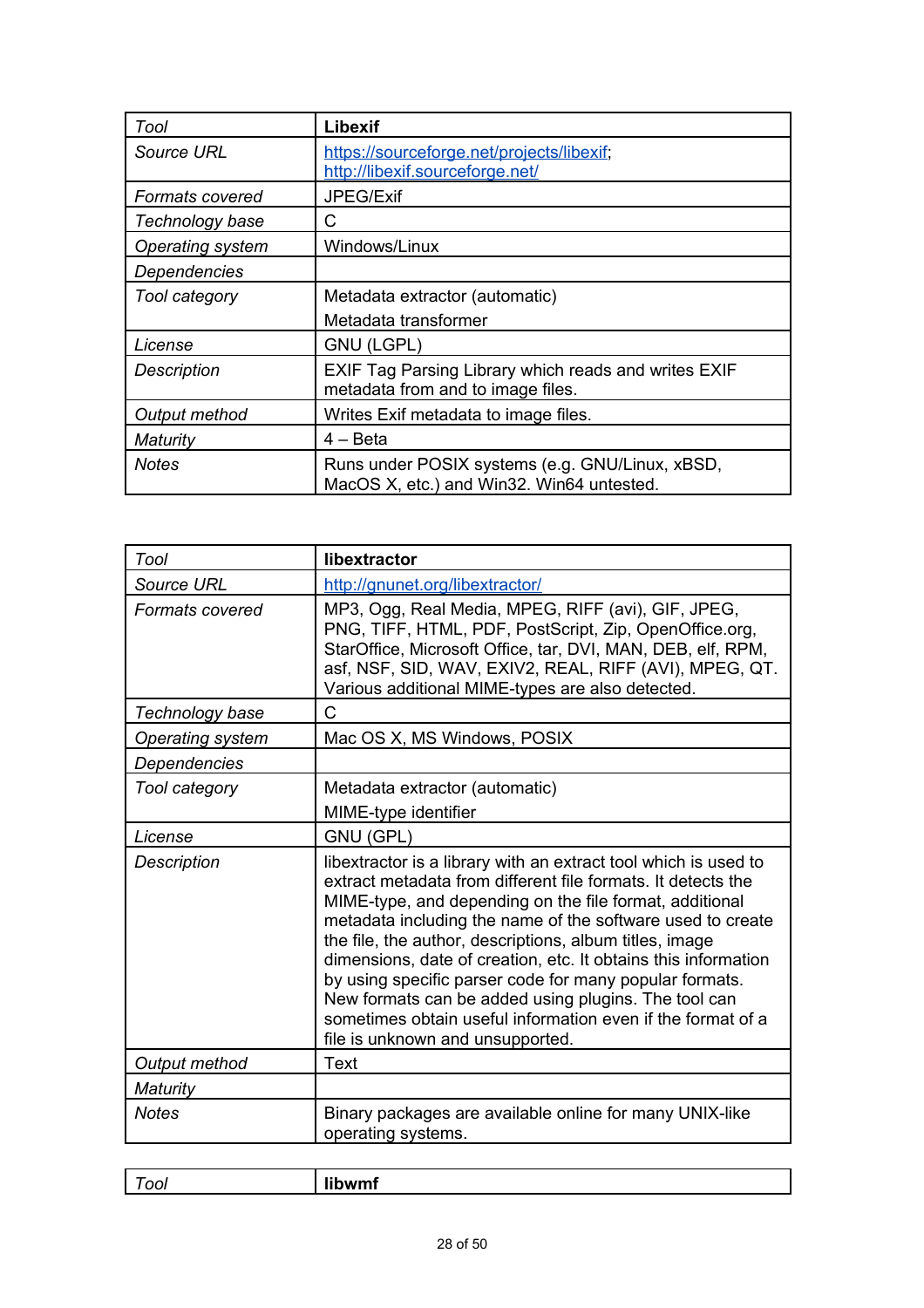| Source URL             | http://wyware.sourceforge.net/libwmf.html;<br>http://sourceforge.net/projects/wyware/                                                                                                           |
|------------------------|-------------------------------------------------------------------------------------------------------------------------------------------------------------------------------------------------|
| <b>Formats covered</b> | Windows Metafile Format (WMF)                                                                                                                                                                   |
| Technology base        | C / Unix Shell                                                                                                                                                                                  |
| Operating system       | Unix?                                                                                                                                                                                           |
| <b>Dependencies</b>    | Unknown/unclear                                                                                                                                                                                 |
| Tool category          | Format transformer                                                                                                                                                                              |
| License                | GNU Lesser (Library) Public License (LGPL)                                                                                                                                                      |
| <b>Description</b>     | libwmf offers the capacity to: read vector images in<br>Microsoft's native Windows Metafile Format (WMF); display<br>them; and convert them to more standard or open file<br>formats, e.g. SVG. |
| Output method          |                                                                                                                                                                                                 |
| Maturity               | 4 – Beta                                                                                                                                                                                        |
| <b>Notes</b>           |                                                                                                                                                                                                 |

| Tool                   | <b>Metadata Assistant</b>                                                                                                                                                                                                                                                                                                                                                                                                                                                                                                                                                                                          |
|------------------------|--------------------------------------------------------------------------------------------------------------------------------------------------------------------------------------------------------------------------------------------------------------------------------------------------------------------------------------------------------------------------------------------------------------------------------------------------------------------------------------------------------------------------------------------------------------------------------------------------------------------|
| Source URL             | http://www.payneconsulting.com/products/metadataent/                                                                                                                                                                                                                                                                                                                                                                                                                                                                                                                                                               |
| <b>Formats covered</b> | Microsoft Office, GroupWise 6.01 and higher, and Lotus<br>Notes 5 and 6                                                                                                                                                                                                                                                                                                                                                                                                                                                                                                                                            |
| Technology base        | Proprietary                                                                                                                                                                                                                                                                                                                                                                                                                                                                                                                                                                                                        |
| Operating system       | <b>MS Windows</b>                                                                                                                                                                                                                                                                                                                                                                                                                                                                                                                                                                                                  |
| Dependencies           | Unknown/unclear                                                                                                                                                                                                                                                                                                                                                                                                                                                                                                                                                                                                    |
| Tool category          | Metadata extractor (automatic)                                                                                                                                                                                                                                                                                                                                                                                                                                                                                                                                                                                     |
| License                | Commercial                                                                                                                                                                                                                                                                                                                                                                                                                                                                                                                                                                                                         |
| Description            | The Metadata Assistant analyses<br>Word/Excel/PowerPoint (97 and higher) files to<br>determine the type and amount of metadata associated<br>with each document. It removes (rather than just<br>extracts) this metadata. It can operate as a standalone<br>utility and is also capable of batch processing multiple<br>files located on a local or network folder. It also removes<br>metadata from files attached to outbound e-mail<br>messages, and can convert 'cleaned' files to pdf format; it<br>supports email integration with Outlook 2000-2003,<br>GroupWise 6.01 and higher, and Lotus Notes 5 and 6. |
| Output method          | RTF and XML format                                                                                                                                                                                                                                                                                                                                                                                                                                                                                                                                                                                                 |
| Maturity               |                                                                                                                                                                                                                                                                                                                                                                                                                                                                                                                                                                                                                    |
| <b>Notes</b>           | This is a Windows application.                                                                                                                                                                                                                                                                                                                                                                                                                                                                                                                                                                                     |

| Tool                   | <b>Metaphile</b>                                                                                              |
|------------------------|---------------------------------------------------------------------------------------------------------------|
| Source URL             | http://www.miniturismo.co.uk/metaphile/                                                                       |
| <b>Formats covered</b> | JFIF, JFXX, IPTC IIM (V3 and V4), EXIF (2.1 and 2.2) and<br>XMP (Dublin Core, Photoshop, Iptc4XMPCore, Rights |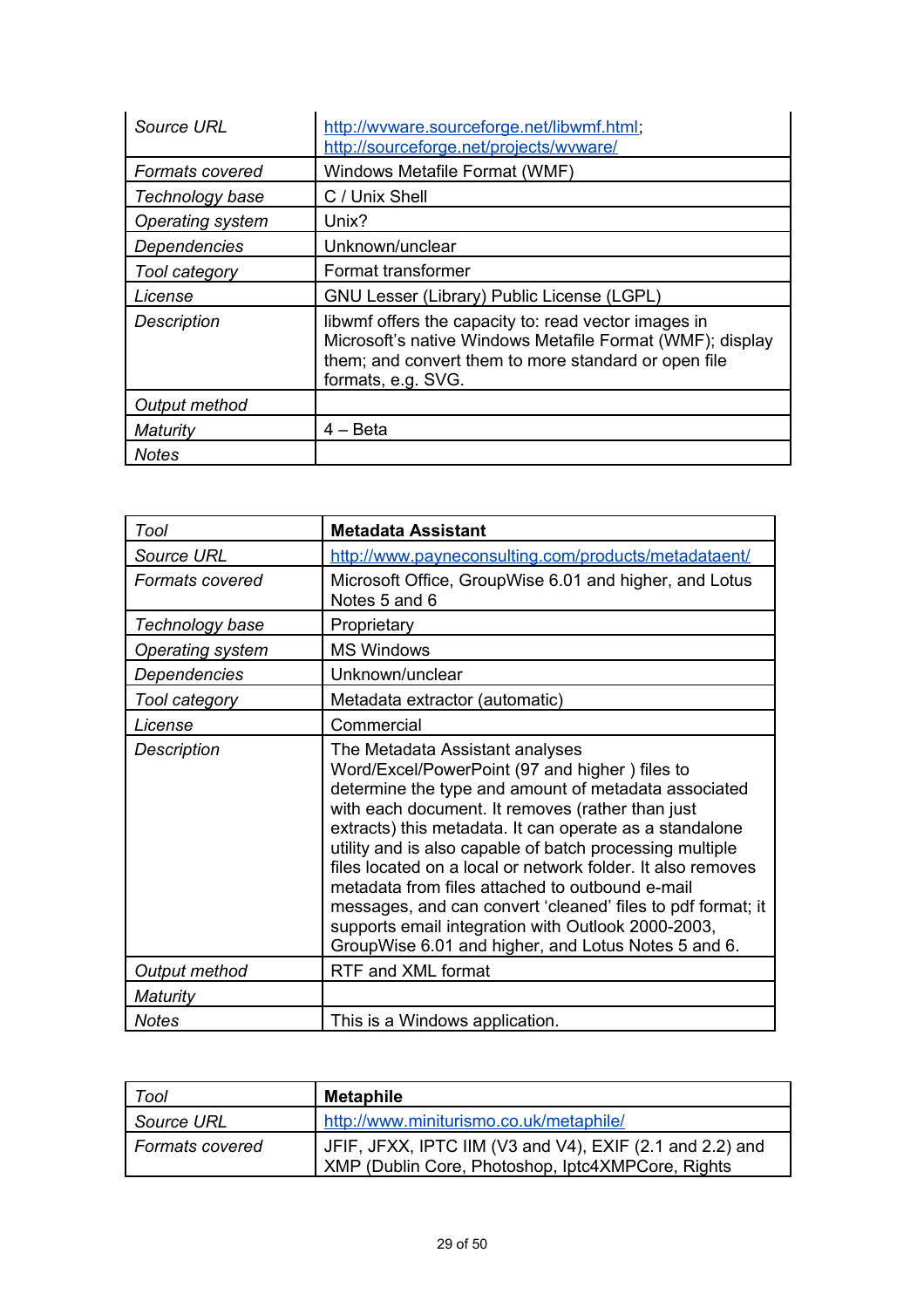|                         | Management).                                                                                                                                                                                                                                 |
|-------------------------|----------------------------------------------------------------------------------------------------------------------------------------------------------------------------------------------------------------------------------------------|
| Technology base         | Java                                                                                                                                                                                                                                         |
| <b>Operating system</b> | OS independent (written in an interpreted language)                                                                                                                                                                                          |
| <b>Dependencies</b>     |                                                                                                                                                                                                                                              |
| Tool category           | Metadata extractor (automatic)                                                                                                                                                                                                               |
| License                 | GNU (GPL)                                                                                                                                                                                                                                    |
| <b>Description</b>      | Metaphile is a free, open source Java library for reading<br>image metadata. It currently extracts segments of metadata<br>found in JPEG files. Once the JPEG format is fully<br>supported, the project aims to move on to other file types. |
| Output method           | Unknown/unclear                                                                                                                                                                                                                              |
| Maturity                |                                                                                                                                                                                                                                              |
| <b>Notes</b>            | This is a Java library for reading image metadata.                                                                                                                                                                                           |

| Tool               | <b>NLNZ Preservation metadata Extraction Tool</b>                                                                                                                                                                                                                                                                                                                                                                                                                                                                                                                                                                                                                                                                                                                                                                                      |
|--------------------|----------------------------------------------------------------------------------------------------------------------------------------------------------------------------------------------------------------------------------------------------------------------------------------------------------------------------------------------------------------------------------------------------------------------------------------------------------------------------------------------------------------------------------------------------------------------------------------------------------------------------------------------------------------------------------------------------------------------------------------------------------------------------------------------------------------------------------------|
| Source URL         | http://www.natlib.govt.nz/about-us/current-<br>initiatives/metadata-extraction-tool; http://meta-<br>extractor.sourceforge.net/;<br>http://sourceforge.net/projects/meta-extractor/                                                                                                                                                                                                                                                                                                                                                                                                                                                                                                                                                                                                                                                    |
| Formats covered    | Bitmap, Microsoft Excel, GIF, HTML, JPG, MP3, Open<br>Office, PDF, Microsoft PowerPoint, TIFF, Wave Audio,<br>Microsoft Word, WordPerfect, Microsoft Works, XML                                                                                                                                                                                                                                                                                                                                                                                                                                                                                                                                                                                                                                                                        |
| Technology base    | Java                                                                                                                                                                                                                                                                                                                                                                                                                                                                                                                                                                                                                                                                                                                                                                                                                                   |
| Operating system   | OS independent (written in an interpreted language)                                                                                                                                                                                                                                                                                                                                                                                                                                                                                                                                                                                                                                                                                                                                                                                    |
| Dependencies       |                                                                                                                                                                                                                                                                                                                                                                                                                                                                                                                                                                                                                                                                                                                                                                                                                                        |
| Tool category      | Metadata extractor (automatic)                                                                                                                                                                                                                                                                                                                                                                                                                                                                                                                                                                                                                                                                                                                                                                                                         |
| License            | Apache License v. 2.0                                                                                                                                                                                                                                                                                                                                                                                                                                                                                                                                                                                                                                                                                                                                                                                                                  |
| <b>Description</b> | A tool developed by Sytec for the National Library of New<br>Zealand, which automatically extracts preservation-related<br>metadata from the headers of a range of file formats, and<br>outputs that metadata in a standard format (XML) for<br>uploading into a preservation metadata repository. It<br>consists of a base generic extract process, with adapters<br>written for different file formats. More adapters are planned,<br>and these can easily be plugged into the application in the<br>future. The tool only extracts metadata from file headers,<br>meaning that the files themselves are not opened; this<br>allows the extraction process to take place in a secure,<br>read-only environment. The tool has recently been<br>redeveloped an released as version 3. The tool supports<br>simple and complex objects. |
| Output method      | XML (native and NLNZ schemas)                                                                                                                                                                                                                                                                                                                                                                                                                                                                                                                                                                                                                                                                                                                                                                                                          |
| Maturity           | 5 - Production/Stable                                                                                                                                                                                                                                                                                                                                                                                                                                                                                                                                                                                                                                                                                                                                                                                                                  |
| <b>Notes</b>       |                                                                                                                                                                                                                                                                                                                                                                                                                                                                                                                                                                                                                                                                                                                                                                                                                                        |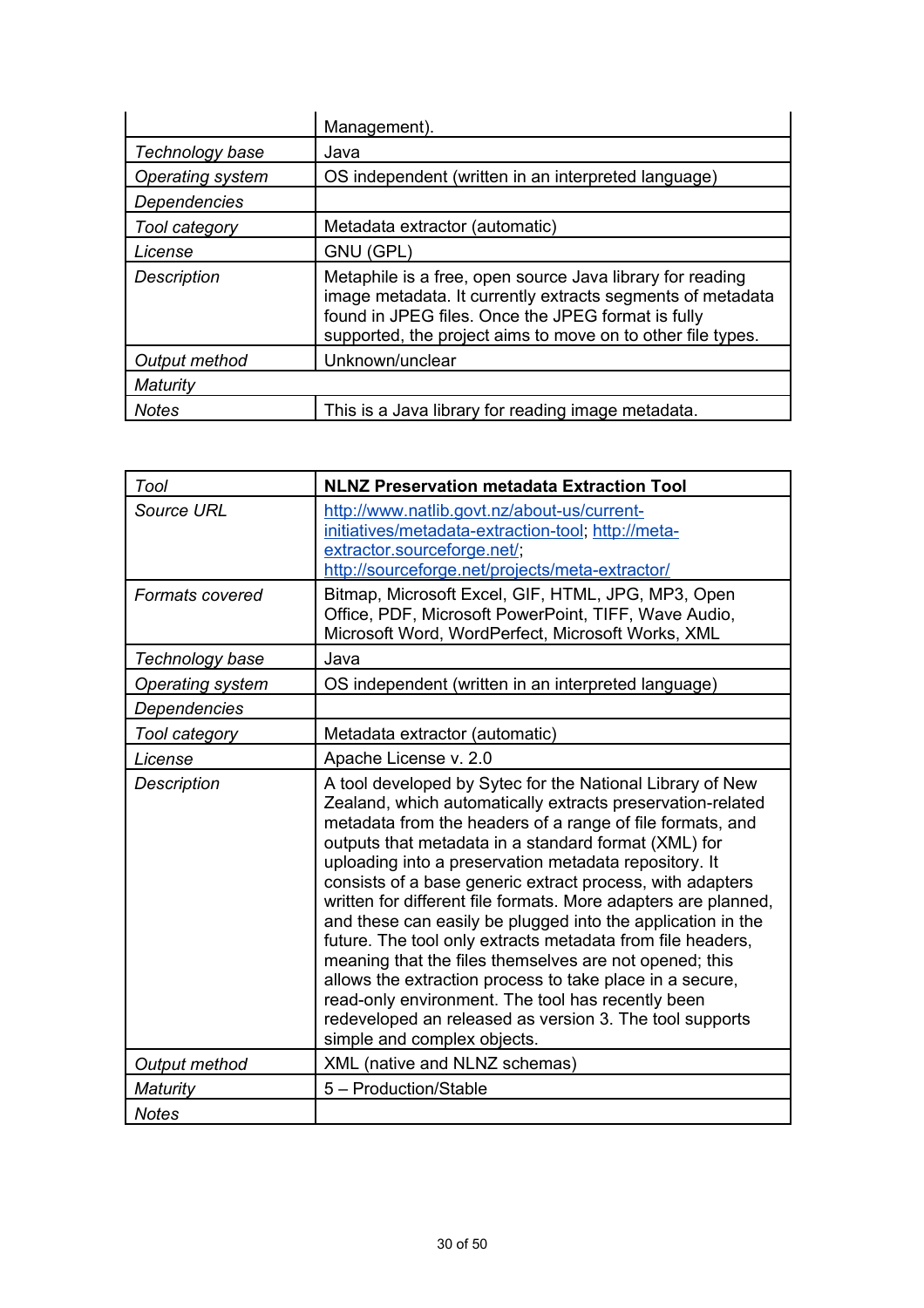| Tool                    | <b>OMAR Representation Information Repository</b>                                                                                                                                                                                                                                                                                                                                                                                                                                                                                                                                                                                                                                                                                                                                                                                                                                                                                                                                                                                                                                                                                                                                                                                                                                                                               |
|-------------------------|---------------------------------------------------------------------------------------------------------------------------------------------------------------------------------------------------------------------------------------------------------------------------------------------------------------------------------------------------------------------------------------------------------------------------------------------------------------------------------------------------------------------------------------------------------------------------------------------------------------------------------------------------------------------------------------------------------------------------------------------------------------------------------------------------------------------------------------------------------------------------------------------------------------------------------------------------------------------------------------------------------------------------------------------------------------------------------------------------------------------------------------------------------------------------------------------------------------------------------------------------------------------------------------------------------------------------------|
| Source URL              | http://registry.dcc.ac.uk/omar/                                                                                                                                                                                                                                                                                                                                                                                                                                                                                                                                                                                                                                                                                                                                                                                                                                                                                                                                                                                                                                                                                                                                                                                                                                                                                                 |
| <b>Formats covered</b>  | None as yet.                                                                                                                                                                                                                                                                                                                                                                                                                                                                                                                                                                                                                                                                                                                                                                                                                                                                                                                                                                                                                                                                                                                                                                                                                                                                                                                    |
| Technology base         | freeEBXML, but used as an external registry                                                                                                                                                                                                                                                                                                                                                                                                                                                                                                                                                                                                                                                                                                                                                                                                                                                                                                                                                                                                                                                                                                                                                                                                                                                                                     |
| <b>Operating system</b> |                                                                                                                                                                                                                                                                                                                                                                                                                                                                                                                                                                                                                                                                                                                                                                                                                                                                                                                                                                                                                                                                                                                                                                                                                                                                                                                                 |
| Dependencies            | Unknown/unclear                                                                                                                                                                                                                                                                                                                                                                                                                                                                                                                                                                                                                                                                                                                                                                                                                                                                                                                                                                                                                                                                                                                                                                                                                                                                                                                 |
| Tool category           | Metadata registry                                                                                                                                                                                                                                                                                                                                                                                                                                                                                                                                                                                                                                                                                                                                                                                                                                                                                                                                                                                                                                                                                                                                                                                                                                                                                                               |
| License                 | Unknown/unclear                                                                                                                                                                                                                                                                                                                                                                                                                                                                                                                                                                                                                                                                                                                                                                                                                                                                                                                                                                                                                                                                                                                                                                                                                                                                                                                 |
| <b>Description</b>      | A registry which is being developed by the Digital Curation<br>Centre (DCC) to provide an infrastructure for the<br>preservation of Representation Information (RI). RI is<br>defined by the OAIS Reference Model (ISO 14721:2003),<br>and is essentially the information which is needed to ensure<br>that the bitstream of an archival digital object can be<br>transformed into something meaningful and understandable<br>over time; it includes structural, semantic and other<br>information and encompasses things like file format,<br>operating system, hardware dependencies, character<br>encoding etc. RI can either be held locally within a digital<br>repository, or held externally in a reliable repository and<br>referred to from multiple archives. The DCC<br>Registry/Repository aims to fulfil the latter role: it records RI<br>and assists users to populate relevant technical preservation<br>metadata fields for the digital objects they preserve.<br>Repositories will be able to refer to RI held in the registry by<br>means of a RI label (in the form of an XML Schema) which<br>can be attached to a digital object. The Registry/Repository<br>is intended as a collaborative resource, and members of the<br>digital preservation community are encouraged to submit<br>information to it. |
| Output method           | Unknown/unclear                                                                                                                                                                                                                                                                                                                                                                                                                                                                                                                                                                                                                                                                                                                                                                                                                                                                                                                                                                                                                                                                                                                                                                                                                                                                                                                 |
| Maturity                |                                                                                                                                                                                                                                                                                                                                                                                                                                                                                                                                                                                                                                                                                                                                                                                                                                                                                                                                                                                                                                                                                                                                                                                                                                                                                                                                 |
| <b>Notes</b>            |                                                                                                                                                                                                                                                                                                                                                                                                                                                                                                                                                                                                                                                                                                                                                                                                                                                                                                                                                                                                                                                                                                                                                                                                                                                                                                                                 |

| Tool                   | <b>OpenExif</b>                                                                                                                                                                    |
|------------------------|------------------------------------------------------------------------------------------------------------------------------------------------------------------------------------|
| Source URL             | http://sourceforge.net/projects/openexif/;<br>http://openexif.sourceforge.net/                                                                                                     |
| <b>Formats covered</b> | <b>JPEG</b>                                                                                                                                                                        |
| Technology base        | $C++$                                                                                                                                                                              |
| Operating system       | All 32-bit MS Windows (95/98/NT/2000/XP)                                                                                                                                           |
|                        | All POSIX (Linus, BSD, Unix, Mac OS X)                                                                                                                                             |
| <b>Dependencies</b>    |                                                                                                                                                                                    |
| Tool category          | Metadata creator                                                                                                                                                                   |
| License                | <b>Common Public License</b>                                                                                                                                                       |
| <b>Description</b>     | An object-oriented library for accessing Exif formated JPEG<br>image files. The toolkit allows creating, reading, and<br>modifying the metadata in the Exif file. It also provides |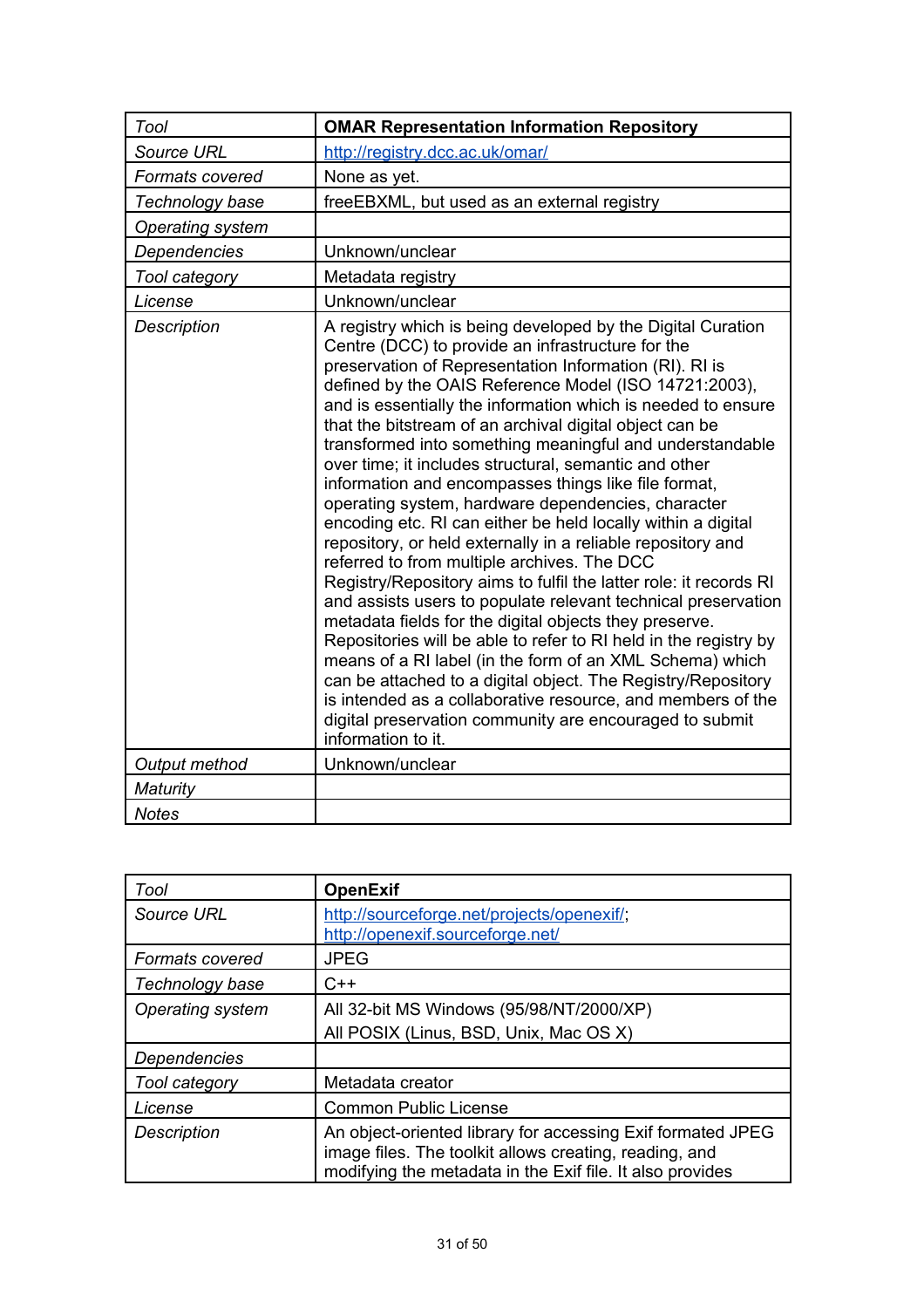|               | means of getting and setting the main image and the<br>thumbnail image. |
|---------------|-------------------------------------------------------------------------|
| Output method |                                                                         |
| Maturity      | 5 - Production/Stable                                                   |
| Notes         |                                                                         |

| Tool                   | <b>OpenTIFF</b>                                                                                                                                                 |
|------------------------|-----------------------------------------------------------------------------------------------------------------------------------------------------------------|
| Source URL             | http://sourceforge.net/projects/opentiff/                                                                                                                       |
| <b>Formats covered</b> | TIFF                                                                                                                                                            |
| Technology base        | $C++$                                                                                                                                                           |
| Operating system       | All 32-bit MS Windows (95/98/NT/2000/XP)                                                                                                                        |
|                        | All POSIX (Linus, BSD, Unix, Mac OS X)                                                                                                                          |
| Dependencies           |                                                                                                                                                                 |
| Tool category          | Metadata creator                                                                                                                                                |
| License                | <b>Other/Proprietary License</b>                                                                                                                                |
| <b>Description</b>     | A TIFF toolkit which provides an object-oriented interface to<br>TIFF image files. It allows an arbitrary set of tags to be<br>defined and used in a TIFF file. |
| Output method          | Unknown/unclear                                                                                                                                                 |
| Maturity               | 5 - Production/Stable                                                                                                                                           |
| <b>Notes</b>           |                                                                                                                                                                 |

| Tool               | <b>Pedro</b>                                                                                                                                                                                                                                                                                                                                                                                                                                                                                                                  |
|--------------------|-------------------------------------------------------------------------------------------------------------------------------------------------------------------------------------------------------------------------------------------------------------------------------------------------------------------------------------------------------------------------------------------------------------------------------------------------------------------------------------------------------------------------------|
| Source URL         | http://pedrodownload.man.ac.uk/                                                                                                                                                                                                                                                                                                                                                                                                                                                                                               |
| Formats covered    | N/A                                                                                                                                                                                                                                                                                                                                                                                                                                                                                                                           |
| Technology base    | Java                                                                                                                                                                                                                                                                                                                                                                                                                                                                                                                          |
| Operating system   | OS independent (written in an interpreted language)                                                                                                                                                                                                                                                                                                                                                                                                                                                                           |
| Dependencies       |                                                                                                                                                                                                                                                                                                                                                                                                                                                                                                                               |
| Tool category      | Interface tool to implement metadata creator                                                                                                                                                                                                                                                                                                                                                                                                                                                                                  |
|                    | Metadata validator                                                                                                                                                                                                                                                                                                                                                                                                                                                                                                            |
| License            | AFL                                                                                                                                                                                                                                                                                                                                                                                                                                                                                                                           |
| <b>Description</b> | Pedro is a free open-source application developed by the<br>scientific community, but it may be suitable for use in other<br>environments. It can be used to create data entry forms to<br>capture the information required by a specified XML<br>Schema. By means of controlled vocabularies and validation<br>routines, the tool ensures that the resulting data file<br>conforms to the relevant Schema. It therefore provides an<br>interface appropriate for users who are not necessarily<br>familiar with XML Schemas. |
| Output method      | <b>XML</b>                                                                                                                                                                                                                                                                                                                                                                                                                                                                                                                    |
| <b>Maturity</b>    |                                                                                                                                                                                                                                                                                                                                                                                                                                                                                                                               |
| <b>Notes</b>       | Pedro is one of a number of tools mentioned on the DCC<br>Development web site at<br>http://twiki.dcc.rl.ac.uk/bin/view/Main/PreservationDescriptio                                                                                                                                                                                                                                                                                                                                                                           |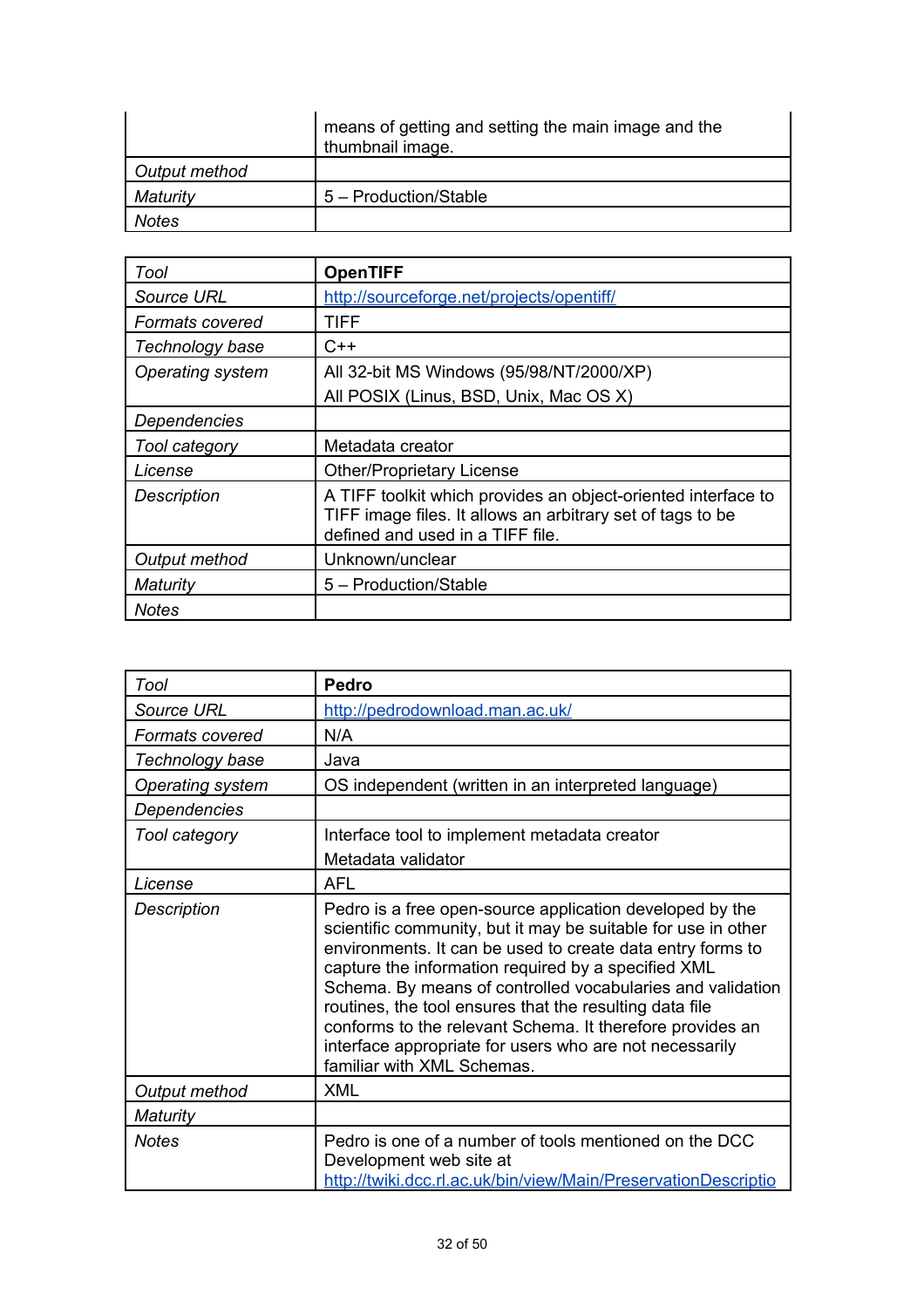| Tool                   | <b>Picture Metadata Toolkit</b>                                                                                                                                                                                                                                                                                                                                                                                                                  |
|------------------------|--------------------------------------------------------------------------------------------------------------------------------------------------------------------------------------------------------------------------------------------------------------------------------------------------------------------------------------------------------------------------------------------------------------------------------------------------|
| <b>Source URL</b>      | http://picturemetadata.sourceforge.net                                                                                                                                                                                                                                                                                                                                                                                                           |
| <b>Formats covered</b> | EXIF (JPEG), TIFF                                                                                                                                                                                                                                                                                                                                                                                                                                |
| Technology base        | $C++$                                                                                                                                                                                                                                                                                                                                                                                                                                            |
| Operating system       | All 32-bit MS Windows (95/98/NT/2000/XP)                                                                                                                                                                                                                                                                                                                                                                                                         |
|                        | All POSIX (Linus, BSD, Unix, Mac OS X)                                                                                                                                                                                                                                                                                                                                                                                                           |
| Dependencies           | OpenTiff, OpenExif, the IJG JPEG toolkit and Xerces-C++ v.<br>2.2.                                                                                                                                                                                                                                                                                                                                                                               |
| Tool category          | Metadata extractor (automatic)                                                                                                                                                                                                                                                                                                                                                                                                                   |
|                        | Metadata transformer                                                                                                                                                                                                                                                                                                                                                                                                                             |
|                        | Metadata creator                                                                                                                                                                                                                                                                                                                                                                                                                                 |
| License                | <b>Common Public License</b>                                                                                                                                                                                                                                                                                                                                                                                                                     |
| <b>Description</b>     | The Picture Metadata Toolkit (PMT) provides functionality<br>for the extraction, creation and editing of metadata<br>associated with or stored in digital image files. The metadata<br>extracted from various formats are all treated as<br>PmtMetadata objects, which are based on an XML Schema.<br>New file formats can be integrated into PMT, and a new<br>XML file format may be created to hold any kind of data for<br>PMT to work with. |
| Output method          | Unknown/unclear                                                                                                                                                                                                                                                                                                                                                                                                                                  |
| Maturity               | 5 - Production/Stable                                                                                                                                                                                                                                                                                                                                                                                                                            |
| <b>Notes</b>           | This tool has good documentation at<br>http://picturemetadata.sourceforge.net/doc/PmtUserGuide.p<br>df                                                                                                                                                                                                                                                                                                                                           |

| Tool               | Query Electronic Storage (QUEST)                                                                                                                                                                                                                                                                                                                                                                                                                                                                                                                   |
|--------------------|----------------------------------------------------------------------------------------------------------------------------------------------------------------------------------------------------------------------------------------------------------------------------------------------------------------------------------------------------------------------------------------------------------------------------------------------------------------------------------------------------------------------------------------------------|
| Source URL         | https://sourceforge.net/projects/quest-archiv/                                                                                                                                                                                                                                                                                                                                                                                                                                                                                                     |
| Formats covered    | Archival Information Packages and Xena                                                                                                                                                                                                                                                                                                                                                                                                                                                                                                             |
| Technology base    | Java                                                                                                                                                                                                                                                                                                                                                                                                                                                                                                                                               |
| Operating system   | OS independent (written in an interpreted language)                                                                                                                                                                                                                                                                                                                                                                                                                                                                                                |
| Dependencies       | <b>XENA, DPR</b>                                                                                                                                                                                                                                                                                                                                                                                                                                                                                                                                   |
| Tool category      | Metadata transformer                                                                                                                                                                                                                                                                                                                                                                                                                                                                                                                               |
| License            | Unknown/unclear                                                                                                                                                                                                                                                                                                                                                                                                                                                                                                                                    |
| <b>Description</b> | QUEST is a Java based application that creates links<br>between digital objects held in a repository and their<br>associated metadata, and enables the user to retrieve<br>Archival Information Packages from a digital repository<br>using various metadata elements. It is designed to work as<br>an integral part of a software suite developed by the<br>National Archives of Australia for carrying out long-term<br>digital preservation; the other components of the suite are<br>the Digital Preservation Recorder (DPR), which creates an |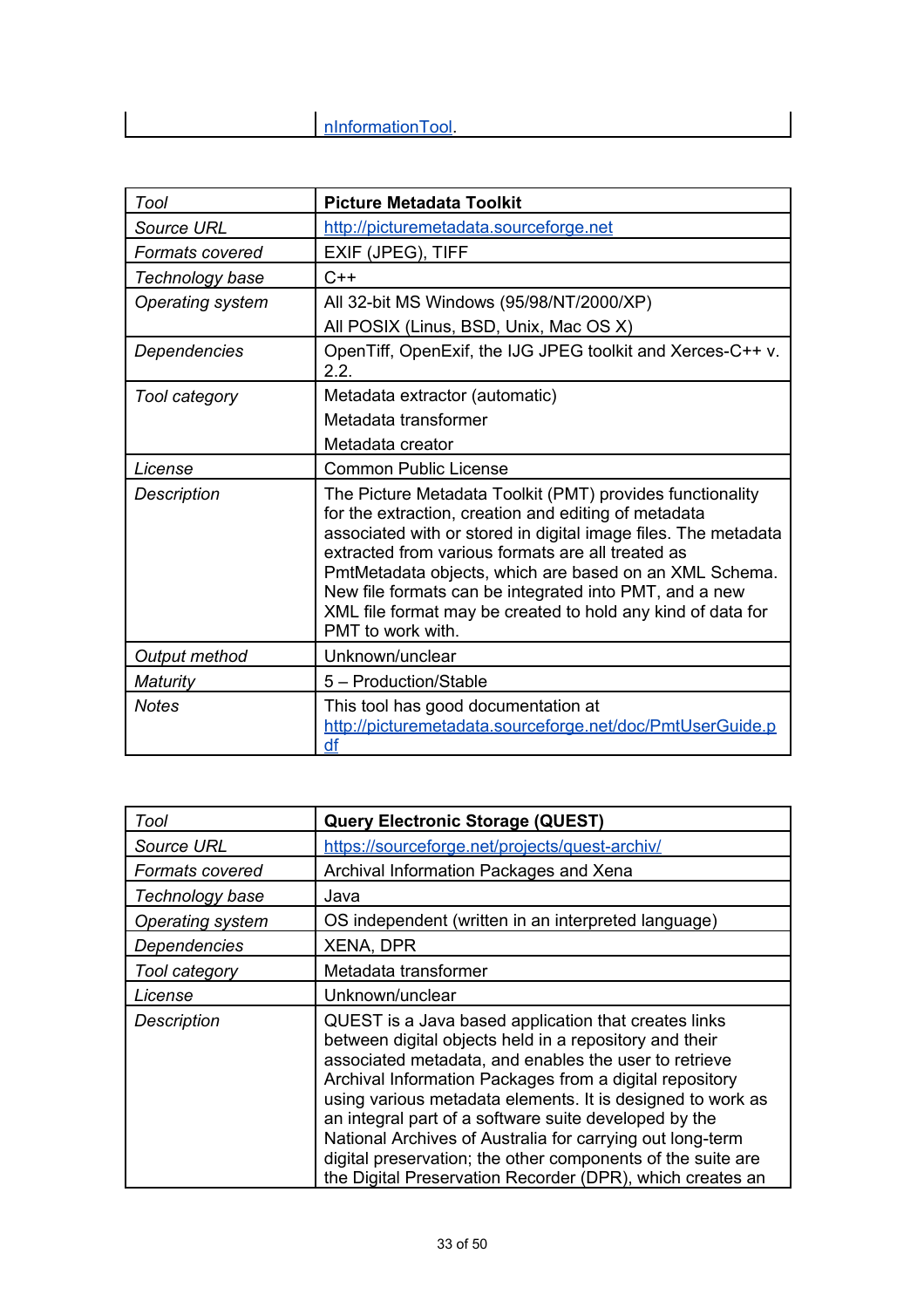|               | audit trail recording the complete life history of each digital<br>object being preserved, and XML Electronic Normalisation<br>of Archives (XENA), which converts digital files into XML<br>formats.                                                        |
|---------------|-------------------------------------------------------------------------------------------------------------------------------------------------------------------------------------------------------------------------------------------------------------|
| Output method | Unknown/unclear                                                                                                                                                                                                                                             |
| Maturity      |                                                                                                                                                                                                                                                             |
| <b>Notes</b>  | This is designed to only work with Xena and DPR. The<br>application is still under development and the project hasn't<br>yet created any file release packages. It is possible that the<br>Quest branch of code has been deprecated and included in<br>DPR. |

| Tool                   | <b>SHA</b>                                                                                                                                                                                                                                                                                                                                                                                                                    |
|------------------------|-------------------------------------------------------------------------------------------------------------------------------------------------------------------------------------------------------------------------------------------------------------------------------------------------------------------------------------------------------------------------------------------------------------------------------|
| <b>Source URL</b>      | http://www.saddi.com/software/sha/                                                                                                                                                                                                                                                                                                                                                                                            |
| <b>Formats covered</b> | N/A                                                                                                                                                                                                                                                                                                                                                                                                                           |
| Technology base        | C                                                                                                                                                                                                                                                                                                                                                                                                                             |
| Operating system       | All POSIX (Linux/BSD/Unix)                                                                                                                                                                                                                                                                                                                                                                                                    |
| Dependencies           |                                                                                                                                                                                                                                                                                                                                                                                                                               |
| Tool category          | Message digest calculator                                                                                                                                                                                                                                                                                                                                                                                                     |
| License                | <b>BSD</b>                                                                                                                                                                                                                                                                                                                                                                                                                    |
| Description            | SHA is a simple program that creates and assigns a fixity (or<br>Hash) value to a digital object which can be used in a digital<br>repository for the purpose of integrity checking. It can use<br>SHA-1, SHA-256, SHA-384, or SHA-512 cryptographic hash<br>functions, which generate (respectively) hash values of 160,<br>256, 384, or 512 bits. SHA can be used in scripts, e.g. to<br>implement file integrity checking. |
| Output method          | 7                                                                                                                                                                                                                                                                                                                                                                                                                             |
| Maturity               |                                                                                                                                                                                                                                                                                                                                                                                                                               |
| <b>Notes</b>           | The current version of SHA is 1.0.4. It is known to build on<br>FreeBSD, Darwin, OpenBSD, Debian Linux, and Solaris<br>(using gcc) on a variety of architectures.                                                                                                                                                                                                                                                             |

| Tool                   | <b>SHAME</b>                                                                                |
|------------------------|---------------------------------------------------------------------------------------------|
| Source URL             | http://kmr.nada.kth.se/shame/wiki                                                           |
| <b>Formats covered</b> | <b>RDF</b>                                                                                  |
| Technology base        | Java / Swing                                                                                |
| Operating system       | OS independent (written in an interpreted language)                                         |
| <b>Dependencies</b>    | The Edutella library – for the graph patterns and to search<br>the Edutella P2P network.    |
|                        | The Jena2 library – an API to work with RDF Velocity<br>supplied with the download library. |
| Tool category          | Metadata creator (manual)                                                                   |
|                        | Tool to implement metadata creator                                                          |
| License                | GNU (GPL); GNU (LGPL); MPL 1.1                                                              |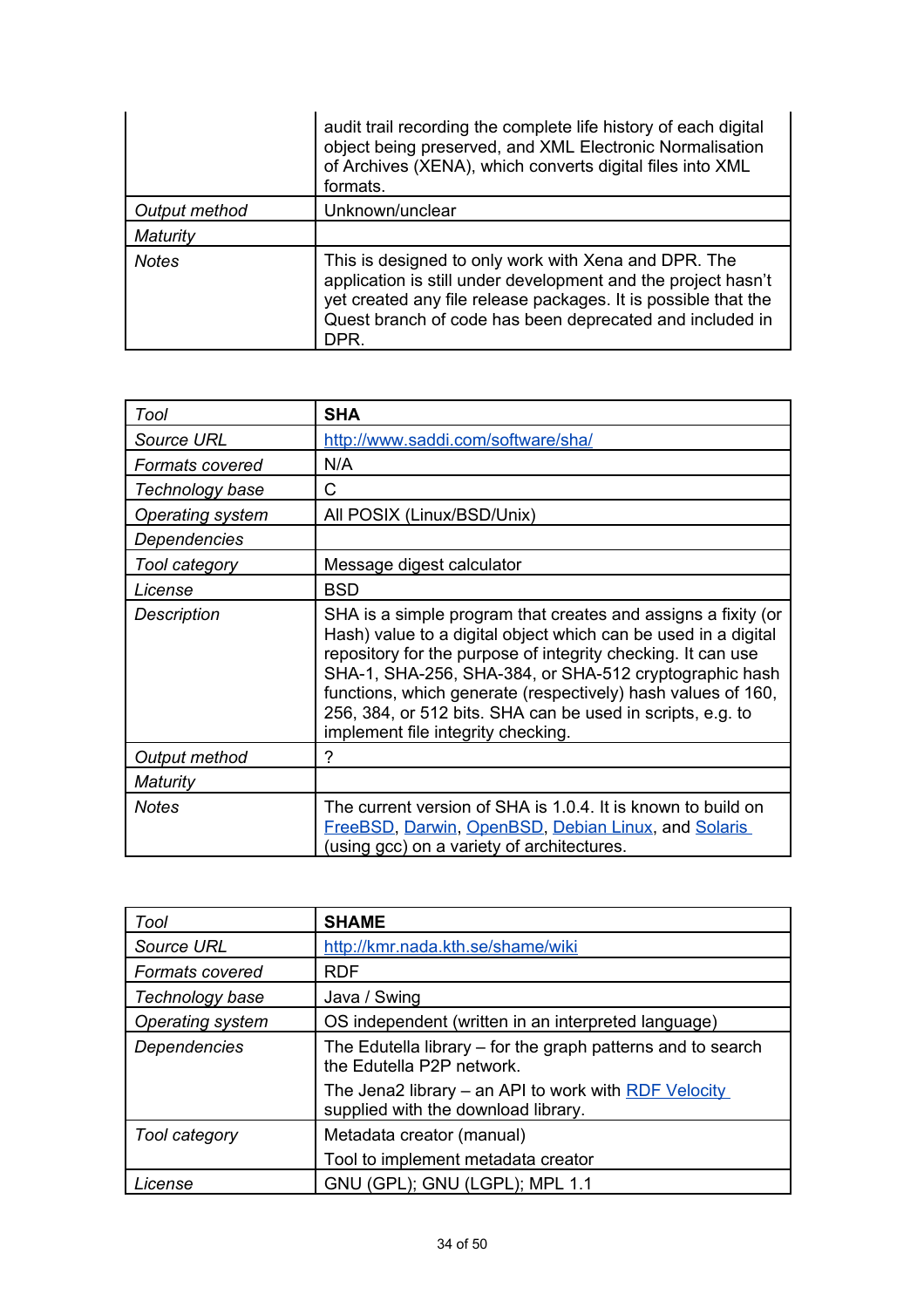| Description   | The Standardized Hyper Adaptible [sic.] Metadata Editor<br>(SHAME) is a metadata editing and presentation tool. It<br>aims to provide a general purpose form-based graphical<br>user interface, which can be configured to work with a<br>specific class of RDF-graphs, e.g. RDF that describes<br>resources according to qualified Dublin Core. It works by<br>means of Annotation Profiles based on a specific metadata<br>standard or schema; an Annotation Profile determines how<br>the RDF should be read/modified, the input which is allowed<br>(e.g. specified vocabularies), and presentational issues like<br>grouping, labels, ordering etc. The Annotation Profiles are<br>then used to generate user interfaces for either editing,<br>presentation or searching purposes. The user interface may<br>be realised in a web setting or a stand alone application. |
|---------------|-------------------------------------------------------------------------------------------------------------------------------------------------------------------------------------------------------------------------------------------------------------------------------------------------------------------------------------------------------------------------------------------------------------------------------------------------------------------------------------------------------------------------------------------------------------------------------------------------------------------------------------------------------------------------------------------------------------------------------------------------------------------------------------------------------------------------------------------------------------------------------|
| Output method | RDF via the Jena Framework                                                                                                                                                                                                                                                                                                                                                                                                                                                                                                                                                                                                                                                                                                                                                                                                                                                    |
| Maturity      | 3 - Apha                                                                                                                                                                                                                                                                                                                                                                                                                                                                                                                                                                                                                                                                                                                                                                                                                                                                      |
| <b>Notes</b>  |                                                                                                                                                                                                                                                                                                                                                                                                                                                                                                                                                                                                                                                                                                                                                                                                                                                                               |

| Tool               | <b>Signify</b>                                                                                                                                                                                                                                                                                                                                                                         |
|--------------------|----------------------------------------------------------------------------------------------------------------------------------------------------------------------------------------------------------------------------------------------------------------------------------------------------------------------------------------------------------------------------------------|
| Source URL         | http://signify.sourceforge.net/;<br>http://sourceforge.net/projects/signify/                                                                                                                                                                                                                                                                                                           |
| Formats covered    | N/A                                                                                                                                                                                                                                                                                                                                                                                    |
| Technology base    | Perl-5                                                                                                                                                                                                                                                                                                                                                                                 |
| Operating system   | OS independent (written in an interpreted language)                                                                                                                                                                                                                                                                                                                                    |
| Dependencies       |                                                                                                                                                                                                                                                                                                                                                                                        |
| Tool category      | Digital signature creator                                                                                                                                                                                                                                                                                                                                                              |
| License            | <b>Public Domain</b>                                                                                                                                                                                                                                                                                                                                                                   |
| <b>Description</b> | Signify is an automatic random signature generator; it allows<br>a digital signature to be generated from a set of rules. It<br>allows the user to create a signature in multiple sections;<br>each section may be one of an unlimited number of<br>possibilities, and can be allocated its own weighting, thereby<br>enabling some sections to appear more frequently than<br>others. |
| Output method      |                                                                                                                                                                                                                                                                                                                                                                                        |
| Maturity           | 6 - Mature                                                                                                                                                                                                                                                                                                                                                                             |
| Notes              | Signify is an OS Independent (Written in an interpreted<br>language).                                                                                                                                                                                                                                                                                                                  |

| Tool                   | <b>SIP creator</b>                                                                                                                                       |
|------------------------|----------------------------------------------------------------------------------------------------------------------------------------------------------|
| Source URL             | http://www.fedora.info/download/2.2/services/sipcreator/doc/<br>index.html;<br>http://www.fedora.info/download/2.2/services/diringest/doc/i<br>ndex.html |
| <b>Formats covered</b> | N/A                                                                                                                                                      |
| Technology base        | Java                                                                                                                                                     |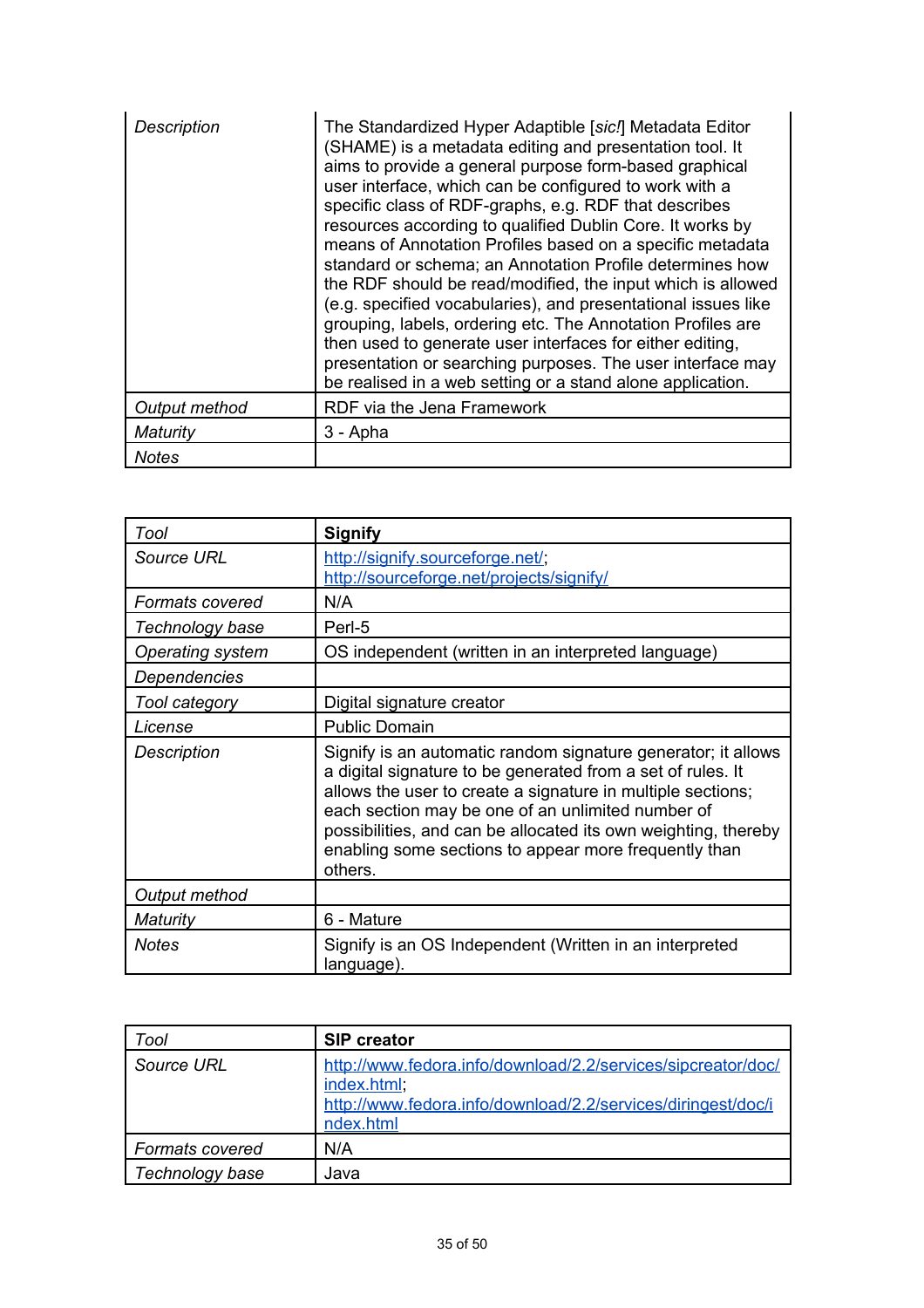| <b>Operating system</b> | OS independent (written in an interpreted language)                                                                                                                                                                                                                                                                                                                                                                                                                                                                                                                                                                                                                                                                                                                                                                                                                            |
|-------------------------|--------------------------------------------------------------------------------------------------------------------------------------------------------------------------------------------------------------------------------------------------------------------------------------------------------------------------------------------------------------------------------------------------------------------------------------------------------------------------------------------------------------------------------------------------------------------------------------------------------------------------------------------------------------------------------------------------------------------------------------------------------------------------------------------------------------------------------------------------------------------------------|
| Dependencies            | Fedora digital repository (v. 2.2)                                                                                                                                                                                                                                                                                                                                                                                                                                                                                                                                                                                                                                                                                                                                                                                                                                             |
|                         | Servlet container supporting Servlet API v. 2.3                                                                                                                                                                                                                                                                                                                                                                                                                                                                                                                                                                                                                                                                                                                                                                                                                                |
| Tool category           | Metadata creator (manual)                                                                                                                                                                                                                                                                                                                                                                                                                                                                                                                                                                                                                                                                                                                                                                                                                                                      |
|                         | Metadata creator (automatic)                                                                                                                                                                                                                                                                                                                                                                                                                                                                                                                                                                                                                                                                                                                                                                                                                                                   |
|                         | Interface tool to implement metadata creator                                                                                                                                                                                                                                                                                                                                                                                                                                                                                                                                                                                                                                                                                                                                                                                                                                   |
| License                 | <b>Educational Community License</b>                                                                                                                                                                                                                                                                                                                                                                                                                                                                                                                                                                                                                                                                                                                                                                                                                                           |
| Description             | SIP creator is a tool designed to produce a METS file for a<br>directory of related folder and files, which can then be<br>submitted to the Fedora digital repository using its diringest<br>service. The tool automatically generates a METS structural<br>map describing the hierarchical relationships between the<br>files and additional XML metadata of any kind can be<br>manually added (this could be generated automatically from<br>other tools) about any of the component files and folders.<br>The resulting METS file can be presented to Fedora zipped<br>up with the folder and files it describes; Fedora then creates<br>foxml files for each file and folder which contain the<br>manually added metadata as well as RDF relationship<br>metadata describing a file/folder's relationships with<br>parent/child objects (derived from the METS structMap). |
| Output method           | XML (METS)                                                                                                                                                                                                                                                                                                                                                                                                                                                                                                                                                                                                                                                                                                                                                                                                                                                                     |
| Maturity                |                                                                                                                                                                                                                                                                                                                                                                                                                                                                                                                                                                                                                                                                                                                                                                                                                                                                                |
| <b>Notes</b>            |                                                                                                                                                                                                                                                                                                                                                                                                                                                                                                                                                                                                                                                                                                                                                                                                                                                                                |

| Tool               | Soft Experience - Metadata Miner Catalogue PRO                                                                                                                                                                                                                                                                                                                                                      |
|--------------------|-----------------------------------------------------------------------------------------------------------------------------------------------------------------------------------------------------------------------------------------------------------------------------------------------------------------------------------------------------------------------------------------------------|
| Source URL         | http://peccatte.karefil.com/software/Catalogue/MetadataMin<br>er.htm                                                                                                                                                                                                                                                                                                                                |
| Formats covered    | Multiple 'Office' type formats (Microsoft Office,<br>OpenOffice.org, StarOffice) as well as PDF document<br>information, Adobe XMP metadata, HTML documents and<br>image formats such as JPEG, TIFF and PSD.                                                                                                                                                                                        |
| Technology base    | Unknown/unclear                                                                                                                                                                                                                                                                                                                                                                                     |
| Operating system   | MS Windows 95/98/ME/NT4/2000/XP                                                                                                                                                                                                                                                                                                                                                                     |
| Dependencies       | Unknown/unclear                                                                                                                                                                                                                                                                                                                                                                                     |
| Tool category      | Metadata extractor (automatic)                                                                                                                                                                                                                                                                                                                                                                      |
|                    | Metadata transformer                                                                                                                                                                                                                                                                                                                                                                                |
| License            | Commercial. Details at<br>http://peccatte.karefil.com/software/Catalogue/License meta<br>dataminer.html. PRO version can only be used by one<br>registered user on one computer. Shareware version of the<br>software may be freely distributed. However, license forbids<br>any modification of the program; see<br>http://peccatte.karefil.com/software/Catalogue/License meta<br>dataminer.html. |
| <b>Description</b> | Software which can extract metadata from directories of<br>files, and allows the management of metadata elements for<br>specific file formats. It exports this metadata and generates<br>reports in various formats for different uses, e.g. produces                                                                                                                                               |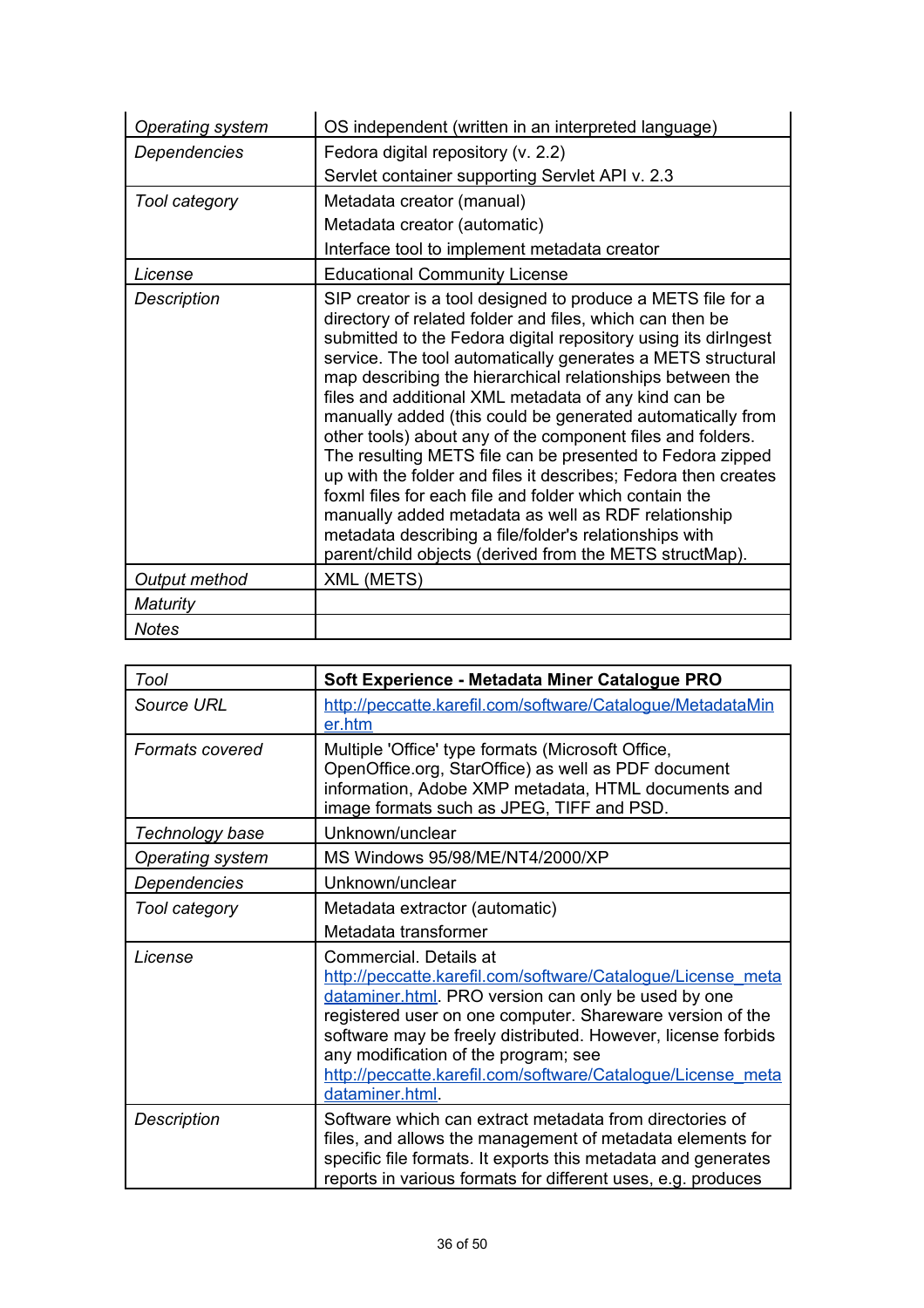|               | listings of the metadata for one or more file directories,<br>transforms the metadata into formats like XML for editing<br>and data exchange. |
|---------------|-----------------------------------------------------------------------------------------------------------------------------------------------|
| Output method | HTML, XML, CSV, RTF, TXT, MS Word.                                                                                                            |
| Maturity      |                                                                                                                                               |
| Notes         |                                                                                                                                               |

| Tool               | <b>Spybot-Search &amp; Destroy</b>                                                                                                                                                                                                                                                                                                                                                                                                                                                                                                                                                                |
|--------------------|---------------------------------------------------------------------------------------------------------------------------------------------------------------------------------------------------------------------------------------------------------------------------------------------------------------------------------------------------------------------------------------------------------------------------------------------------------------------------------------------------------------------------------------------------------------------------------------------------|
| <b>Source URL</b>  | http://www.safer-networking.org/                                                                                                                                                                                                                                                                                                                                                                                                                                                                                                                                                                  |
| Formats covered    | N/A                                                                                                                                                                                                                                                                                                                                                                                                                                                                                                                                                                                               |
| Technology base    | Proprietary                                                                                                                                                                                                                                                                                                                                                                                                                                                                                                                                                                                       |
| Operating system   | MS Windows (Linux/Unix via WINE emulator v. 1.5)                                                                                                                                                                                                                                                                                                                                                                                                                                                                                                                                                  |
| Dependencies       | Unknown/unclear                                                                                                                                                                                                                                                                                                                                                                                                                                                                                                                                                                                   |
| Tool category      | Spyware/anti-virus                                                                                                                                                                                                                                                                                                                                                                                                                                                                                                                                                                                |
| License            | Public license; license agreement detailed at<br>http://www.safer-networking.org/en/license/index.html. The<br>software can be freely used in its entirety (though use of<br>parts only is not permitted); reverse engineering is<br>forbidden.                                                                                                                                                                                                                                                                                                                                                   |
| <b>Description</b> | Spybot-Search & Destroy is a piece of free software which<br>detects and removes spyware. It offers a range of features,<br>e.g. removing adware and spyware (which track a user's<br>web surfing behaviour to create a marketing profile which is<br>sold on), dialers (which connect to the internet without the<br>user's knowledge for fraudulent purposes), keyloggers<br>(which capture the user's keystrokes), trojans (that install<br>malicious programs on the user's computer), and usage<br>tracks (user's history); and provides detailed information<br>about problems encountered. |
| Output method      | Output to screen                                                                                                                                                                                                                                                                                                                                                                                                                                                                                                                                                                                  |
| Maturity           |                                                                                                                                                                                                                                                                                                                                                                                                                                                                                                                                                                                                   |
| <b>Notes</b>       | To be used alongside, and as well as, anti-virus software.                                                                                                                                                                                                                                                                                                                                                                                                                                                                                                                                        |

| Tool                   | <b>Typed Object Model (Tom)</b>                                                                                           |
|------------------------|---------------------------------------------------------------------------------------------------------------------------|
| Source URL             | http://tom.library.upenn.edu/                                                                                             |
| <b>Formats covered</b> | Common text/spreadsheet formats                                                                                           |
| Technology base        | Perl / Java                                                                                                               |
| Operating system       | OS independent (written in a interpreted language)                                                                        |
| <b>Dependencies</b>    |                                                                                                                           |
| Tool category          | Format transformer                                                                                                        |
|                        | Format identifier                                                                                                         |
| License                | 'An open source license' which allows free downloading, use<br>and adaptation of the software.                            |
| <b>Description</b>     | TOM consists of: a data model for identifying and describing<br>a wide variety of data types and formats; and a system of |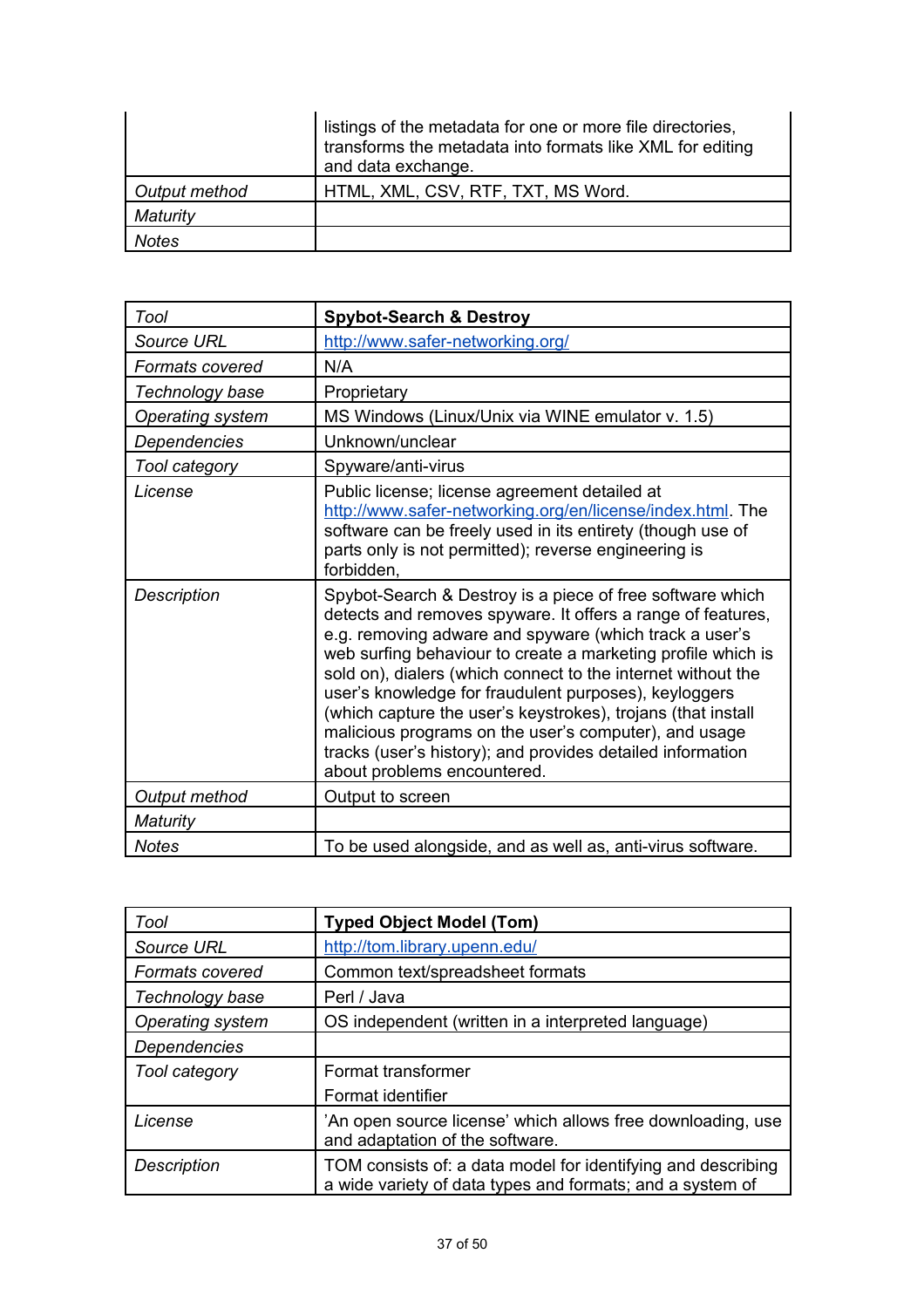|               | networked software that supports the description and use of<br>these data types/formats (e.g. by providing information<br>about specific data types; enabling the creation of TOM<br>objects for data; and extracting information from unfamiliar<br>formats). It also provides an online conversion tool to carry<br>out 'respectful conversion' of submitted files in around 200<br>formats; this service is based on the idea that all digital<br>objects can be divided into types which are defined by<br>specific values, attributes, methods and semantics for each<br>class of object. Respectful conversion means the significant<br>properties of each object type are retained during<br>conversion. Downloadable conversion software is being<br>developed, so repositories can carry out conversion (e.g.<br>migration or normalisation) locally, without sending sensitive<br>documents outside their institutional firewall. |
|---------------|---------------------------------------------------------------------------------------------------------------------------------------------------------------------------------------------------------------------------------------------------------------------------------------------------------------------------------------------------------------------------------------------------------------------------------------------------------------------------------------------------------------------------------------------------------------------------------------------------------------------------------------------------------------------------------------------------------------------------------------------------------------------------------------------------------------------------------------------------------------------------------------------------------------------------------------------|
| Output method | Unknown/unclear                                                                                                                                                                                                                                                                                                                                                                                                                                                                                                                                                                                                                                                                                                                                                                                                                                                                                                                             |
| Maturity      |                                                                                                                                                                                                                                                                                                                                                                                                                                                                                                                                                                                                                                                                                                                                                                                                                                                                                                                                             |
| <b>Notes</b>  | The core TOM library is in Perl and modules support TOM<br>clients, servers, and brokers. The library can be used to<br>create TOM objects for data, request conversions and other<br>operations, get information about types, and more. Users<br>can also run a TOM broker of their own.                                                                                                                                                                                                                                                                                                                                                                                                                                                                                                                                                                                                                                                   |

| Tool                    | <b>TrID File Identifier</b>                                                                                                                                                                                                                                                                                                                                                                                                                                                                                                                                                                                                                                                      |
|-------------------------|----------------------------------------------------------------------------------------------------------------------------------------------------------------------------------------------------------------------------------------------------------------------------------------------------------------------------------------------------------------------------------------------------------------------------------------------------------------------------------------------------------------------------------------------------------------------------------------------------------------------------------------------------------------------------------|
| <b>Source URL</b>       | http://mark0.net/index-e.html                                                                                                                                                                                                                                                                                                                                                                                                                                                                                                                                                                                                                                                    |
| Formats covered         | Extensive format recognition: at least 2488 types.                                                                                                                                                                                                                                                                                                                                                                                                                                                                                                                                                                                                                               |
| Technology base         | Unknown/unclear                                                                                                                                                                                                                                                                                                                                                                                                                                                                                                                                                                                                                                                                  |
| <b>Operating system</b> | MS Windows 32-bit                                                                                                                                                                                                                                                                                                                                                                                                                                                                                                                                                                                                                                                                |
|                         | Linux binary available                                                                                                                                                                                                                                                                                                                                                                                                                                                                                                                                                                                                                                                           |
| Dependencies            | Unknown/unclear                                                                                                                                                                                                                                                                                                                                                                                                                                                                                                                                                                                                                                                                  |
| Tool category           | Format identifier                                                                                                                                                                                                                                                                                                                                                                                                                                                                                                                                                                                                                                                                |
| License                 | Unknown/unclear                                                                                                                                                                                                                                                                                                                                                                                                                                                                                                                                                                                                                                                                  |
| <b>Description</b>      | TrID is a program which identifies file types from their binary<br>signatures. It makes use of an extensible database of<br>definitions which describe recurring patterns for supported<br>file types. Submitted files are read and compared with the<br>definitions included in the database, and results are<br>presented in order of highest probability; information on who<br>authored the definition and their contact details are<br>provided, as is any related URL. It is possible to scan<br>groups of files or entire folders. TrID can also add guessed<br>extensions to filenames which can be useful when working<br>with files recovered by data rescue software. |
| Output method           | Output to screen?                                                                                                                                                                                                                                                                                                                                                                                                                                                                                                                                                                                                                                                                |
| Maturity                |                                                                                                                                                                                                                                                                                                                                                                                                                                                                                                                                                                                                                                                                                  |
| <b>Notes</b>            |                                                                                                                                                                                                                                                                                                                                                                                                                                                                                                                                                                                                                                                                                  |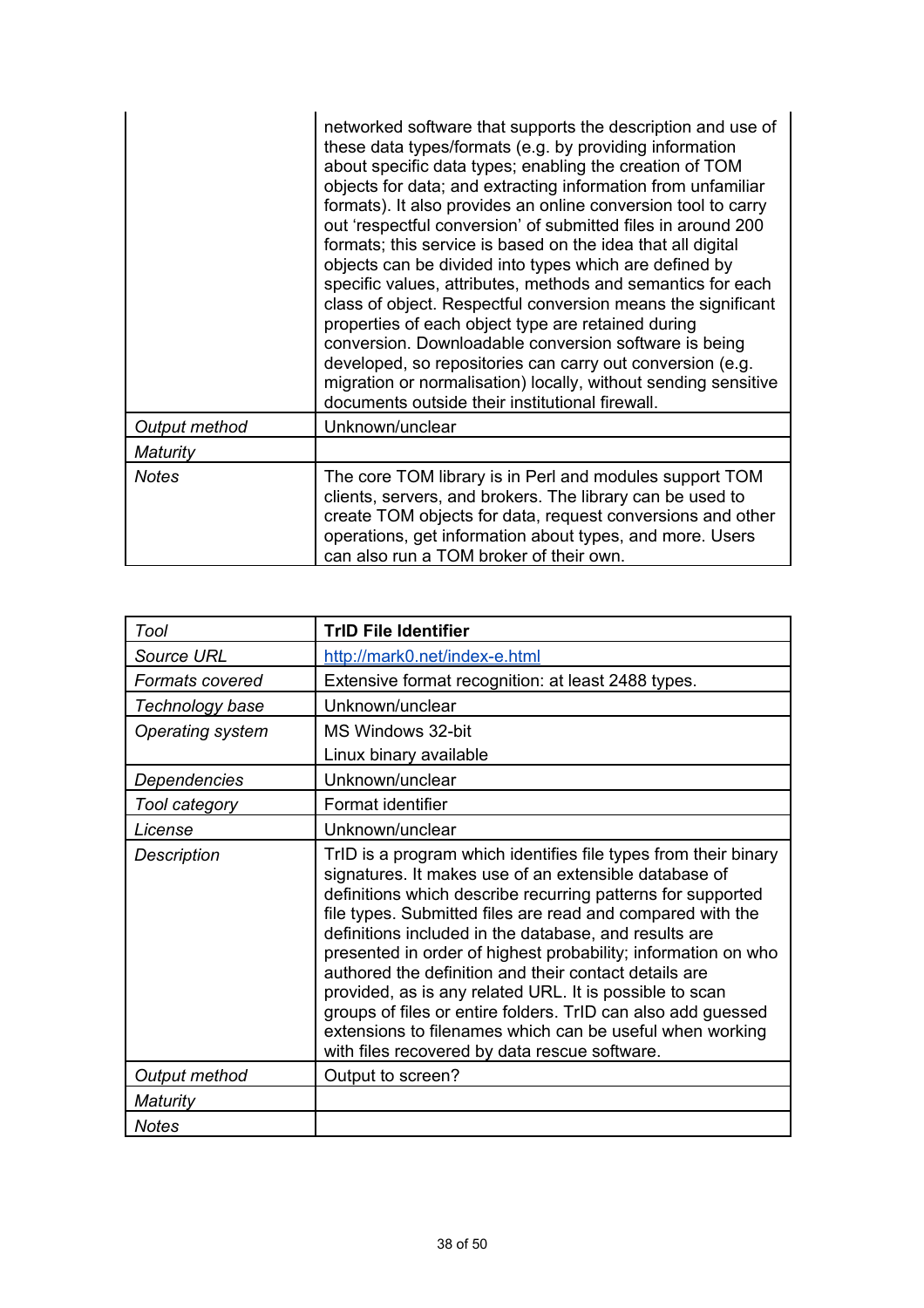| Tool               | <b>UIUC OAI Metadata Harvesting Project</b>                                                                                                                                                                                                                                                                                                                                                                                                                                                                                                      |
|--------------------|--------------------------------------------------------------------------------------------------------------------------------------------------------------------------------------------------------------------------------------------------------------------------------------------------------------------------------------------------------------------------------------------------------------------------------------------------------------------------------------------------------------------------------------------------|
| <b>Source URL</b>  | http://uilib-oai.sourceforge.net/                                                                                                                                                                                                                                                                                                                                                                                                                                                                                                                |
| Formats covered    | <b>JPEG</b>                                                                                                                                                                                                                                                                                                                                                                                                                                                                                                                                      |
| Technology base    | Dependent on component ASP / XML / Java / Visual Basic                                                                                                                                                                                                                                                                                                                                                                                                                                                                                           |
| Operating system   | Dependent on component                                                                                                                                                                                                                                                                                                                                                                                                                                                                                                                           |
|                    | MS Windows 32-bit (95/98/NT/2000/XP)                                                                                                                                                                                                                                                                                                                                                                                                                                                                                                             |
|                    | OS Independent (written in an interpreted language)                                                                                                                                                                                                                                                                                                                                                                                                                                                                                              |
| Dependencies       | Various dependent on which components are used.<br>Potential dependencies include: Apache webserver, Tomcar<br>servlets, MySQL database, NETPBM graphics library                                                                                                                                                                                                                                                                                                                                                                                 |
| Tool category      | Metadata transformer                                                                                                                                                                                                                                                                                                                                                                                                                                                                                                                             |
| License            | University of Illinois/NCSA Open Source License, which<br>permits users to use, copy, modify, merge, publish,<br>distribute, sublicense, or sell copies of the software,<br>provided the copyright notice, and list of conditions and<br>disclaimers are reproduced.                                                                                                                                                                                                                                                                             |
| <b>Description</b> | The Library of the University of Illinois at Urbana-Champaign<br>(UIUC) has developed a suite of Open Archives Initiative<br>(OAI)-based metadata harvesting services, search services,<br>and tools for discovery and retrieval. These are<br>implemented in Visual Basic and Java, and include various<br>stand-alone packages, e.g. a number of data provider<br>services for storing metadata records and transforming XML<br>metadata into Dublin Core records for OAI-PMH metadata<br>harvesting; and a number of OAI metadata harvesters. |
| Output method      | Unknown/unclear                                                                                                                                                                                                                                                                                                                                                                                                                                                                                                                                  |
| Maturity           | 4 - beta; 5 - Production/stable.                                                                                                                                                                                                                                                                                                                                                                                                                                                                                                                 |
| <b>Notes</b>       |                                                                                                                                                                                                                                                                                                                                                                                                                                                                                                                                                  |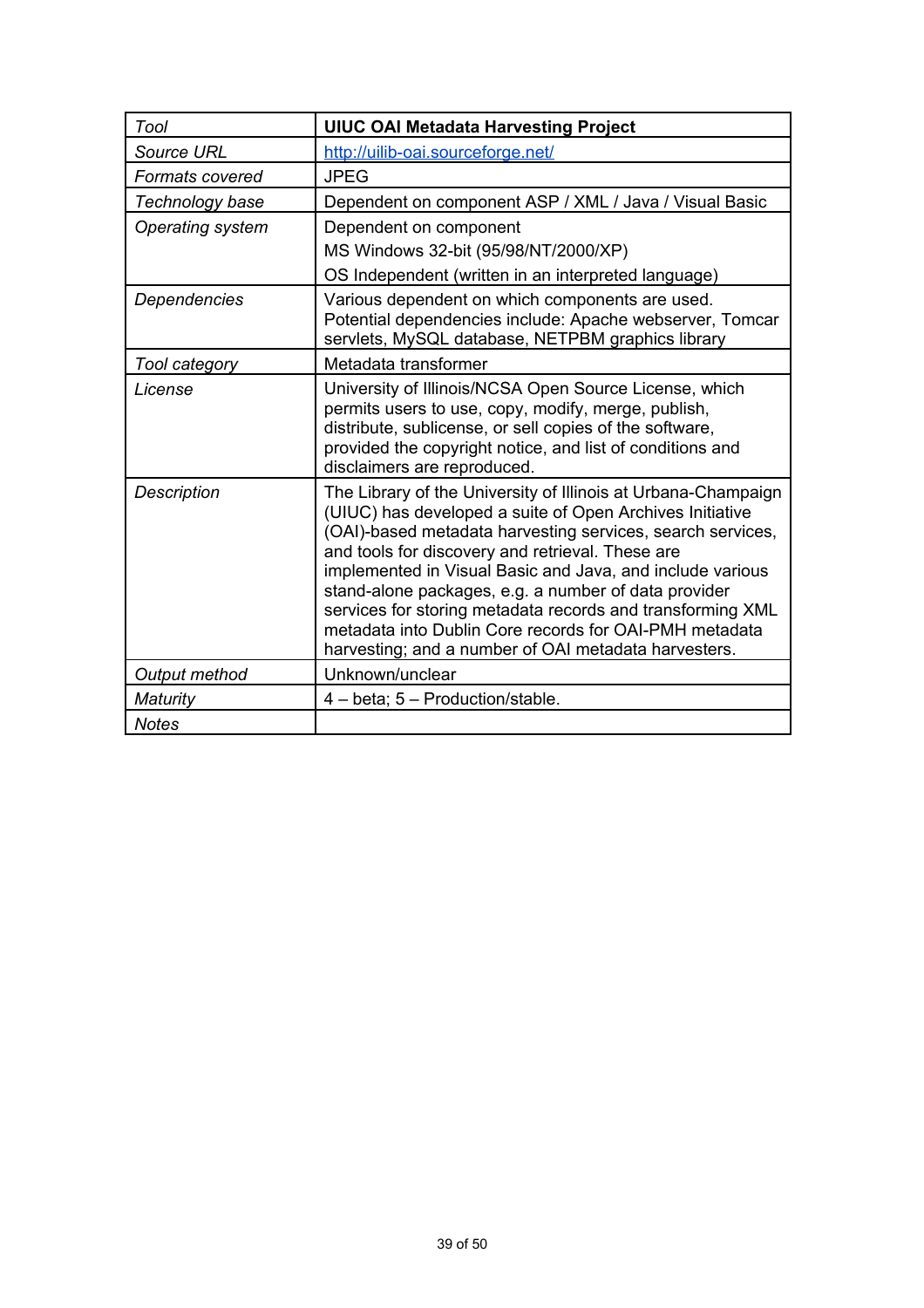| Tool              | upCast                                                                                                                                                                                                                                                                                                                                                                                                                                                                             |
|-------------------|------------------------------------------------------------------------------------------------------------------------------------------------------------------------------------------------------------------------------------------------------------------------------------------------------------------------------------------------------------------------------------------------------------------------------------------------------------------------------------|
| <b>Source URL</b> | http://www.infinity-loop.de/products/upcast/                                                                                                                                                                                                                                                                                                                                                                                                                                       |
| Formats covered   | MS Word, RTF, RTF-embedded WMF and RTF-embedded<br>images                                                                                                                                                                                                                                                                                                                                                                                                                          |
| Technology base   | Java/Commercial                                                                                                                                                                                                                                                                                                                                                                                                                                                                    |
| Operating system  | OS independent (written in an interpreted language)                                                                                                                                                                                                                                                                                                                                                                                                                                |
| Dependencies      | J2SE v. 1.3+                                                                                                                                                                                                                                                                                                                                                                                                                                                                       |
| Tool category     | Interface tool to implement metadata creator                                                                                                                                                                                                                                                                                                                                                                                                                                       |
| License           | Commercial: information and pricing at http://www.infinity-<br>loop.de/buy/upcast/index.html                                                                                                                                                                                                                                                                                                                                                                                       |
| Description       | upCast enables the user to create XML documents using<br>any application which can read RTF as an authoring<br>application. upCast can perform batch conversions on these<br>files to transform them into XML format; there is a built-in<br>XML validator to ensure that documents conform to XML,<br>and an XSLT processor for output. It is possible to export in<br>raw XML (rather than XML which conforms to the upCast<br>DTD) which supports the use of any DTD or Schema. |
| Output method     | XML, XHTML, raw XML                                                                                                                                                                                                                                                                                                                                                                                                                                                                |
| Maturity          |                                                                                                                                                                                                                                                                                                                                                                                                                                                                                    |
| <b>Notes</b>      |                                                                                                                                                                                                                                                                                                                                                                                                                                                                                    |

| Tool                   | wvWare                                                                                                                                                                                                                                                            |
|------------------------|-------------------------------------------------------------------------------------------------------------------------------------------------------------------------------------------------------------------------------------------------------------------|
| Source URL             | http://wyware.sourceforge.net/;<br>http://sourceforge.net/projects/wyware/                                                                                                                                                                                        |
| <b>Formats covered</b> | Microsoft Office (primarily MS Word)                                                                                                                                                                                                                              |
| Technology base        | C / Unix Shell                                                                                                                                                                                                                                                    |
| Operating system       | Compiles and works on most Oss. Most development is<br>undertaken in Linux, but also works on BSD, Solaris, OS/2,<br>AIX, OSF1 and (with varying levels of success) AmigaOS<br>VMS.                                                                               |
| Dependencies           |                                                                                                                                                                                                                                                                   |
| Tool category          | Metadata extractor (automatic)                                                                                                                                                                                                                                    |
|                        | Format transformer                                                                                                                                                                                                                                                |
| License                | GNU (GPL)                                                                                                                                                                                                                                                         |
| <b>Description</b>     | wvWare is both a metadata extractor (its wvSummary facility<br>can print out metadata from Microsoft Office documents),<br>and a format transformer; it allows other programs access to<br>Word documents for the purpose of converting them to other<br>formats. |
| Output method          | Metadata from Office documents is 'printed out'. Word<br>documents can be converted to HTML4.0, LaTeX, DVI,<br>PostScript, PDF, plain text, WML, RTF.                                                                                                             |
| <b>Maturity</b>        | 5 - Production/Stable; 6 - mature                                                                                                                                                                                                                                 |
| <b>Notes</b>           | wvWare's website recommends using AbiWord for some<br>conversions; this is a more actively maintained product                                                                                                                                                     |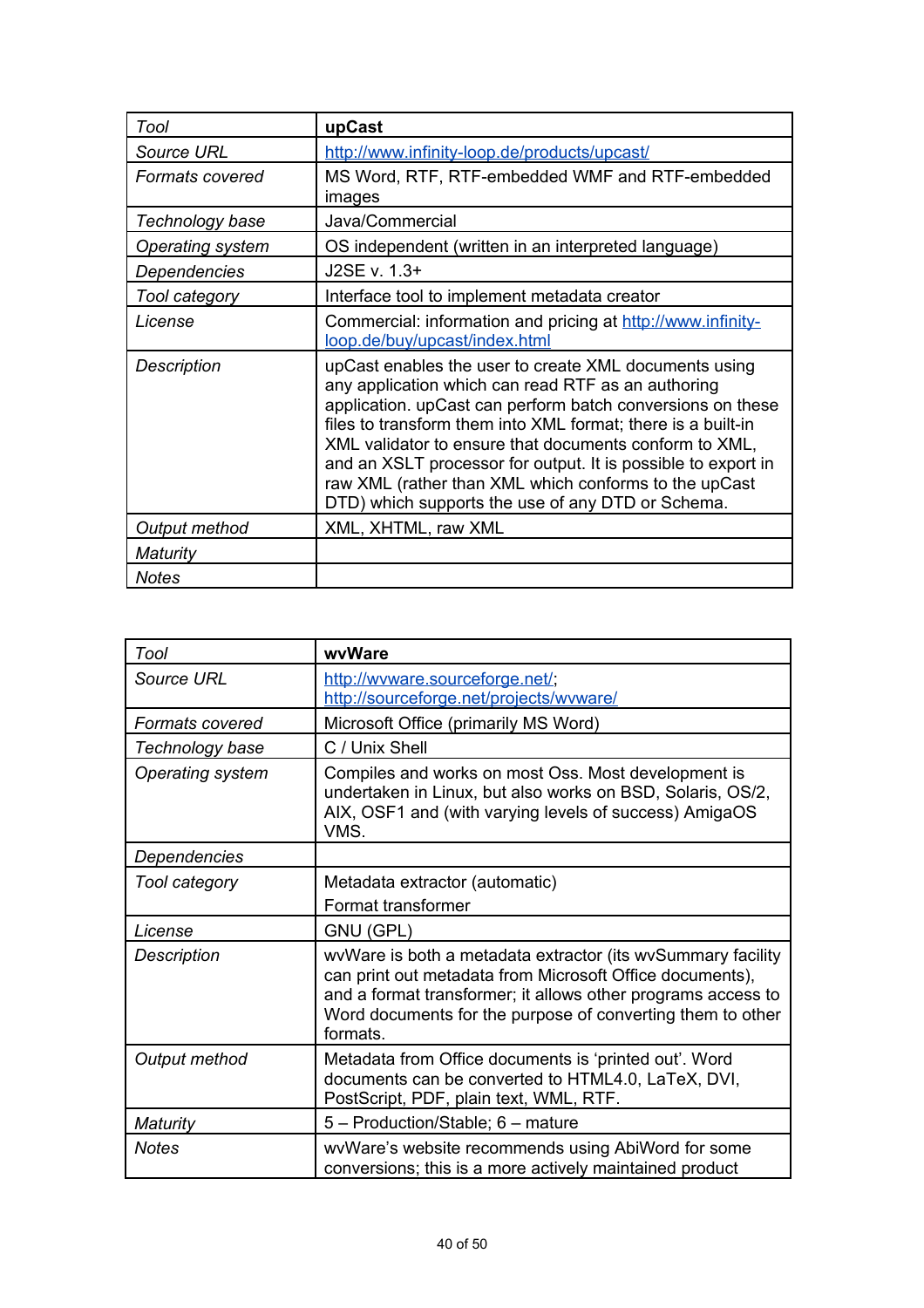| which supports many more output formats than wy Ware,<br>and output has a higher degree of fidelity to the original |
|---------------------------------------------------------------------------------------------------------------------|
| Microsoft Word document.                                                                                            |

| Tool                    | Xena / Xenalite                                                                                                                                                                                                                                                                                                                                                                            |
|-------------------------|--------------------------------------------------------------------------------------------------------------------------------------------------------------------------------------------------------------------------------------------------------------------------------------------------------------------------------------------------------------------------------------------|
| Source URL              | http://xena.sourceforge.net/index.html;                                                                                                                                                                                                                                                                                                                                                    |
|                         | http://sourceforge.net/projects/xena/                                                                                                                                                                                                                                                                                                                                                      |
| <b>Formats covered</b>  | MS-Word, Excel, Powerpoint and Project                                                                                                                                                                                                                                                                                                                                                     |
|                         | OpenOffice.org Writer, Calc, and Impress                                                                                                                                                                                                                                                                                                                                                   |
|                         | <b>RTF</b>                                                                                                                                                                                                                                                                                                                                                                                 |
|                         | <b>PST</b> email format                                                                                                                                                                                                                                                                                                                                                                    |
|                         | <b>TRIM</b> email format                                                                                                                                                                                                                                                                                                                                                                   |
|                         | <b>MBOX</b> email format                                                                                                                                                                                                                                                                                                                                                                   |
|                         | <b>MSG email format</b>                                                                                                                                                                                                                                                                                                                                                                    |
|                         | Comma Separated Files (CSV)                                                                                                                                                                                                                                                                                                                                                                |
|                         | JPG, GIF, TIFF, PNG, BMP, PCX                                                                                                                                                                                                                                                                                                                                                              |
|                         | <b>HTML</b>                                                                                                                                                                                                                                                                                                                                                                                |
|                         | Plaintext (various encodings)                                                                                                                                                                                                                                                                                                                                                              |
|                         | <b>PDF</b> documents                                                                                                                                                                                                                                                                                                                                                                       |
|                         | <b>XML</b>                                                                                                                                                                                                                                                                                                                                                                                 |
| Technology base         | Java                                                                                                                                                                                                                                                                                                                                                                                       |
| <b>Operating system</b> | OS independent (written in an interpreted language)                                                                                                                                                                                                                                                                                                                                        |
| Dependencies            |                                                                                                                                                                                                                                                                                                                                                                                            |
| Tool category           | Format transformer                                                                                                                                                                                                                                                                                                                                                                         |
|                         | Metadata extractor                                                                                                                                                                                                                                                                                                                                                                         |
| License                 | GNU (GPL)                                                                                                                                                                                                                                                                                                                                                                                  |
| <b>Description</b>      | XML Electronic Normalising of Archives (Xena) is a tool<br>developed by the National Archives of Australia (NAA) for<br>converting a range of file formats to XML representations,<br>for the purpose of long-term preservation. The NAA has<br>developed a number of XML schemas to represent<br>supported file formats, and the XML output of Xena<br>conforms to this NAA standard XML. |
| Output method           | <b>XML</b>                                                                                                                                                                                                                                                                                                                                                                                 |
| <b>Maturity</b>         | 4 - Beta                                                                                                                                                                                                                                                                                                                                                                                   |
| <b>Notes</b>            | Need to discover how to access the raw XML; ability to<br>process .pst files very useful.                                                                                                                                                                                                                                                                                                  |

| Tool                    | <b>XML Batch Validator</b>                             |
|-------------------------|--------------------------------------------------------|
| Source URL              | http://sunsite3.berkeley.edu/ead/tools/schema_validate |
| <b>Formats covered</b>  | XML/METS                                               |
| Technology base         | Perl/Xerces                                            |
| <b>Operating system</b> | 32-bit MS Windows (NT/2000/XP)                         |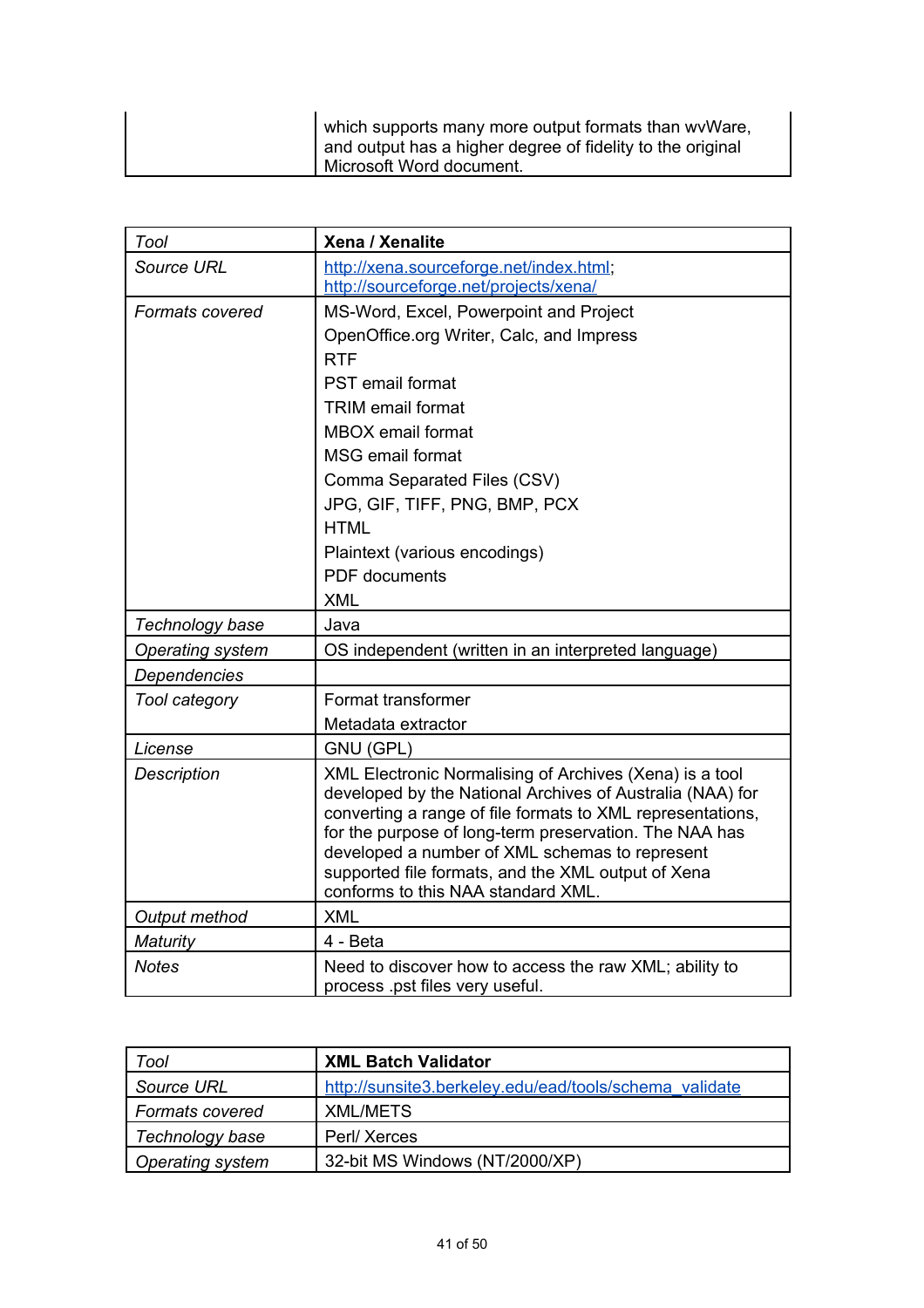| Dependencies         | Unknown/unclear                                                                                                                                                                                                                                                                                                                                                                                                                                                                                                                                                                      |
|----------------------|--------------------------------------------------------------------------------------------------------------------------------------------------------------------------------------------------------------------------------------------------------------------------------------------------------------------------------------------------------------------------------------------------------------------------------------------------------------------------------------------------------------------------------------------------------------------------------------|
| Tool category        | Metadata validator                                                                                                                                                                                                                                                                                                                                                                                                                                                                                                                                                                   |
| License              | Unknown/unclear                                                                                                                                                                                                                                                                                                                                                                                                                                                                                                                                                                      |
| <b>Description</b>   | A program developed at the University of California,<br>Berkeley, to batch validate large numbers of METS<br>documents against the official METS schema and related<br>schemata. When batch validation is complete, error<br>messages are displayed in a browser window, showing a list<br>of the files with errors, the location of each error, and an<br>error message. Unlike most XML parsers, Xerces is<br>configured not to abort the validation process at the first<br>error, meaning the user can view all of the errors in an XML<br>document, rather than just the first. |
| <b>Output method</b> | Output to screen?                                                                                                                                                                                                                                                                                                                                                                                                                                                                                                                                                                    |
| Maturity             |                                                                                                                                                                                                                                                                                                                                                                                                                                                                                                                                                                                      |
| <b>Notes</b>         | The program has been used internally at Berkeley, and has<br>not yet been extensively tested. It is unlikely to work with<br>DTDs.                                                                                                                                                                                                                                                                                                                                                                                                                                                   |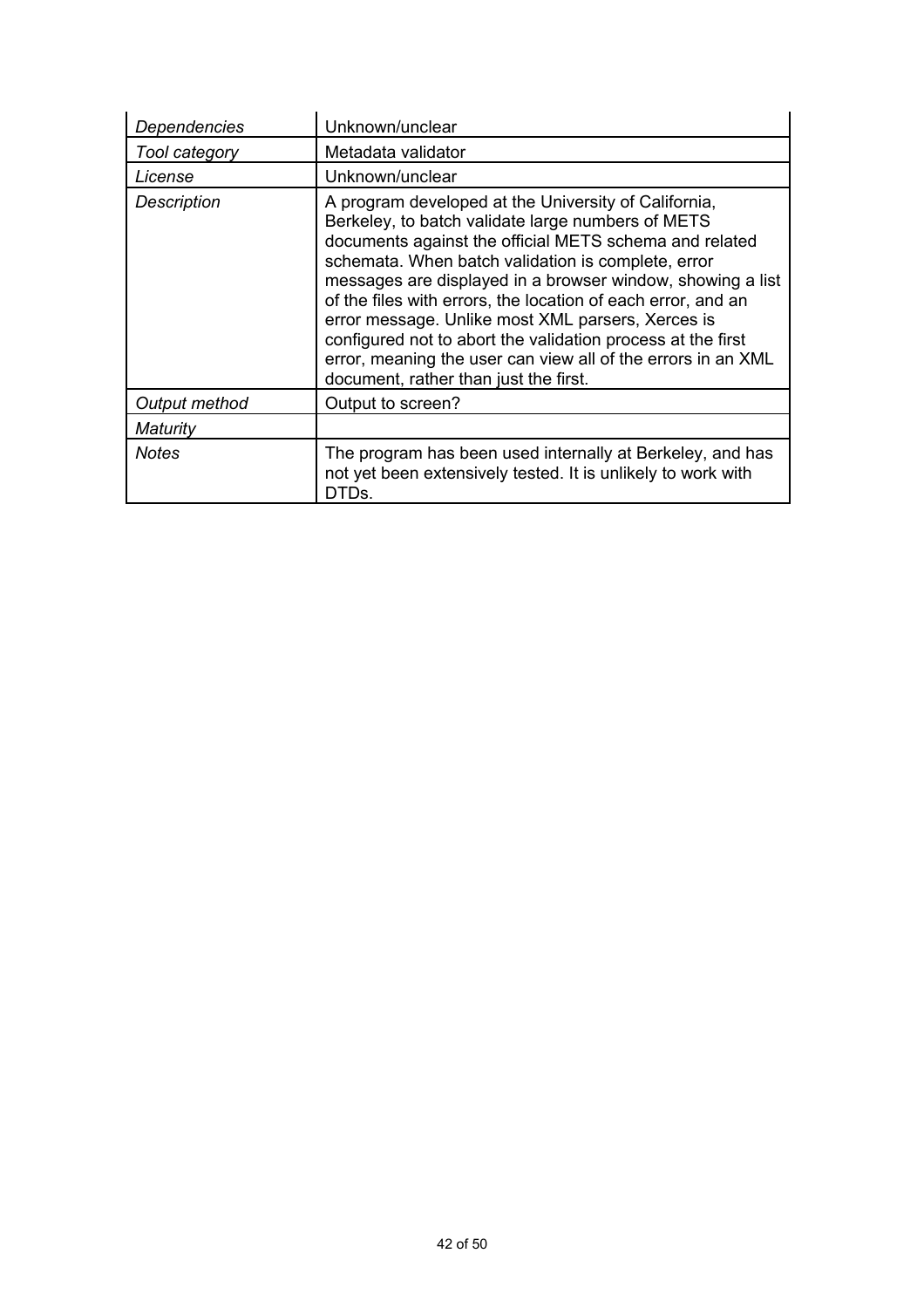# *Appendix 1 : Common Open Source Licenses*

Some of the more common standard licenses under which tools are made available are listed here. All of these have been approved by the Open Source Initiative.<sup>[7](#page-44-0)</sup> The list includes a brief overview of each license (focusing on the elements which are likely to be most relevant for Cairo purposes), a link to its full text, and a note on its compatibility with other licenses. Compatibility is important in the context of Cairo, which envisages combining some existing tools as components of the final Cairo product. Where licenses for existing software packages are incompatible, we may be prevented from using tools in combination. The most widely used open-source license is the GNU General Public License; this license states that any modified piece of software which contains elements derived from an original GPL-licensed program should be licensed under the terms of the GPL. Compatibility with the GPL is therefore likely to be an important factor in the selection of tools for incorporation into Cairo. Of the licenses covered in this document, it may be advisable to avoid, or think carefully about how we use in combination, software issued under: the Academic Free License; the Original Artistic License; the Common Public License; and the Open Software License. The Free Software Foundation (FSF), which publishes the GNU GPL, has produced lists of licenses it considers to be compatible and incompatible with the GPL; this can be found at <http://www.fsf.org/licensing/licenses/> and provides the source of most of the compatibility information given below.

All of the licenses include warranty disclaimers, which make clear that the work covered by the license is made available without warranty, and that the risk as to the quality of the original lies entirely with the user. Most of them also stress that if any modification is made to the work covered by the license, this should be made clear in the modified version. The majority of the licenses (with the exception of the GPL, LGPL and MPL) also expressly prohibit using the name of the original creator to endorse or promote products derived from the original software covered by the license.

## **Academic Free License (AFL)**

This license (currently at version 3.0) uses the term 'Original Work' to denote the tool/piece of software covered by the license.

Three principal grants are made under the license:

- Grant of copyright license: this permits the user to reproduce the original work, and adapt or otherwise transform it to create derivative works; and to distribute copies of the original or derivative works to the public under any license that does not contradict the AFL .
- Grant of patent license: granting the non-exclusive right to make, use and sell the original or derivative works worldwide.
- Grant of source code license: the licensor must provide a machinereadable copy of the source code of the original work along with the work; it may also fulfil this obligation by placing a copy of the source code in an easily accessible information repository.

<span id="page-44-0"></span><sup>7</sup>Open Source Initiative <http://www.opensource.org/>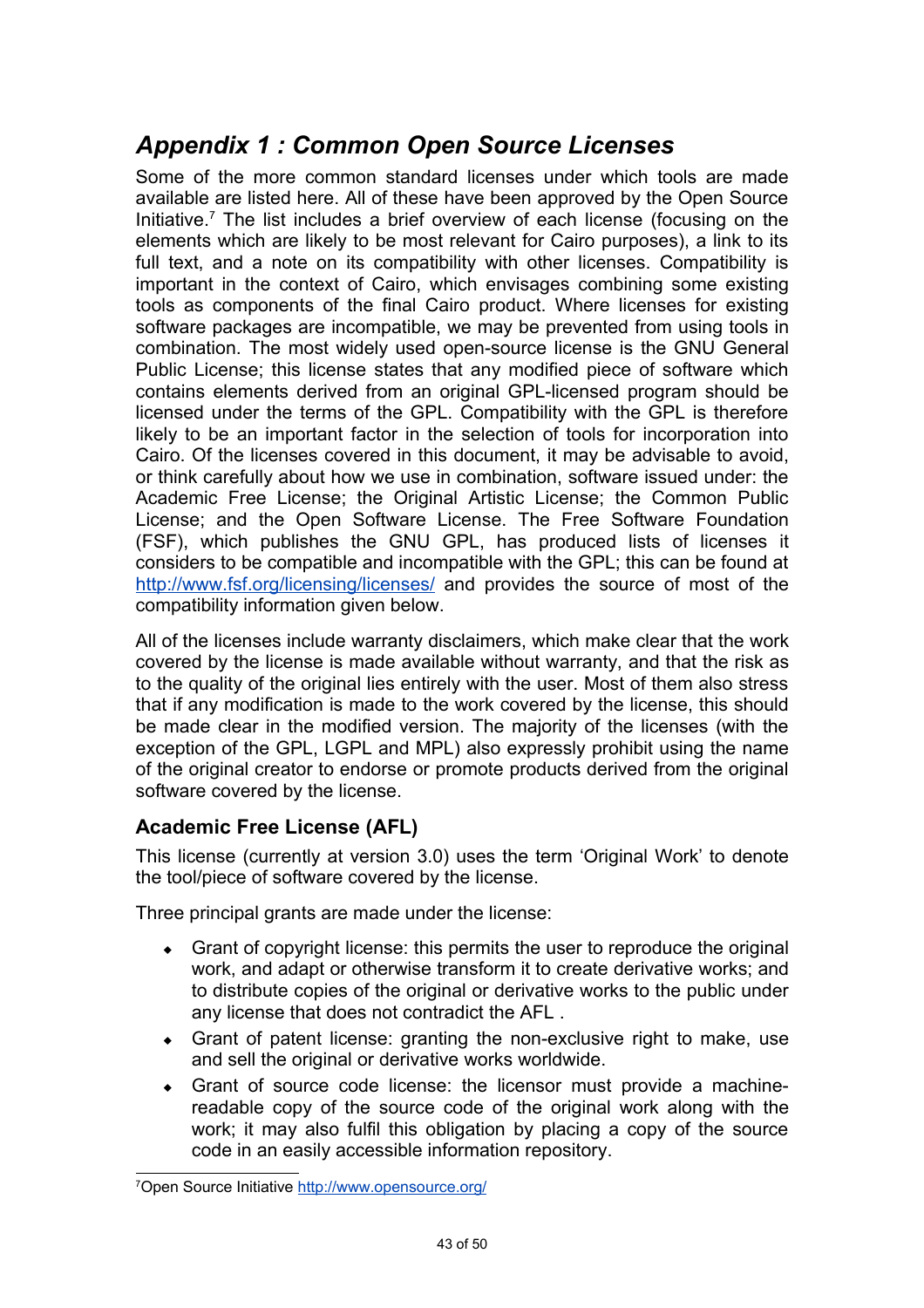Conditions of the license include:

- The stipulation to include an 'Attribution Notice' in the source code of any derivative work, which reproduces all IPR notices from the original work, and makes clear that the original work has been modified.
- Anyone distributing copies of the original work or derivative works must make a 'reasonable effort under the circumstances' to obtain the express assent of recipients to the terms and conditions of the AFL.

#### *Compatibility with GNU GPL:*

The FSF states that versions 1.2 and 2.1 of the AFL are incompatible with the GNU GPL; while it does not comment on version 3.0, the requirement to obtain the express assent of recipients is given by the FSF as a reason why the Open Software License is incompatible with the GNU GPL. It therefore seems likely that version 3.0 of the AFL would also be considered incompatible.

#### *Text of the AFL:*

◆ [Academic Free License v3.0](http://www.opensource.org/licenses/afl-3.0.php)

### **Artistic License**

This license uses the term 'Package' to denote the tool/software covered by the license. The 'Standard Version' of the package is the original version in its unmodified form, or a version which has been modified in accordance with the wishes of the copyright holder. There are at least three versions of this license – the original license (and some versions of this also differ slightly), version 2.0, and the Clarified Artistic License.

The principal grants made by all versions are:

- The right to copy and give away the standard version of the package, provided all original copyright notices and disclaimers are duplicated.
- The right to modify the package and distribute the modified version, provided a prominent notice of changes made (with dates) is inserted in each modified file, and provided one or more other stipulated conditions are met. These conditions vary from one version to another, and include: placing the modifications in the public domain or making them freely available by other means; renaming any executables which have been altered from the standard version, and providing information on their modification; and allowing anyone who receives a copy of the modified version to make the source form of the modified version available to others under the original license or a similar open license.
- The right to distribute the programs of the package in object code or executable form, provided one or more of certain conditions are met, the most relevant of which is likely to be: accompanying the distribution with the machine-readable source of the package with any modifications which have been made.
- The right to distribute the package in aggregate ('possibly commercial') with other programs as part of a larger ('possibly commercial') software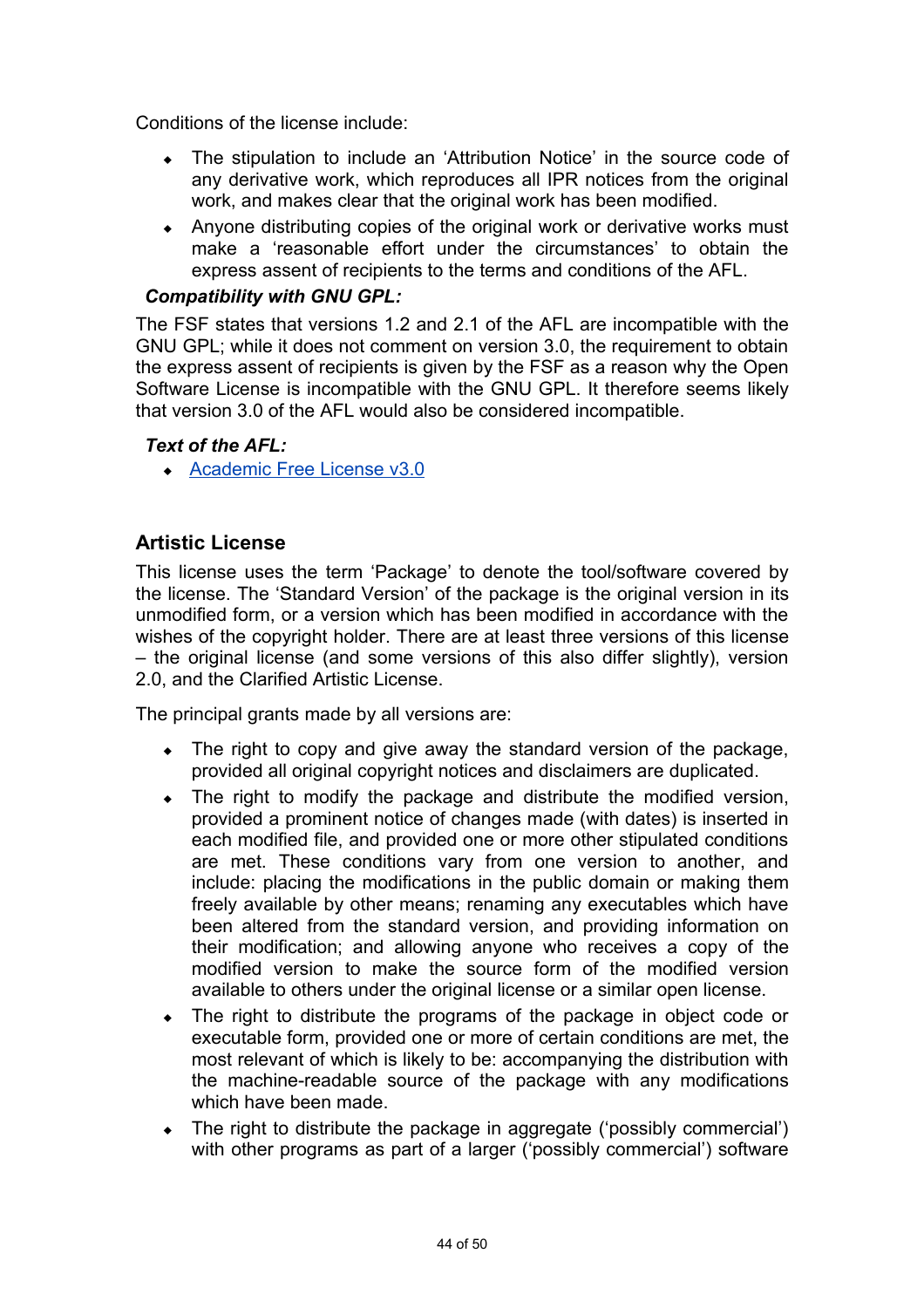distribution, as long as the package is not advertised as a product of the user's own.

#### *Compatibility with GNU GPL:*

The FSF criticizes the Original Artistic License for vagueness, and suggests it does not qualify as a free software license ('free' in this case meaning freedom to distribute copies, access to source code, and the right to modify or use pieces of the software in other free programs). Version 2.0 of the license was produced by the Perl Foundation; this is a free software license, and is compatible with the GNU GPL. However, FSF advises against its use, except as part of the disjunctive license of Perl. The Clarified Artistic License is a free software license, and is compatible with the GNU GPL.

#### *Text of the Artistic License:*

- • [Original Artistic License as given by the Open Source Initiative](http://www.opensource.org/osi3.0/licenses/artistic-license.php)
- **Artistic License v2.0**
- [Clarified Artistic License](http://www.statistica.unimib.it/utenti/dellavedova/software/artistic2.html)

### **The BSD License**

The BSD License (named for Berkeley Software Distribution, the operating system for which it was originally created) has few restrictions compared with some of the other free software licenses. It grants the user the right to redistribute and use the software covered by the license, in source and binary forms, with or without modification, provided that redistributions retain the copyright notice, list of conditions, and warranty disclaimer given in the license template.

The current version of the license is a revision of the original version which omits an advertising clause that caused widespread criticism. It is sometimes referred to by other names, including 'Modified BSD License', '3-clause BSD license', 'BSD-new' and 'revised BSD'.

#### *Compatibility with GNU GPL:*

The BSD License allows commercial use, and it also allows for a product to be distributed with both a BSD and a different license attached. The Modified BSD license is compatible with GNU GPL, although the FSF highlights the problem of referring to it as 'the BSD license' which could lead to confusion with the original, deprecated, version. It recommends using the X11 license in preference, which is more or less equivalent to the modified BSD license.

#### *Text of the BSD License:*

◆ [BSD License](http://www.opensource.org/licenses/bsd-license.php)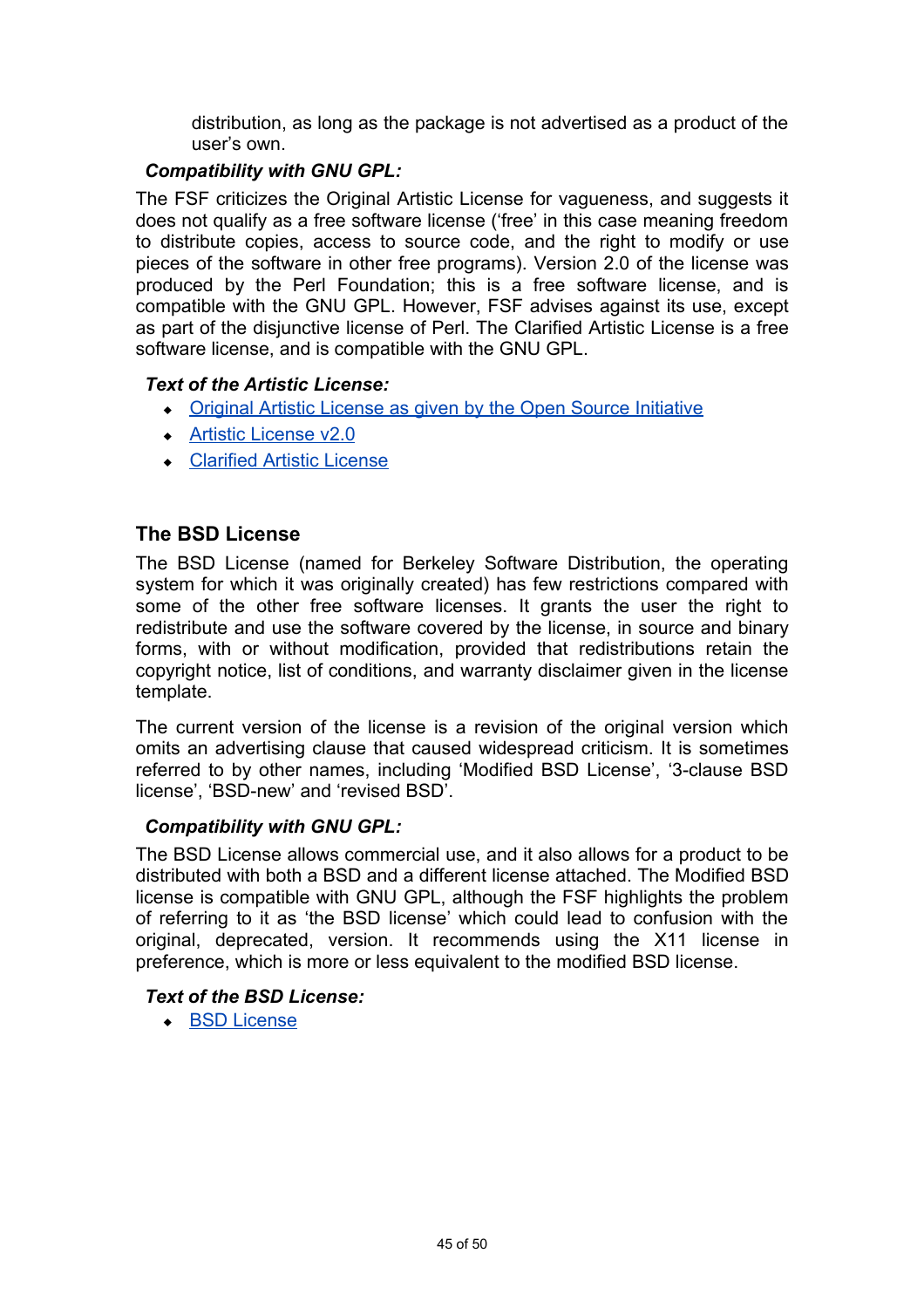## **Common Public License**

Currently at version 1.0, this license outlines a number of grants made by the 'contributors' to a software program (i.e. the initial creator and any subsequent contributors who have made changes to the program).

The principal grants made under this license are:

- The right to reproduce, prepare derivative works of, distribute and sublicense each contribution to the program in source and object code form.
- $\bullet$  The right to a worldwide, royalty-free patent license to make, use, sell, import and otherwise transfer each contribution to the program in source and object code form (with a liability disclaimer for contributors).

The conditions include:

- $\bullet$  If a contributor distributes the program in object code form under their own license agreement, the license must: comply with the terms and conditions of the Common Public License; include warranty and liability disclaimers; state that any provisions differing from the Common Public License are offered by that contributor alone; and make clear how the source code can be obtained.
- $\bullet$  If a contributor distributes the program in source code form, it must be made available under the Common Public License.
- Copyright notices must not be removed or altered, and each contributor must identify themselves as the originator of their contribution.

#### *Compatibility with the GNU GPL:*

The Common Public License is incompatible with GNU GPL because it has various requirements that are not included in the GPL.

#### *Text of the Common Public License:*

◆ [Common Public License](http://www.opensource.org/osi3.0/licenses/cpl1.0.php)

#### **Educational Community License v. 1.0**

Currently at version 1.0, this license has few restrictions. It grants the user permission to use, copy, modify, merge, publish, distribute and sublicense the original work covered by the license, and its documentation (with or without modification) for any purpose, and without fee or royalty, provided that all copies of the original or modified work include: the full text of the license; any pre-existing IPR disclaimers or other notices; and a notice of any modifications to the original work (including dates).

#### *Compatibility with GNU GPL:*

The FSF does not include the Educational Community License in its GPL compatibility lists. However, the OpenSouceLegal.org website, which focuses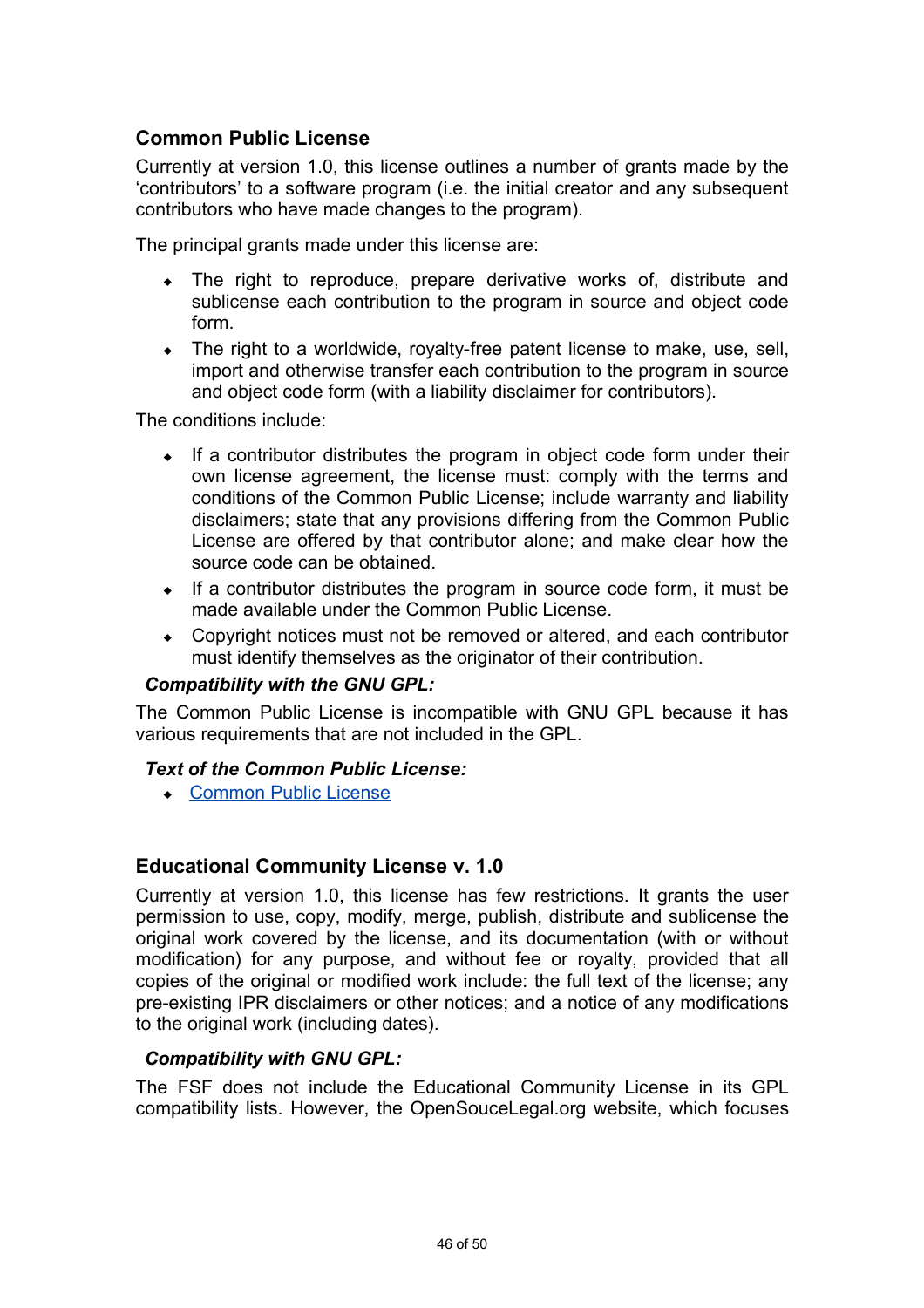on legal issues in relation to open source software, suggests that it is compatible.<sup>[8](#page-48-0)</sup>

#### *Text of the Educational Community License:*

◆ [Educational Community License 1.0](http://www.opensource.org/osi3.0/licenses/ecl1.php)

# **GNU General Public License (GPL)**

The GNU GPL is currently at version 2, but the versions are largely backwards and forwards compatible, so when a version number is not specified the user can choose from any version. The GPL is a widely-used license, under which many of the tools listed in this document are released. The license refers to the tool/software covered by the license as a 'Program'.

The principal grants made under this license are:

- The right to copy and distribute verbatim copies of the original program's source code, provided certain conditions are met (including the reproduction of notices/disclaimers, and providing a copy of the license).
- The right to modify all or part of the original program, and to copy and distribute the modified version under the same terms as verbatim copies, provided certain other conditions are met, including: prominent notices of changes made to modified files (with dates); any program which is in whole or in part derived from the original program should be licensed as a whole at no charge under the terms of the GNU GPL; and if the modified program reads commands interactively, it must at starting display copyright notice and warranty disclaimer. This means that any modified program containing elements derived from the original GPLlicensed program must, when distributed as a whole, be licensed under the terms of the GPL. This does not apply where independent sections of the modified version, which were not derived from the original program, are distributed as separate works.
- The right to copy and distribute the program (unmodified or modified) in object code or executable form, under the same terms as above, provided one of three other conditions are met, principally to make available the corresponding machine-readable source code.

The license contains numerous other clauses aimed to guarantee that the program covered by the license meets all the conditions for free software.

#### *Compatibility:*

The Free Software Foundation provides a list of licenses which are and are not considered compatible with the GNU GPL.[9](#page-48-1)

#### *Text of the GNU General Public License:*

 [GNU General Public License v. 2.0](http://www.opensource.org/osi3.0/licenses/gpl-license.php)

<span id="page-48-0"></span><sup>8</sup> OpenSourceLegal.org

[http://www.opensourcelegal.org/licensedb/detail.php?lid=54&SEARCH=Educational%20Comm](http://www.opensourcelegal.org/licensedb/detail.php?lid=54&SEARCH=Educational Community License) [unity%20License](http://www.opensourcelegal.org/licensedb/detail.php?lid=54&SEARCH=Educational Community License)

<span id="page-48-1"></span><sup>&</sup>lt;sup>9</sup> Free Software Foundation – Licenses<http://www.fsf.org/licensing/licenses/>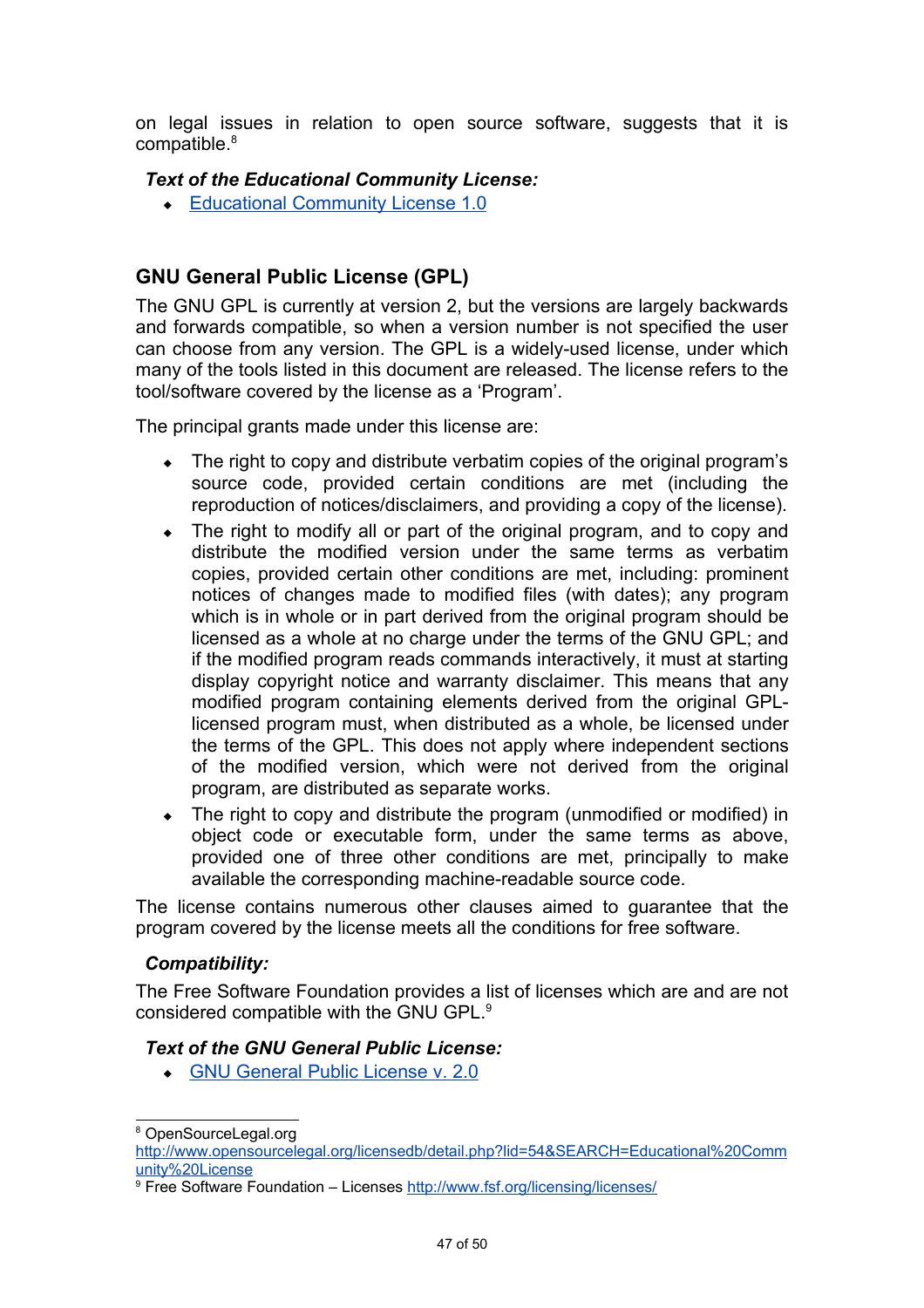# **GNU Lesser (or Library) Public License (LGPL)**

The GNU Lesser General Public License 2.1 is the successor to the GNU Library Public License, version 2. The LGPL is slightly more flexible than the GPL with regard to combining other programs with the program covered by the license. The LGPL is primarily intended for software libraries, and hence the work covered by the license is defined as a 'Library' (meaning a collection of software functions and/or data which can be linked with application programs to form executables); however it may also be used for standalone applications.

The license also defines a 'work that uses the library', which is a program that is not derived from the library but is a standalone executable that dynamically links to it. Taken alone a 'work that uses the library' is therefore not covered by the LGPL. However, linking a 'work that uses the library' with the library creates an executable that is a derivative of the library and is therefore covered by the license, although there is an exception to this (see the fourth point below).

The principal grants made by the LGPL are:

- The right to copy and distribute verbatim copies of the library, provided all notices and disclaimers are published, and a copy of the license distributed.
- The right to modify the library and distribute the modified version under the same terms as verbatim copies provided that certain other conditions are met, including: files should carry prominent notices of any changes made (with dates); and the whole work should be licensed at no charge under the terms of the LGPL (except where independent sections which were not derived from the original are distributed as separate works).
- The right to copy and distribute part or whole of the library (or derivative of it) in object code or executable form, under the above terms, provided it is accompanied by the corresponding machine-readable source code, or the source code is made accessible from a designated location.
- The right to combine or link a 'work that uses the library' with the library to produce a work containing portions of the Library, and distribute this under terms of the user's choice, provided: the terms permit modification of the work by the customer and reverse engineering for debugging such modifications; a notice indicates that the library is used in the work, and is covered by the LGPL; a copy of the LGPL is supplied; and copyright notices are included. One of five further conditions must also be met, the most relevant being: to accompany the work with (or place in an accessible location) the corresponding machine-readable source code for the library, including changes made; and if the work is an executable linked with the library, to accompany it with the complete machine-readable 'work that uses the library' as object and/or source code.
- The right to place library facilities derived from the library side-by-side in a single library together with other library facilities not covered by the LGPL, and distribute this combined library, provided: the combined Library is accompanied by a copy of the uncombined work based on the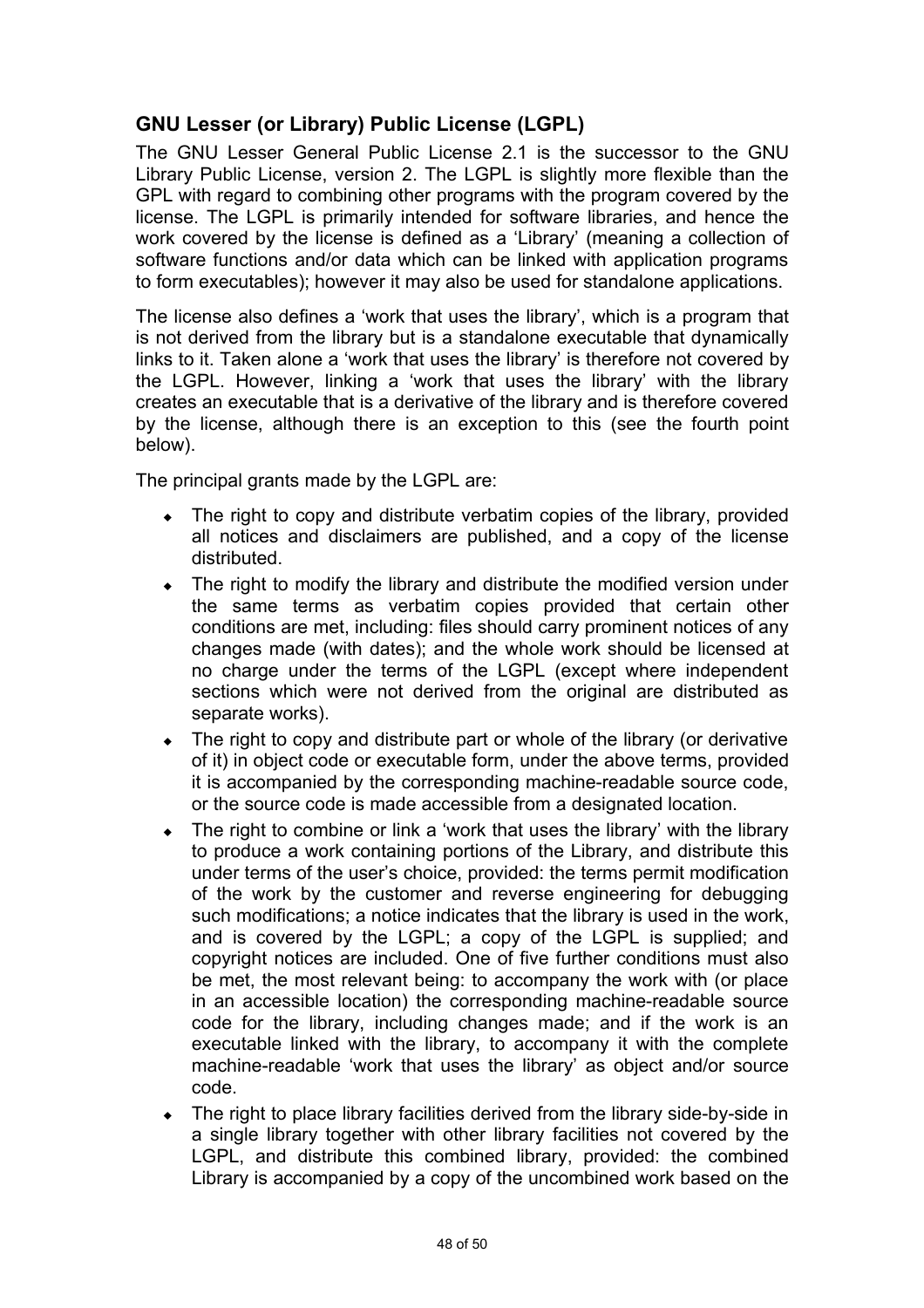Library; and prominent notice is given of the fact that part of it is based on the original Library, giving its location.

### *Compatibility with GNU GPL and other licenses:*

The license is compatible with the GPL, and will also be compatible with the other licenses which are compatible with the GPL. <sup>[10](#page-50-0)</sup>

#### *Text of the GNU Lesser (Library) Public License:*

 [GNU Lesser \(Library\) Public License v. 2.1](http://www.opensource.org/osi3.0/licenses/lgpl-license.php)

### **Mozilla Public License 1.1 (MPL 1.1)**

The MPL 1.1 is somewhat more complex in structure than the other licenses.

The grants made by the license are divided into grants made by the Initial Developer and grants made by each contributor who has modified the original version. The grants made are essentially the same in each case, and are:

- The right to use, reproduce, modify, sublicense and distribute the original code or modifications to it (or parts thereof), with or without further modifications and/or as part of a larger work.
- The right to make, use, sell, and otherwise dispose of the original code and/or modifications (in whole or in part).

The conditions include:

- Modifications: are governed by the terms of the MPL; must be made available in source code form under the MPL; and must include a statement documenting changes and identifying the original developer.
- Relevant notices and the license must be reproduced in modified versions.
- $\bullet$  If the code covered by the license is distributed in executable form (i.e. any form other than the source code): a prominent notice should state that the source code version is available under the terms of the MPL, and outline how the distributor has fulfilled the obligations of the license.
- $\bullet$  If the code is distributed in executable form, it may be distributed under a license other than the MPL, provided the user is in compliance with the MPL and the license does not limit/alter the recipient's rights in the source code version from the MPL rights.
- Where the user creates a larger work by combining the original code with other code not governed by the terms of the MPL and distributes this as a single product, the terms of the MPL only apply to the original code.
- There is also a clause relating to termination of the license, in particular termination for patent action (as with the Open Software License).

#### *Compatibility with the GNU GPL:*

The MPL is not considered compatible with the GNU GPL. However, the provision which allows for combining the original with other code under a

<span id="page-50-0"></span><sup>&</sup>lt;sup>10</sup>Free Software Foundation – Licenses<http://www.fsf.org/licensing/licenses/>